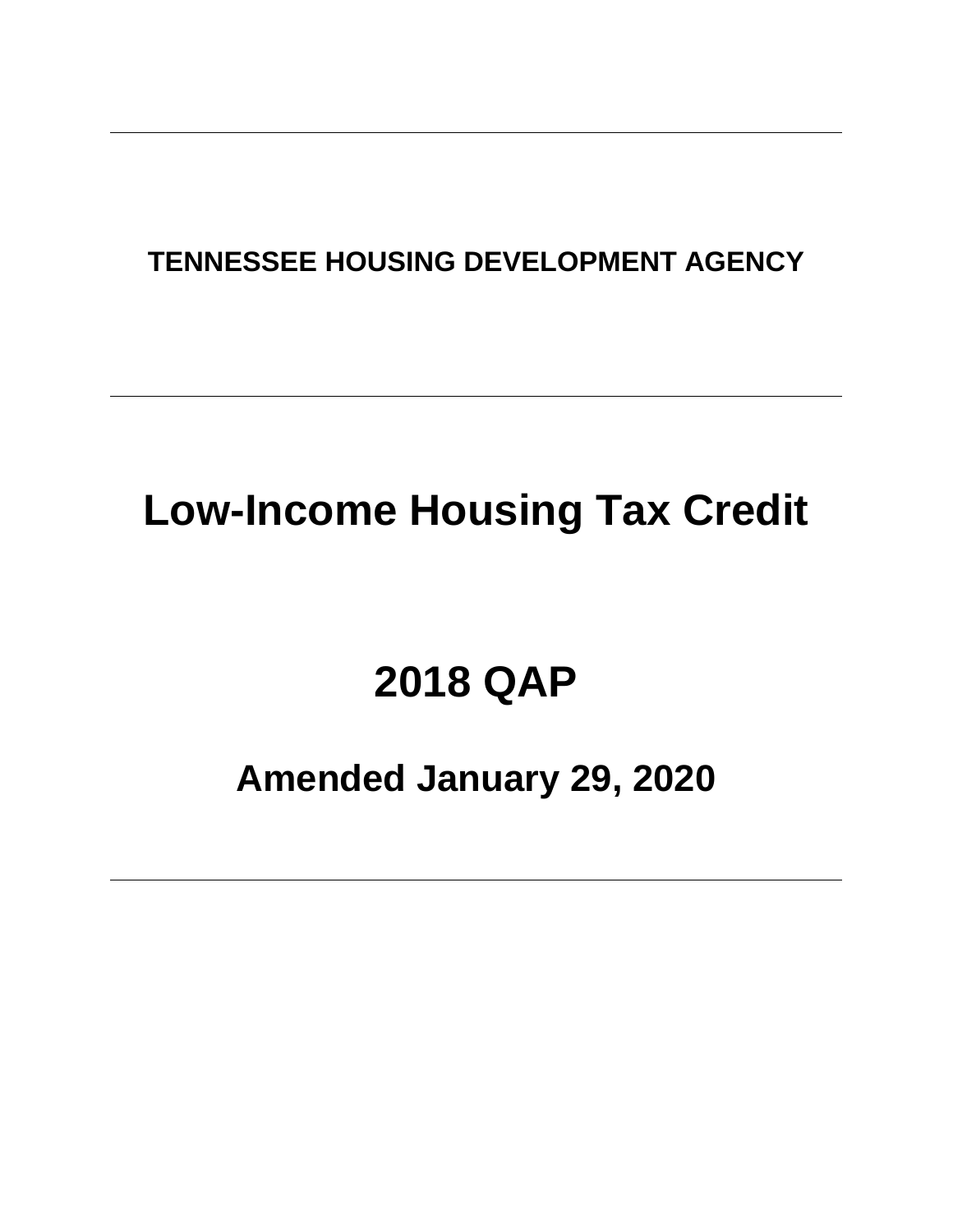### **TENNESSEE HOUSING DEVELOPMENT AGENCY**

#### **LOW-INCOME HOUSING TAX CREDIT QUALIFIED ALLOCATION PLAN**

**2018**

#### **TABLE OF CONTENTS**

| Part I    |                                                    | Page 1  |
|-----------|----------------------------------------------------|---------|
| Part II   |                                                    | Page 2  |
| Part III  |                                                    | Page 3  |
| Part IV   | Limits on Amount of Tax Credits Available          | Page 5  |
| Part V    | Limits on Developer, Consultant, & Contractor Fees | Page 8  |
| Part VI   |                                                    | Page 9  |
| Part VII  |                                                    | Page 12 |
| Part VII  |                                                    | Page 23 |
| Part VIII |                                                    | Page 30 |
| Part IX   |                                                    | Page 36 |
| Part X    |                                                    | Page 38 |
| Part XI   |                                                    | Page 39 |
| Part XII  | Developments Involving Tax Exempt Bonds            | Page 40 |
| Part XIII |                                                    | Page 41 |
| Part XIV  | Amendments/Modifications/Deadlines                 | Page 45 |
| Part XV   |                                                    | Page 47 |
| Part XVI  |                                                    | Page 49 |
| Part XVII | Adoption and Approval by the Governor              | Page 51 |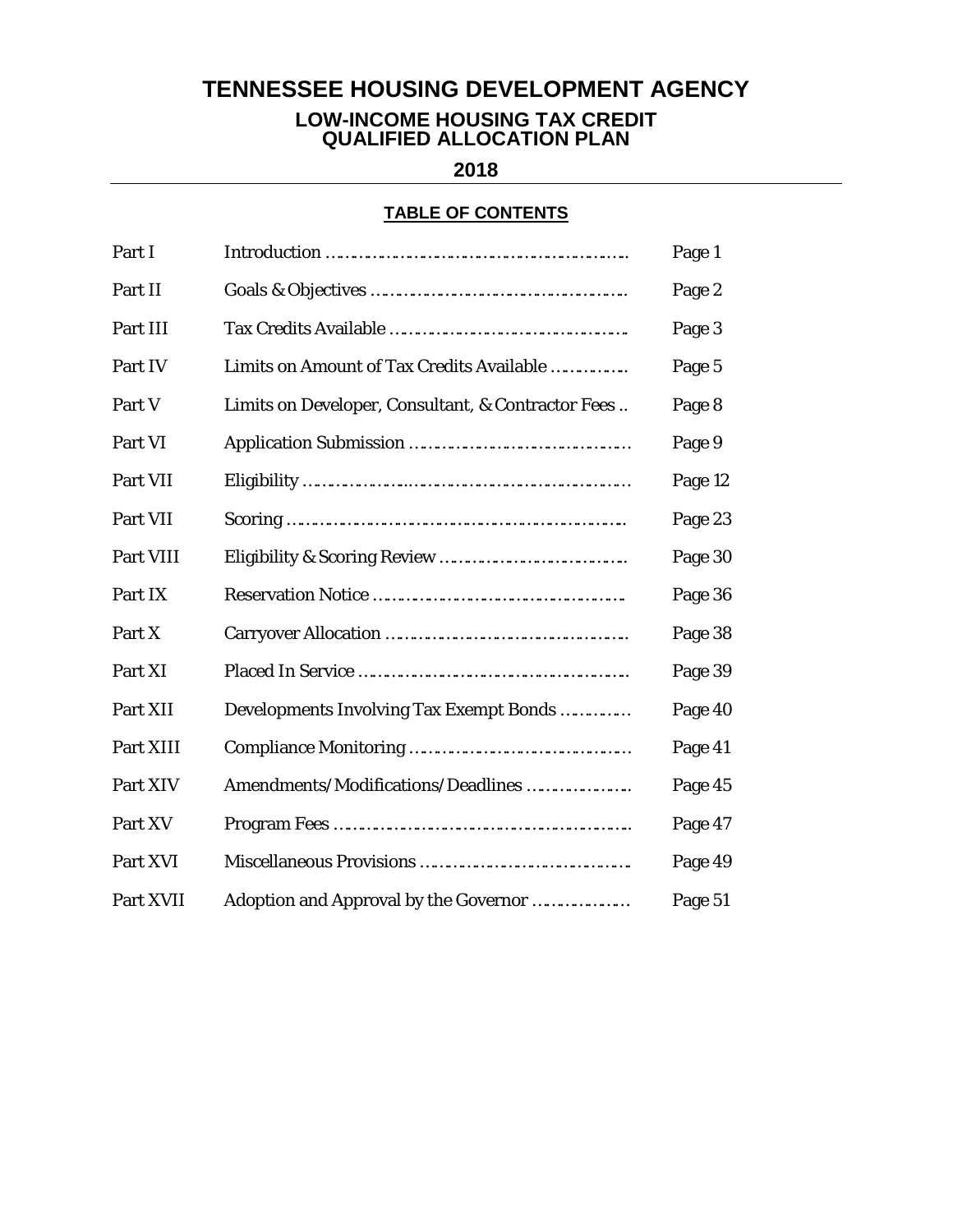#### **Part I: Introduction**

The Tennessee Housing Development Agency ("THDA") administers the Low-Income Housing Tax Credit program in Tennessee. The Low-Income Housing Tax Credit program was created by the Tax Reform Act of 1986 under Section 42 of the Internal Revenue Code of 1986, as amended ("Section 42"), to encourage the construction and rehabilitation of rental housing for low-income individuals and families. Under Section 42(m), THDA is required to develop a Qualified Allocation Plan ("QAP") to define the process by which it will allocate an annual amount of Low-Income Housing Tax Credits ("Tax Credits") in Tennessee.

This document is the QAP required by Section 42. This QAP incorporates all requirements of Section 42 unless more stringent requirements, as permitted under Section 42, are included. A public hearing was held to solicit comments. "**Exhibits**" are documents which accompany this QAP and which provide additional information. "**Attachments**" are forms or documents which must be submitted as part of the Initial Application. Exhibits, the Initial Application Form, and Attachments are collectively part of the "Application" and all are considered part of the QAP. The QAP has been approved by the THDA Board of Directors and adopted by the Governor of Tennessee.

When this QAP calls for some THDA action including but not limited to a determination, adjustment, review, evaluation, or exercise of discretion, all such actions shall be at THDA's sole discretion, whether specifically so stated or not.

No person or entity who submits an Initial Application shall have any right to an allocation of Tax Credits under this QAP based solely on the score assigned to their Initial Application.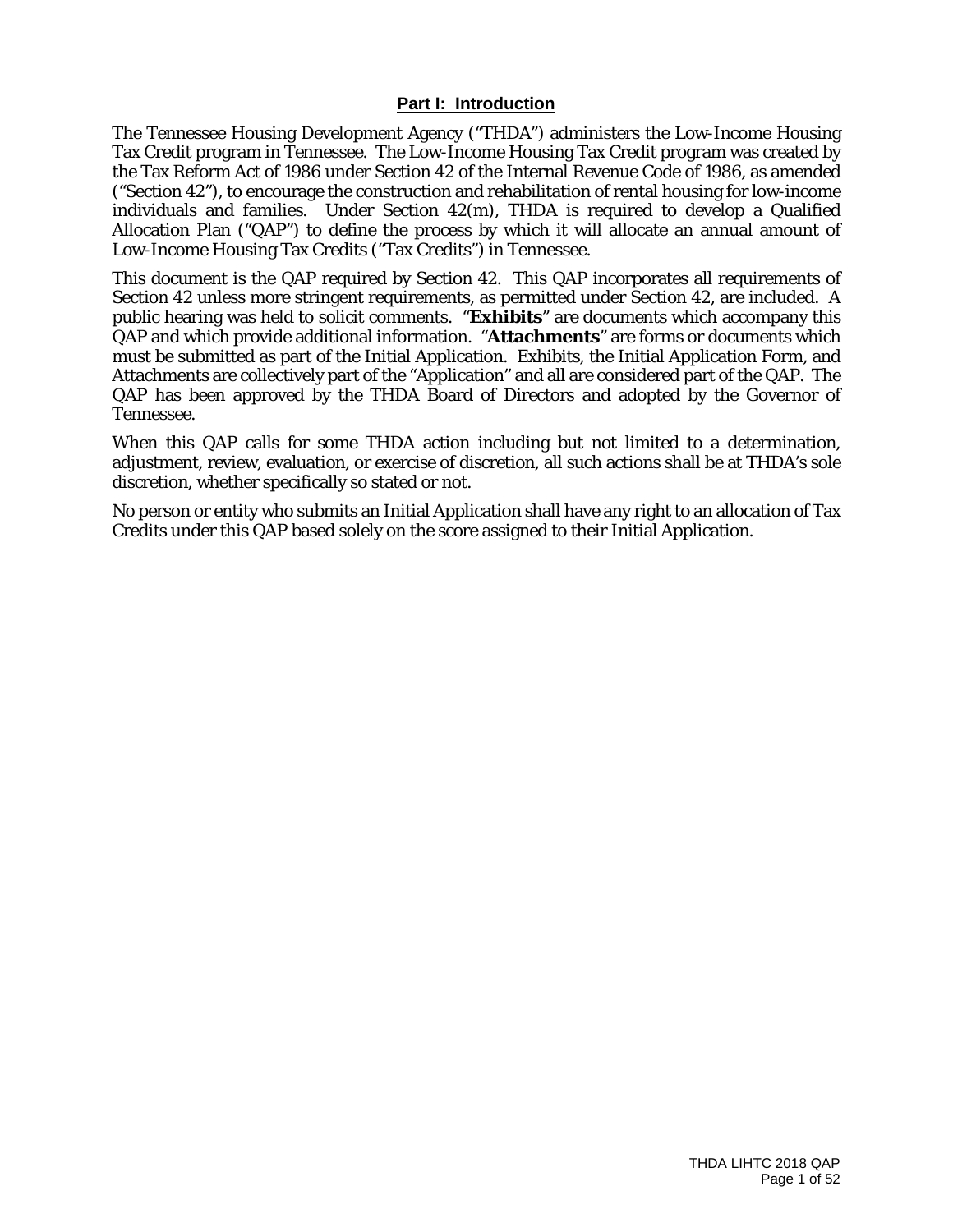#### **Part II: Goals and Objectives**

The goal of this QAP is to use the Tax Credits allocated to Tennessee for 2018 to create, maintain, and preserve affordable rental housing for low-income households. Specific objectives of this QAP are to:

- 1. Make rental units affordable, in the areas of greatest need, to households with as low an income as possible and for the longest time period possible;
- 2. Encourage development of appropriate housing units for persons with special needs, including the elderly, the homeless and the disabled;
- 3. Allocate only the minimum amount of Tax Credits necessary to make a development financially feasible and viable throughout the credit period;
- 4. Encourage Non-Profit entities to develop rental housing for low-income households;
- 5. Encourage fair distribution of Tax Credits among counties and developers; and
- 6. Allocate Tax Credits fairly.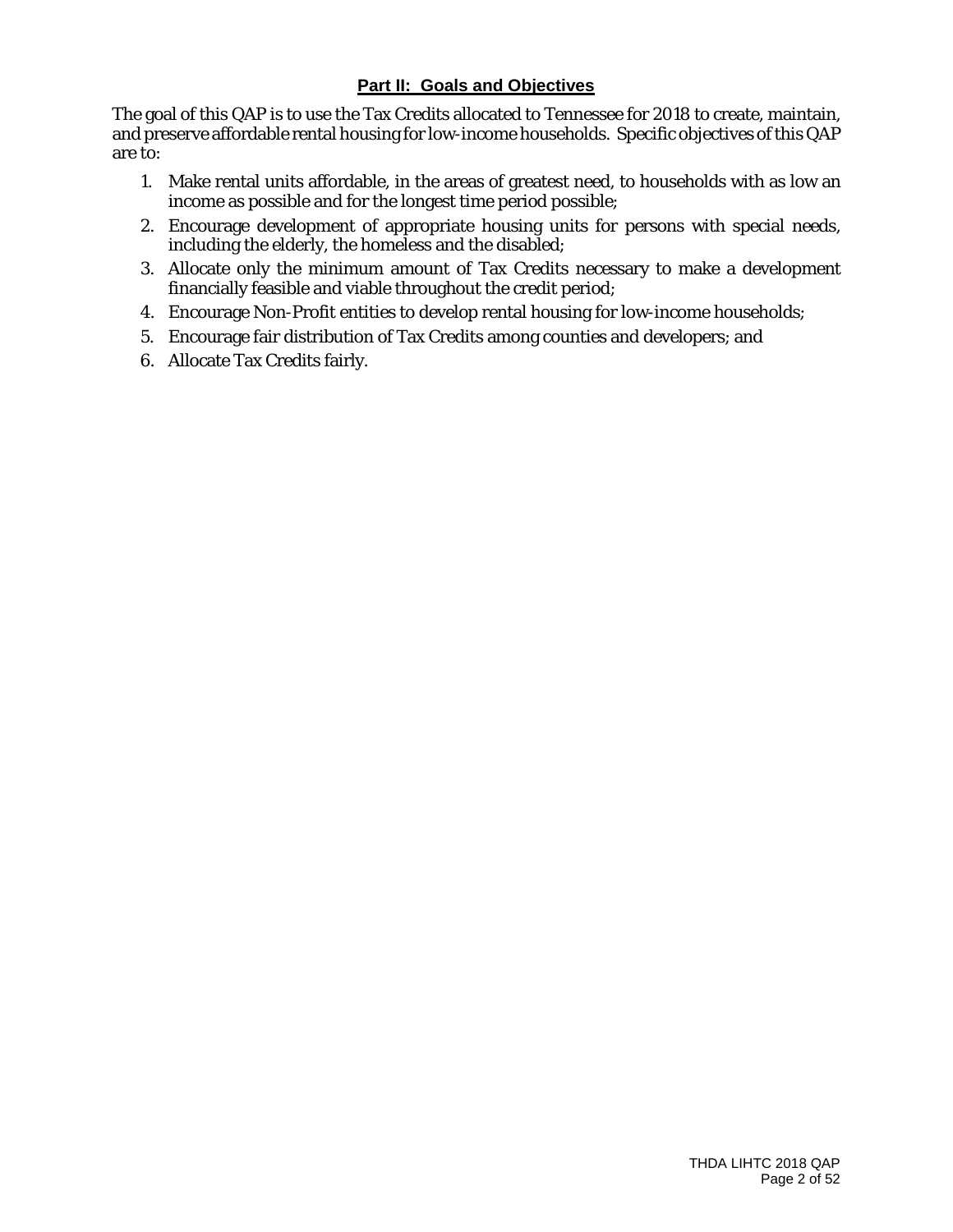#### **Part III: Tax Credits Available**

#### **A. Total Tax Credits**

The total amount of Tax Credits available for allocation in Tennessee for 2018 is the total of the following:

- 1. \$2.35, (which includes any cost of living adjustment specified in Section  $42(h)(3)(H)$ ), multiplied by Tennessee's population;
- 2. Any unallocated credits from previous year;
- 3. Any returned credit from previous years; and
- 4. Any amount allocated to Tennessee by the IRS from the National Pool.

For purposes of calculating the initial Non-Profit Set-Aside, the amount against which the percentages will be applied will be the sum of items 1, 2, and 3 above.

#### **B. Set-Asides**

- 1. Non-Profit Set-Aside
	- a. Qualified Non-Profit applicants (as specified in Part VII-A-2-a of this QAP) will be considered for an allocation of Tax Credits from the Non-Profit Set-Aside.
	- b. Not less than ten percent (10%) of the total amount of Tax Credits available for allocation in Tennessee in 2018 is reserved for qualified Non-Profit applicants as required by Section 42(h)(5).
	- c. **THDA reserves the right to make additional allocations of Tax Credits to qualified Non-Profit applicants as needed to meet the requirements of Section 42(h)(5).**
- 2. Public Housing Authority Set-Aside
	- a. No more than fifteen percent (15%) of the sum of Part III-A-1, -2, and -3 will be set aside for developments involving a public housing authority (as specified in Part VII-A-2-b).
- 3. Preservation Set-Aside
	- a. No more than twenty two and one half percent (22.50%) of the sum of Part III-A-1, -2, and -3 will be set aside for developments involving preservation (as specified in Part VII-A-2-c).
- 4. Qualified Census Tract and Contributing to a Community Revitalization Plan Set-Aside (the "QCT/CRP Set-Aside")
	- a. No more than one (1) eligible development located in a Qualified Census Tract and contributing to/covered by a Community Revitalization Plan (as specified in Part VII-A-2-d) shall receive an allocation of Tax Credits from the QCT/CRP Set-Aside, subject to the requirements of Part VIII-E.
- 5. Rural Set-Aside
	- a. No more than two (2) eligible developments located in a rural county (as specified in **Exhibit 1**) shall receive an allocation of Tax Credits from the Rural Set-Aside, subject to the requirements of Part VIII-E.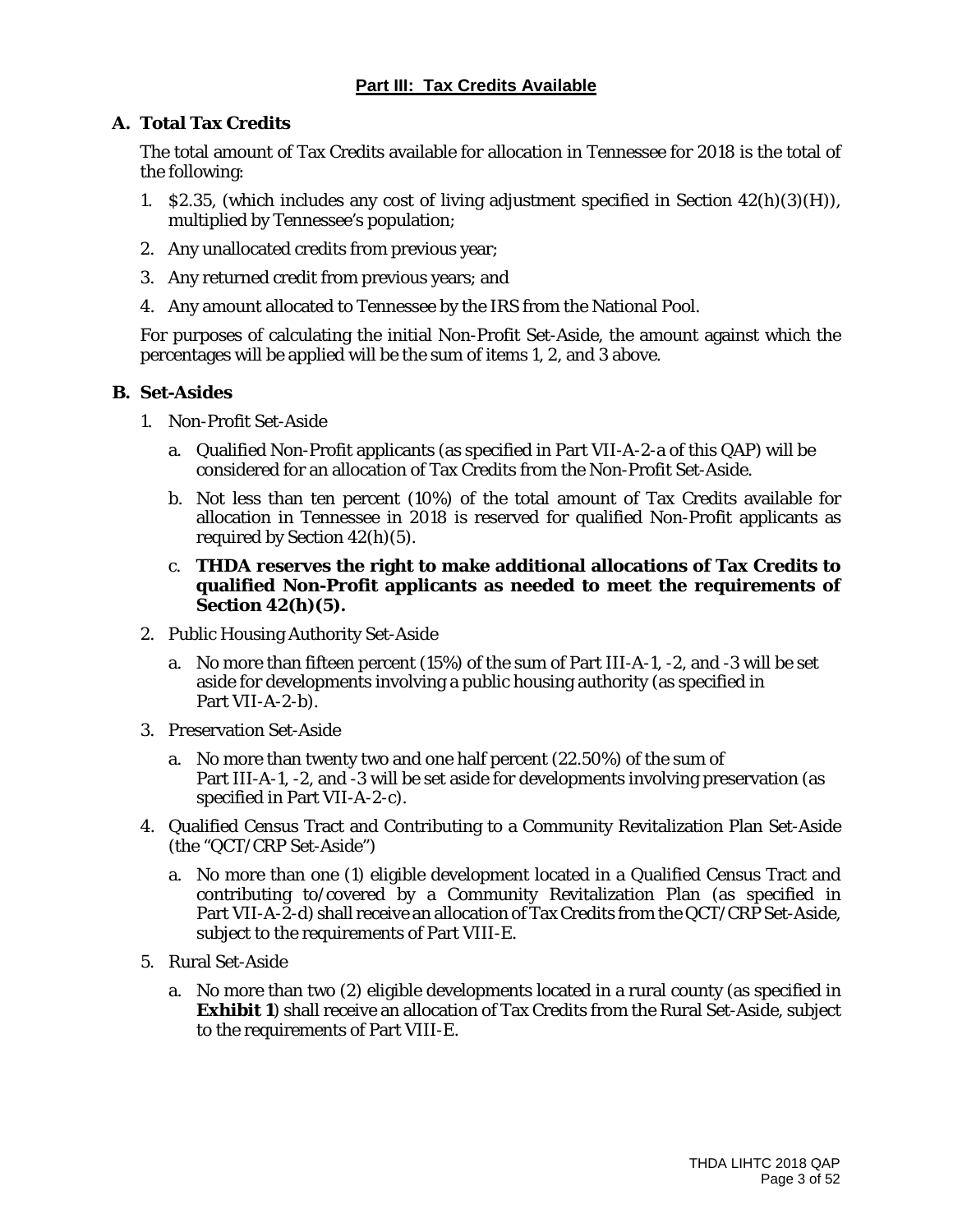- 6. Innovation Set-Aside
	- a. Allocations from the Innovation Set-Aside to developments involving innovation (as specified in Part VII-A-2-f) shall be limited to the lesser of two (2) eligible developments or an aggregate of one million one hundred thousand dollars (\$1,100,000) in Tax Credits, subject to the requirements of Part VIII-E.

#### **C. Basis Boost**

A proposed development may receive, in THDA's sole discretion, an increase in eligible basis of up to 30%. The provisions of Part III-C-1-c, Part III-C-1-d, Part III-C-1-e, Part III-C-1-f, and Part III-C-1-g do not apply to proposed developments with tax-exempt financing as described in Section 42(h)(4).

- 1. The following types of developments are eligible for the increase in eligible basis:
	- a. Developments wholly located within a HUD-designated QCT; or
	- b. Developments wholly located within a HUD-designated Difficult Development Area; or
	- c. Developments qualified for the Rural Set-Aside; or
	- d. Developments that have a Choice Neighborhoods Initiative ("CNI") Implementation Grant; or
	- e. Developments that have a Rental Assistance Demonstration ("RAD") Commitment to Enter into a Housing Assistance Payments Contract; or
	- f. Developments receiving an allocation from the Innovation Set-Aside; or
	- g. Developments wholly located in Sevier County.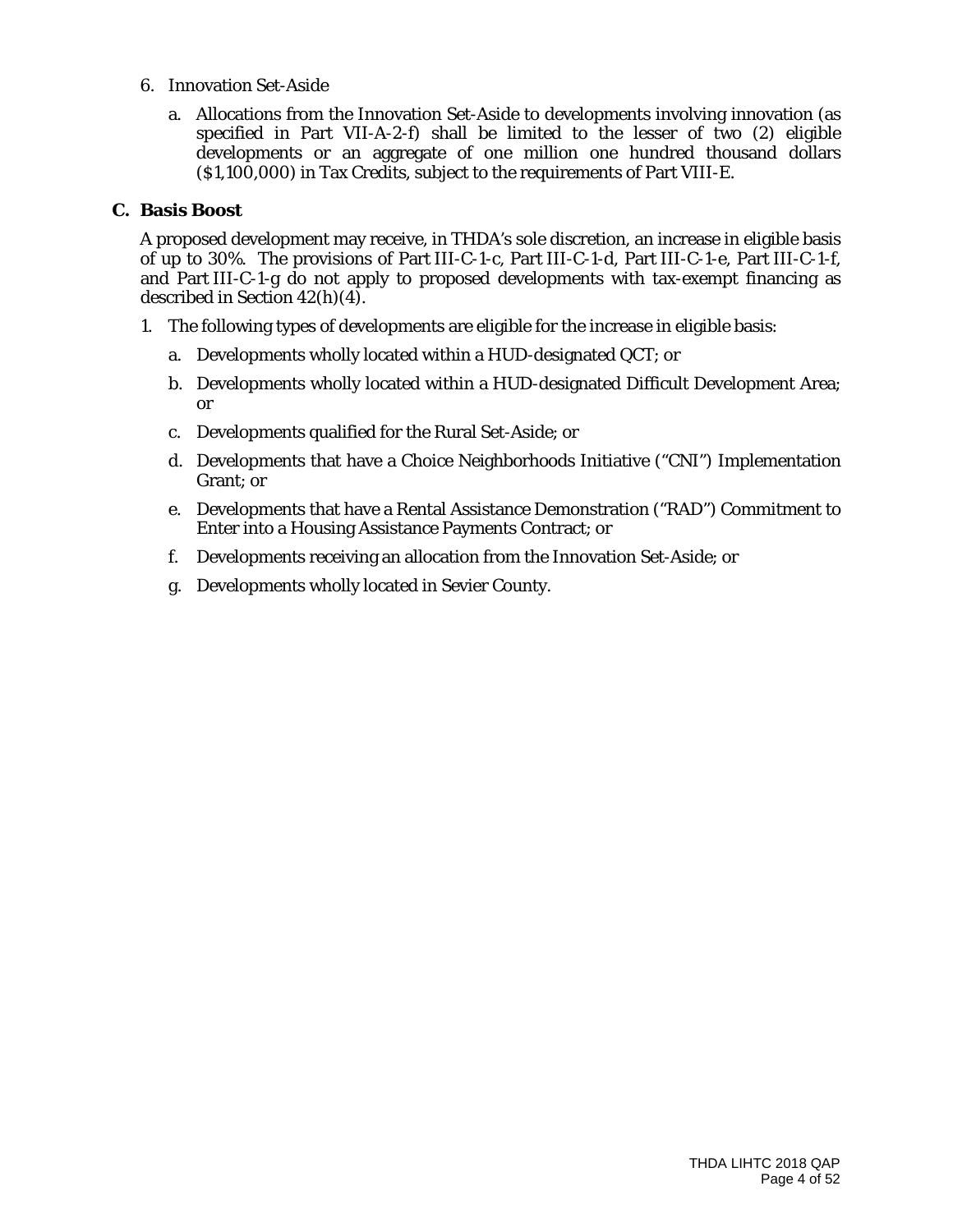#### **A. By County**

- 1. The maximum amount of Tax Credits that may be allocated to developments in any one **urban** county shall not exceed **three million three hundred thousand dollars (\$3,300,000)**. The maximum amount of Tax Credits that may be allocated to developments in any one **suburban** county shall not exceed **two million two hundred thousand dollars (\$2,200,000)**. The maximum amount of Tax Credits that may be allocated to developments in any one **rural** county shall not exceed **one million one hundred thousand dollars (\$1,100,000)**. Allocations to developments involving the HUD Choice Neighborhoods Initiative (CNI) or the HUD Rental Assistance Demonstration ("RAD") program **will count against** the per-county limits. **Exhibit 1** to this QAP identifies urban, suburban and rural counties.
- 2. If, following the allocation of Tax Credits to a proposed development, the local jurisdiction in which the proposed development is located takes action that THDA, in its sole discretion, determines to be for the primary purpose of preventing the proposed development from satisfying applicable program requirements, THDA may lower the amount of Tax Credits available to that jurisdiction in future Low-Income Housing Tax Credit Qualified Allocation Plans. Examples include, without limitation, "downzoning", action regarding utilities or utility connections, action regarding required public roads, or action to prevent issuance of Certificates of Occupancy.

#### **B. By Development**

The maximum amount of **competitive** annual Tax Credits that may be allocated to a single development shall not exceed **one million one hundred thousand dollars (\$1,100,000)**. The maximum amount of **non-competitive** annual Tax Credits that may be allocated to a single development shall not exceed **three million dollars (\$3,000,000)**. In making this determination, THDA will consider the physical location of developments; the relationships among owners, developers, management agents, and other development participants; the structure of financing; and any other information which might clarify whether Initial Applications reflect a single development or multiple developments.

#### **C. By Developer or Related Parties**

- 1. The maximum amount of Tax Credits that may be allocated to a single applicant, developer, owner, or related parties shall not exceed two million two hundred thousand dollars (\$2,200,000).
- 2. An applicant, developer, owner, or related party may not submit more than one Initial Application or be involved in more than one development per county with respect to 2018 Tax Credits. THDA reserves the right to determine whether related parties are involved for the purpose of applying this limitation.
- 3. The following list includes, without limitation, related parties:
	- a. Any person or entity who has a right to (i) replace the developer, (ii) act as co-developer, (iii) replace any individuals or entities who comprise a developer or co-developer, or (iv) otherwise direct the activities of the developer will be considered a developer for purposes of applying this limit.
	- b. Any person or entity who has a right to (i) replace the general partner of the owner or applicant, (ii) act as co-general partner of the owner or applicant, (iii) replace any individuals or entities who comprise a general partner or co-general partner of the owner or applicant, or (iv) otherwise direct the activities of the general partner of the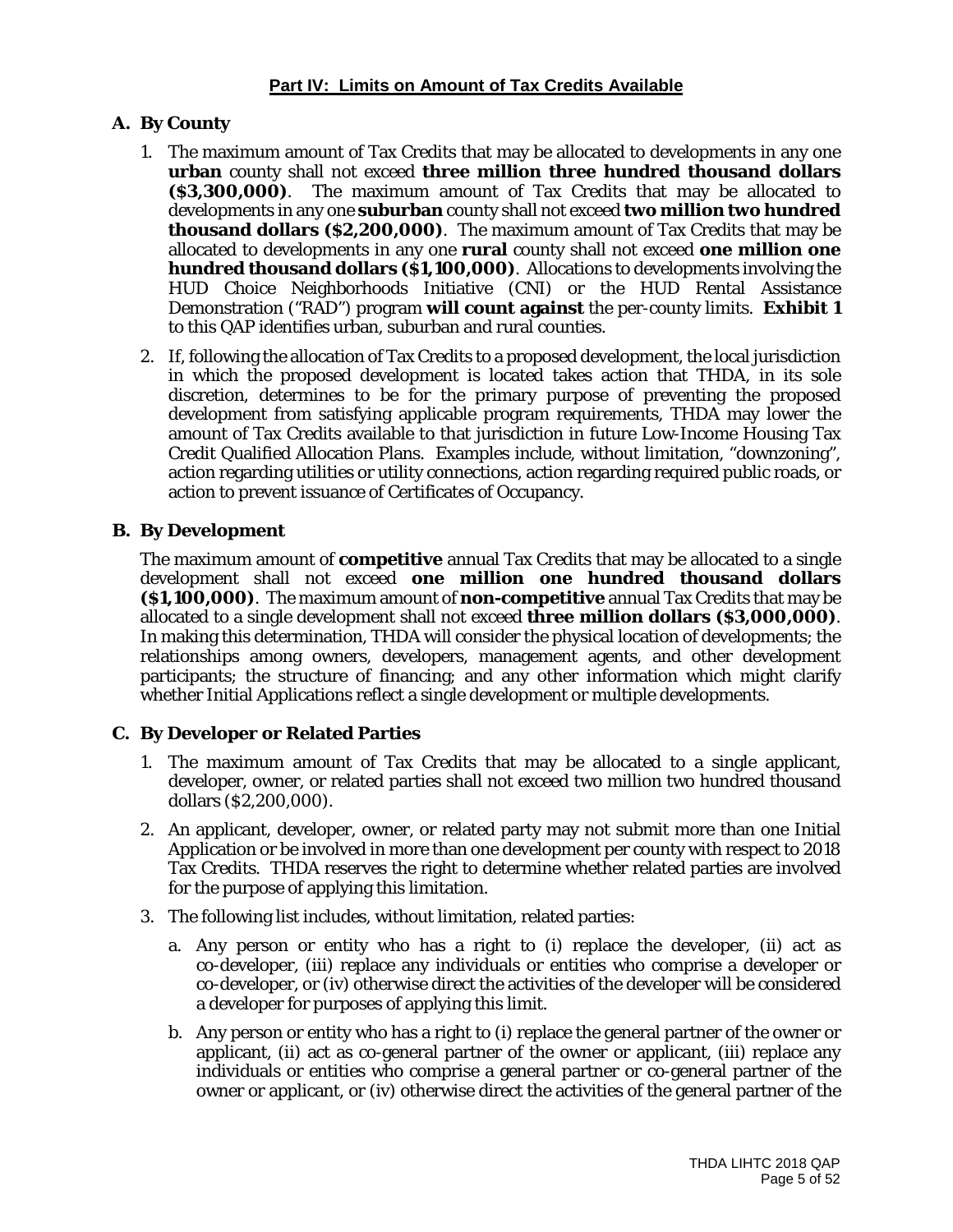owner or applicant will be considered an owner or applicant, as the case may be, for purposes of applying this limit.

- c. Any person or entity who has a right to (i) replace the controlling stockholder of the owner or applicant, (ii) act as controlling stockholder of owner or applicant, (iii) replace any individuals or entities who comprise a controlling stockholder of the owner or applicant, or (iv) otherwise direct the activities of the controlling stockholder of the owner or applicant will be considered an owner or applicant, as the case may be, for purposes of applying this limit.
- d. Any person or entity who has a right to (i) replace the managing member of the owner or applicant, (ii) act as co-managing member of the owner or applicant, (iii) replace any individuals or entities who comprise a managing member or co-managing member of the owner or applicant, or (iv) otherwise direct the activities of the managing member of the owner or applicant will be considered an owner or applicant, as the case may be, for purposes of applying this limit.
- e. Any person who is a signatory or guarantor of construction financing documents, permanent financing documents, and/or equity syndication documents.
- f. This limit will also apply to any person or entity that is related to any person or entity specified above.

#### **D. Aggregate Qualified Census Tract Limit**

No more than forty percent (40%) of the of the total amount of Tax Credits available for allocation in Tennessee for 2018 will be allocated to developments located completely and wholly within a Qualified Census Tract.

#### **E. Total Development Cost Per Total Unit Limit**

- 1. Davidson County: **\$225,000**.
- 2. Knox, Sevier, and Shelby counties: **\$220,000**.
- 3. Cheatham, Maury, Montgomery, Robertson, Rutherford, Sumner, Williamson, and Wilson counties: **\$200,000**.
- 4. Blount, Cumberland, Loudon, Sullivan, and Washington counties: **\$185,000**.
- 5. Other urban and suburban counties (as described in **Exhibit 1**) not listed in Part IV-E-1 through Part IV-E-4 of this QAP: **\$180,000**.
- 6. Other rural counties (as described in **Exhibit 1**) not listed in Part IV-E-1 through Part IV-E-4 of this QAP: **\$160,000**.

#### **F. Second Allocation**

A developer entity or related parties will not be considered for a **second** allocation of Tax Credits in Tennessee prior to the issuance of the IRS Form(s) 8609 for the development associated with that developer entity's or related parties' **first** allocation of Tax Credits in Tennessee.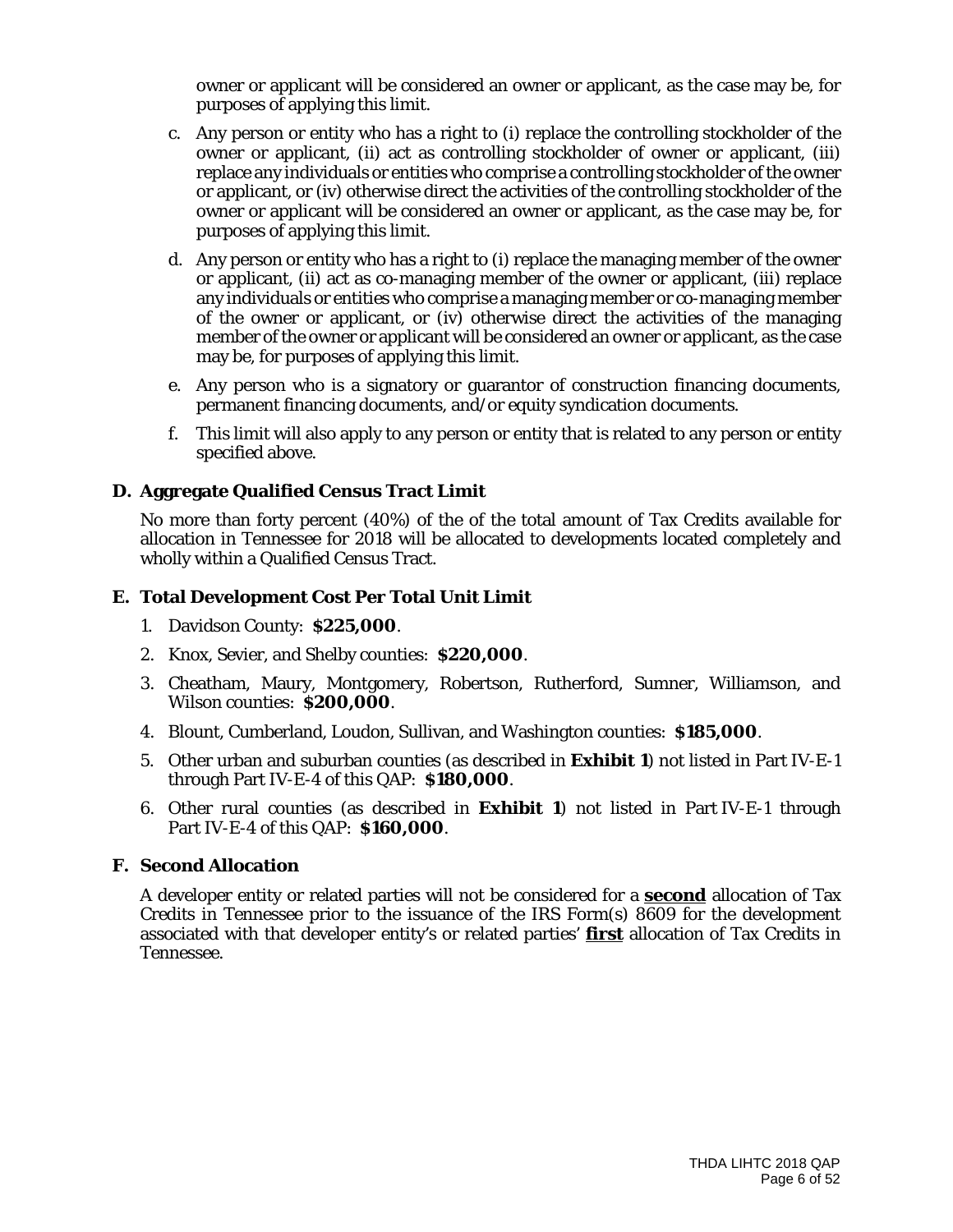#### **G. For Financial Feasibility**

**Section 42(m)(2) requires that THDA not allocate more Tax Credits than necessary for the financial feasibility of a development and its viability as a**  qualified low-income housing development. modifications to Initial Applications for Tax Credits when THDA determines that the proposed development is not financially feasible or does not need Tax Credits. THDA may also reserve or allocate an amount of Tax Credits less than the amount requested in an Initial Application, in a Carryover Allocation Application or in a Final Application. THDA's determination under Section 42(m)(2) shall not be construed to be a representation or warranty by THDA as to the financial feasibility, viability, or lack thereof, of any development.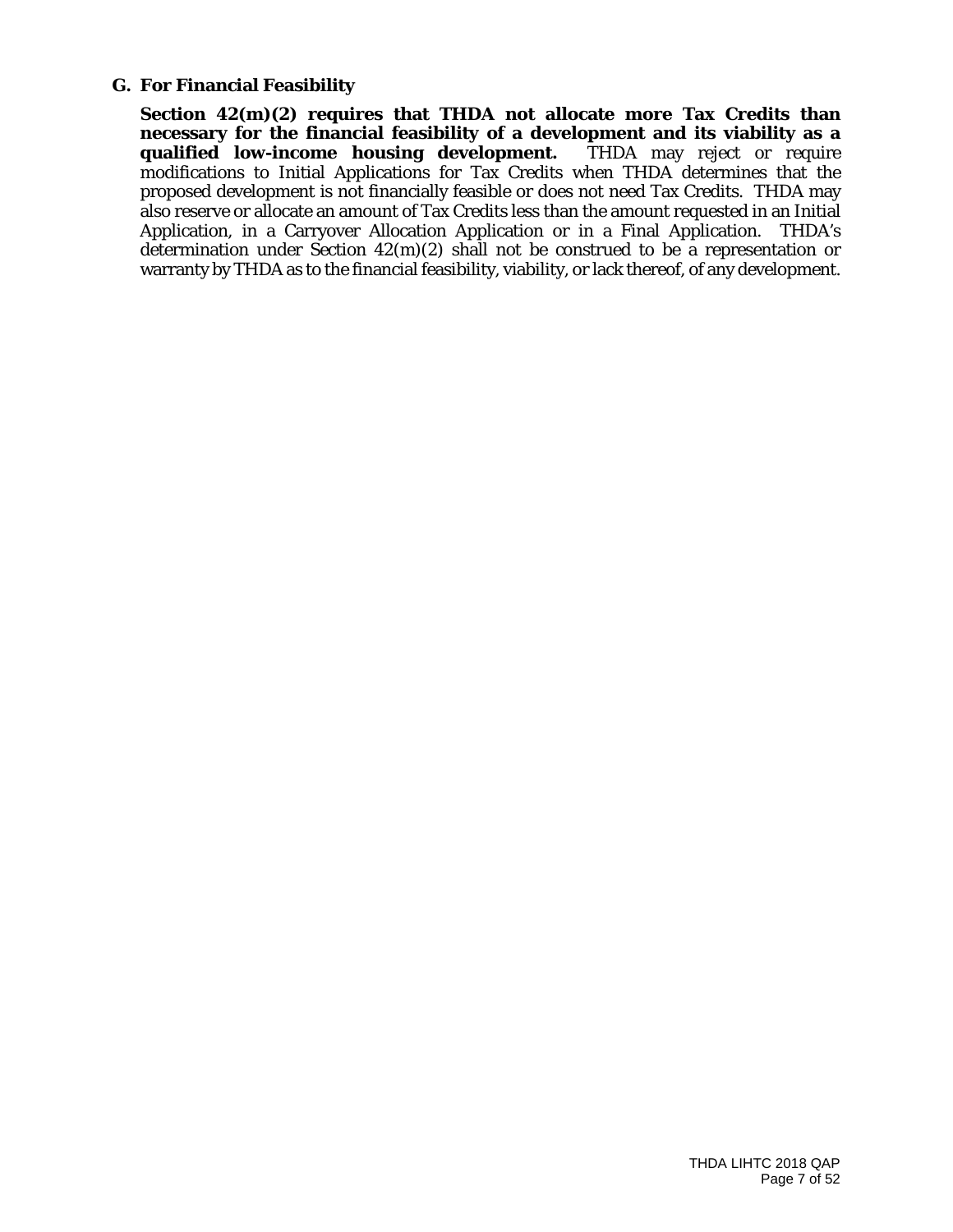#### **Part V: Limits On Developer and Consultant Fees, Contractor Profit, Overhead, and General Requirements**

#### **A. Limit on Developer Fees and Consultant Fees**

- 1. The combined total of developer and consultant fees (**Development Costs**; #10, columns B & C) which may be included in the determination of the amount of Tax Credits for a particular development cannot exceed fifteen percent (15%) of that portion of THDA determined eligible basis attributable to acquisition (before the addition of the developer and consultant fees), and cannot exceed fifteen percent (15%) of that portion of THDA determined eligible basis attributable to new construction or to rehabilitation (before the addition of the developer and consultant fees). Construction Advisory or Construction Supervision fees listed separately from the maximum allowed Contractor Fees will be considered as a Consultant Fee.
- 2. If the developer and contractor are related persons as defined in Section  $42(d)(2)(D)(iii)$ , then the combined total of developer fees, consultant fees, and contractor profit, contractor overhead, and general requirements, which may be included in the determination of the amount of Tax Credits for a particular development, cannot exceed fifteen percent (15%) of THDA determined eligible basis of that portion of the development attributable to acquisition (before the addition of the fees), and cannot exceed twenty-five percent (25%) of that portion of THDA determined eligible basis attributable to new construction or to rehabilitation (before the addition of the fees).

#### **B. Limit on Contractor Fees, Profit, Overhead and General Requirements**

1. The total contractor fees, including contractor profit, contractor overhead and general requirements shall be limited to fourteen percent (14%) of total THDA determined site work costs, plus accessory buildings plus either new building hard costs or rehabilitation hard costs. The structure of this fee is limited to the following:

| <b>Contractor profit:</b>                 | may not exceed six percent (6%)       |
|-------------------------------------------|---------------------------------------|
|                                           |                                       |
| <b>Contractor overhead:</b>               | may not exceed two percent (2%)       |
| Contractor general requirements (includes |                                       |
| payment and performance bonds):           | may not exceed six percent (6%)       |
| <b>Total Contractor fees</b>              | may not exceed fourteen percent (14%) |

2. If the developer and contractor are related persons as defined in Section  $42(d)(2)(D)(iii)$ , then the combined total for contractor profit, overhead, and general requirements, developer fees and consultant fees which may be included in the determination of the amount of Tax Credits for a particular development, cannot exceed fifteen percent (15%) of THDA determined eligible basis on that portion of the development attributable to acquisition (before the addition of the fees), and cannot exceed twenty-five percent (25%) of that portion of THDA determined eligible basis attributable to new construction or to rehabilitation (before the addition of the fees).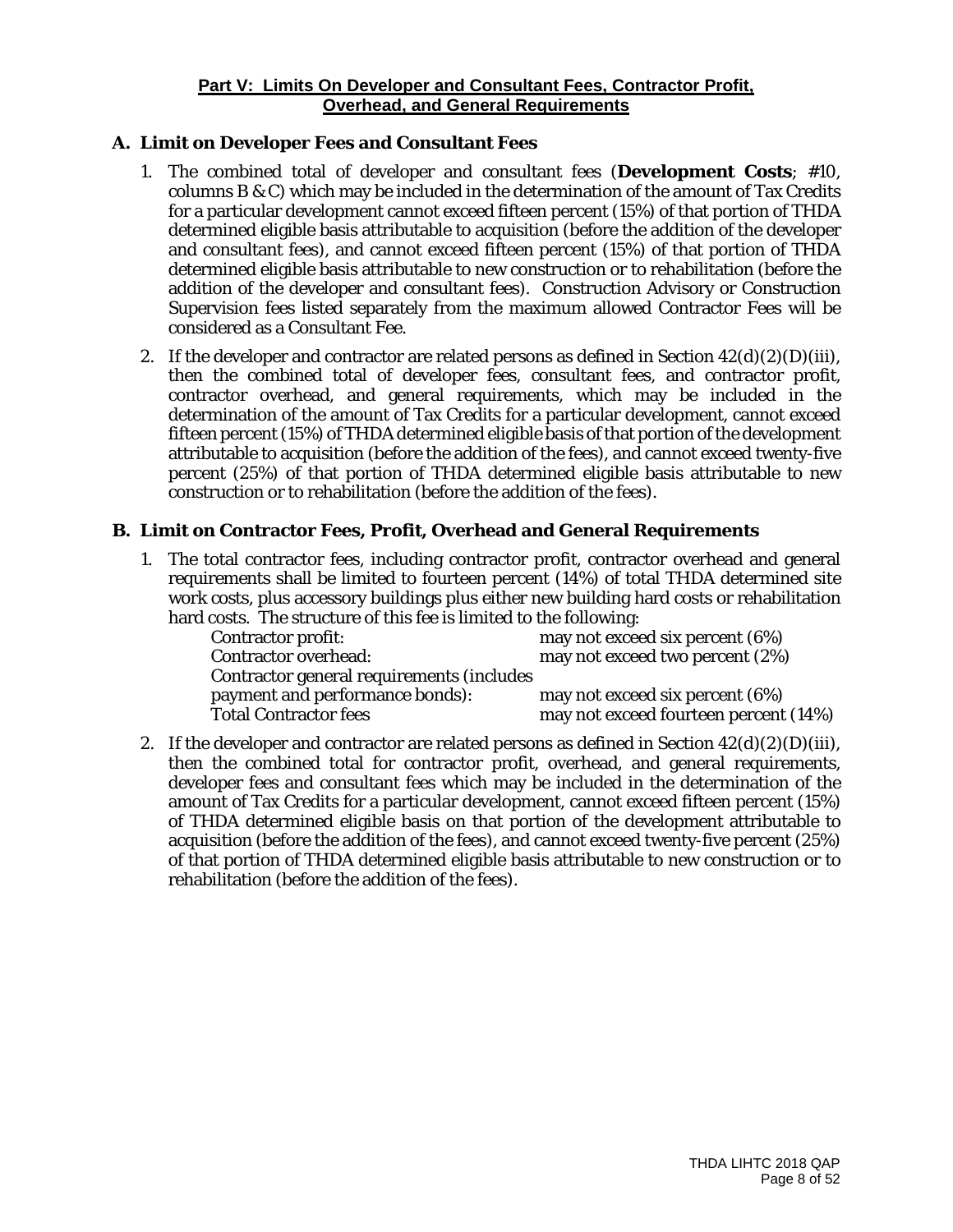#### **A. Electronic Application Requirements**

- 1. THDA is utilizing an on-line electronic application process for submission of 2018 Initial Applications for Tax Credits.
- 2. For assistance with the electronic application system, contact THDA as follows:
	- (i) Felita Hamilton, Multifamily Programs Allocation Manager<br>Phone (615) 815-2145 Email FHamilton@thda.org Email [FHamilton@thda.org](mailto:FHamilton@thda.org)
- 3. If THDA determines that the electronic application system malfunctions to a degree and in a way that renders users unable to submit electronic Initial Applications on-line, THDA will provide alternative instructions to the users that THDA determines to have been affected.
- 4. To be considered complete, an electronic Initial Application must meet ALL of the following requirements **no later than the Initial Application Deadline specified in Part VI-B**:
	- a. Be completely and correctly submitted through the electronic application system;
	- b. All required Attachments and supporting documentation required to be submitted in electronic form within the electronic application system must be organized as required by the electronic application system; and
	- c. Have no missing information or any information that is erroneous, incomplete or inconsistent.
	- f. A wire in the amount of all fees required with the electronic Initial Application as specified in Part XV-B; and
	- g. Unless otherwise specifically directed by THDA, all electronic Initial Application materials, including Attachments and supporting documentation, must be formatted in accordance with the requirements of the electronic application system.

#### **B. Initial Application Deadline**

#### **No Initial Applications will be accepted after 11:59 PM Central Time on Thursday, March 1, 2018.**

• **After the Initial Application deadline, no erroneous, missing, incomplete or inconsistent supporting documentation or Attachments, or clarifications to the Initial Application, supporting documentation, or Attachments, or any other materials required in the Initial Application or in support of the Initial Application will be accepted except as specified in Part VIII-B or as requested by THDA.**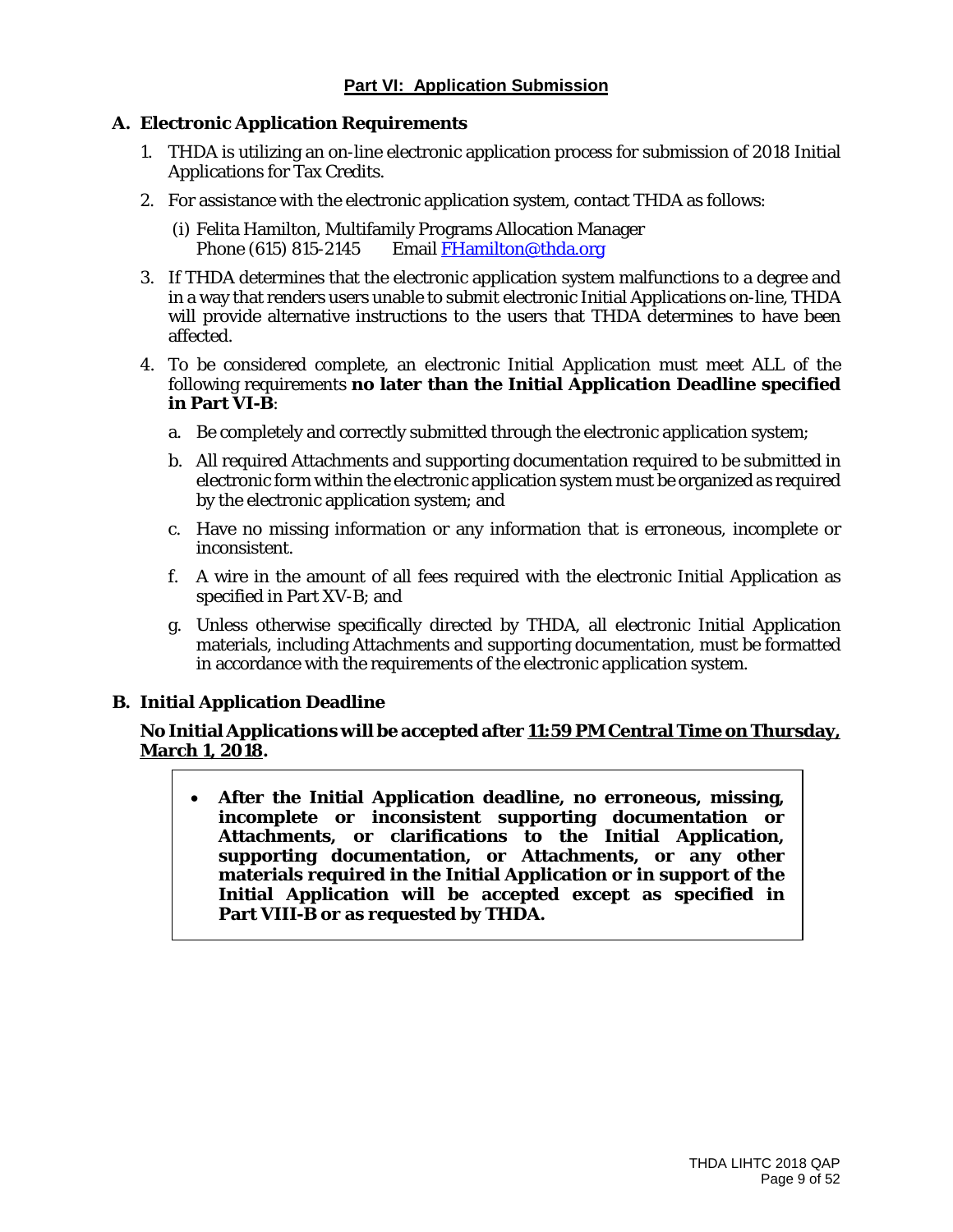#### **C. Innovation Set-Aside**

- 1. THDA will accept proposals for consideration in the Innovation Set-Aside ("Innovation Set-Aside Proposal") by email to [Innovation@thda.org.](mailto:Innovation@thda.org)
- 2. **The deadline for submission of an Innovation Set-Aside Proposal is 11:59 PM Central Time on Wednesday, November 1, 2017**.
- 3. To be considered for the Innovation Set-Aside, an Innovation Set-Aside Proposal must satisfy ALL of the following:
	- a. Be submitted by the deadline in Part VI-C-2 above;
	- b. Contain no more than 5 single-sided, single spaced pages (including all attachments and exhibits, if any) describing each of the following:
		- (i) Clearly identify the uniqueness and innovative nature of development concept (i.e. among other things, has a development of this type been done before, does this proposal recommend a method of construction or financing not previously used, will this housing serve a group or population currently unserved, and how this proposal will result in a development that is different from "regular" Tax Credit developments);
		- (ii) Ability of the proposed development to address an unmet need by population to be served, services provided, or geographic location;
		- (iii) The proposed development's contribution to THDA mission and goals;
		- (iv) Reasonableness of the proposed development's scope as identified in the unmet need;
		- (v) Proposed development's proposed sources and uses of funds;
		- (vi) Extent to which the proposed development would be at a competitive or financial disadvantage relative to developments considered in the regular competitive round; and
		- (vii) Demonstrated capacity of the applicant to complete the proposed development; and
		- (viii) Certification of compliance with all applicable requirements of Section 42, Treasury Regulations, and this QAP.
	- c. Include contact information for the applicant, proposed development name, and number of units and bedroom mix.
- 4. THDA will evaluate each Innovation Set-Aside Application for financial feasibility, extent of uniqueness and/or innovation, and compliance with all applicable requirements of Section 42 of the Internal Revenue Code, Section 1.42 of the Treasury Regulations, and this QAP.
- 5. If THDA, in its sole discretion, determines that an Innovation Set-Aside Application is financially feasible, sufficiently unique and/or innovative, and is fully compliant with all applicable requirements of Section 42 of the Internal Revenue Code, Section 1.42 of the Treasury Regulations, and this QAP, the applicant will be invited to present the proposed development to the Innovation Set-Aside Selection Group.
- 6. If THDA, in its sole discretion, determines that an Innovation Set-Aside Application is not financially feasible, or is not sufficiently unique and/or innovative, or is not fully compliant with all applicable requirements of Section 42 of the Internal Revenue Code, Section 1.42 of the Treasury Regulations, or this QAP, the Innovation Set-Aside Application will not receive further consideration in the Innovation Set-Aside.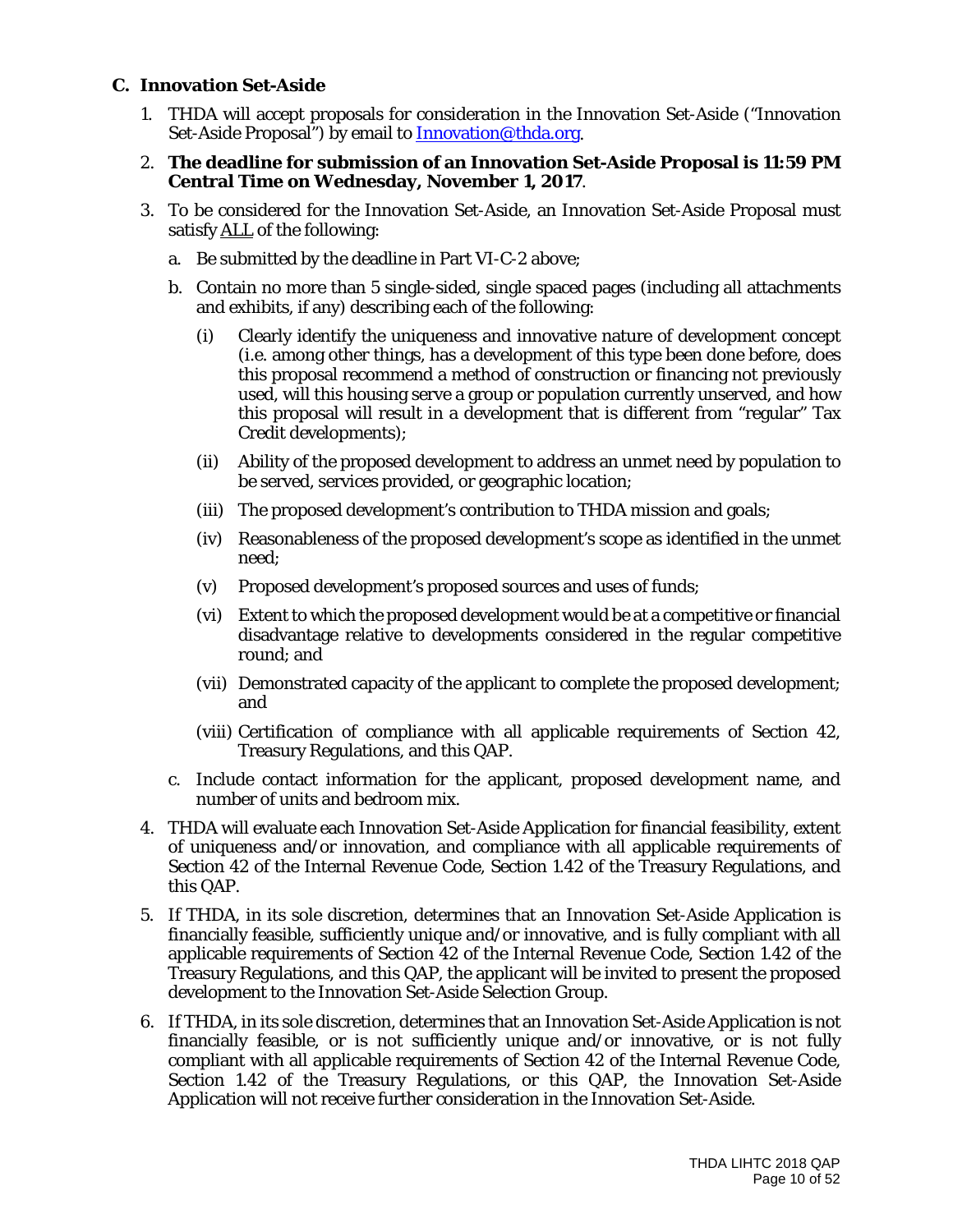- 7. **The Innovation Set-Aside is discretionary**. THDA, in its sole discretion, may select no more than three (3) Innovation Set-Aside Proposals as Innovation Set-Aside Finalists. THDA, in its sole discretion, may not select any Innovation Set-Aside Finalists.
- 8. Innovation Set-Aside Finalists, if any, will be notified on or before Thursday, November 15, 2017 and invited to submit a full Initial Application ("Innovation Set-Aside Application") by the deadline specified in Part VI-B.
- 9. **The selection of Innovation Set-Aside Finalists shall not be appealable to the THDA Board or the Tax Credit Committee of the THDA Board**.

**DISQUALIFICATION UNDER THIS PART VI-E-9 SHALL BE AT THE SOLE DISCRETION OF THDA STAFF AND SHALL NOT BE APPEALABLE TO THE THDA BOARD, THE TAX CREDIT COMMITTEE OF THE THDA BOARD, OR THE INNOVATION SET-ASIDE SELECTION GROUP.**

#### **D. Local Government Notification**

Following receipt of Initial Applications, THDA will notify the chief executive officer (or the equivalent) of the local government in whose jurisdiction a development proposed in an Initial Application is to be located. Such individual will have an opportunity to comment on the development proposed in the Initial Application to be located in the jurisdiction, as required by Section  $42(m)(1)(A)(ii)$ .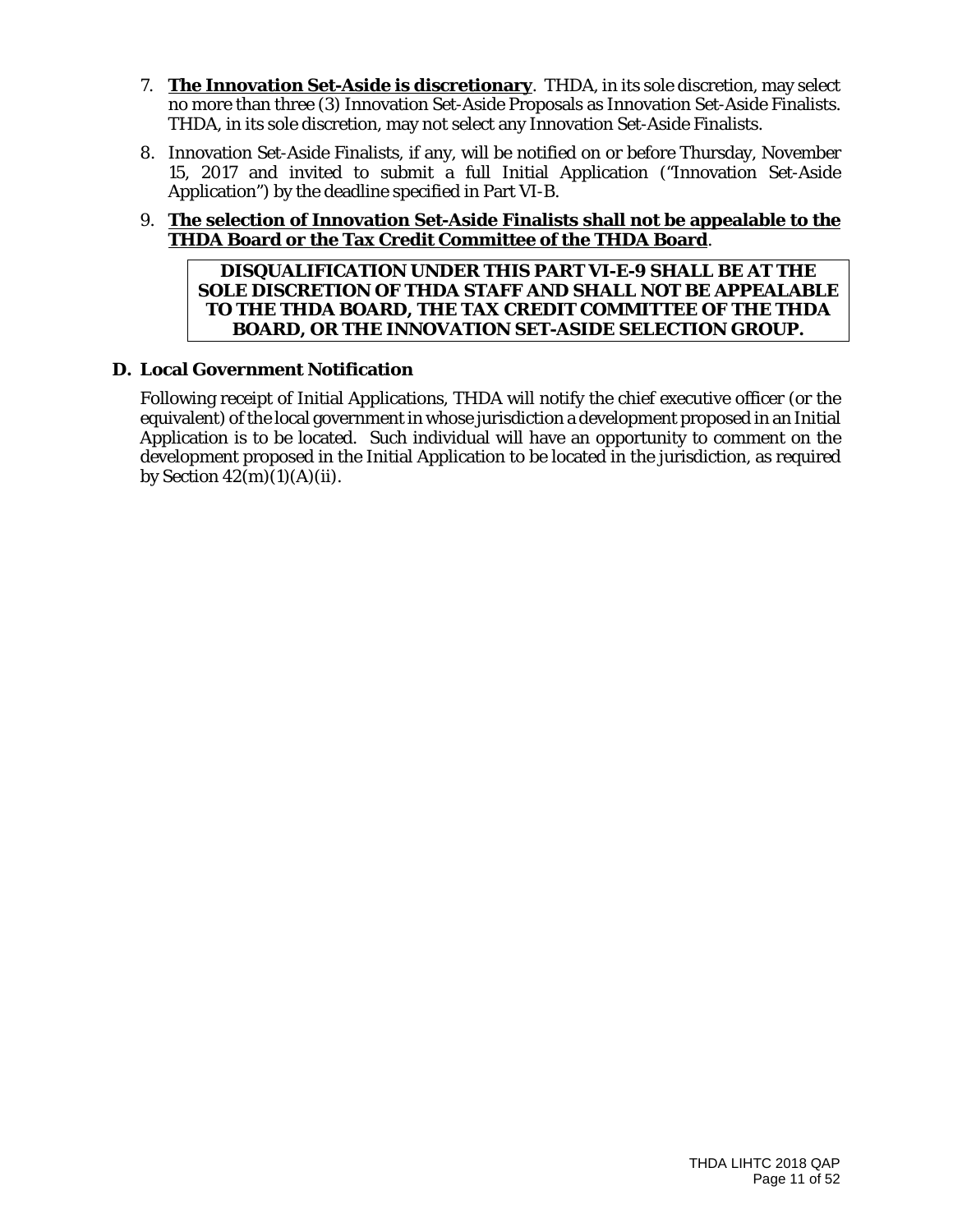#### **Part VII: Initial Application Eligibility and Scoring**

#### **A. Eligibility Determination**

THDA will evaluate each Initial Application that meets the requirements of Part VI to determine whether the following eligibility requirements are met:

1. Minimum Score Required

To be eligible, an Initial Application must obtain a **minimum score of 44 points** as determined by THDA in accordance with Part VII-B.

- 2**.** Special Set-Asides
	- a. Non-Profit Set-Aside: To be eligible for Tax Credits from the Non-Profit Set-Aside, an Initial Application must contain information satisfactory to THDA demonstrating that the development proposed in the Initial Application involves a qualified non-profit organization. To be qualified, a non-profit organization must meet ALL of the following:
		- (i) The organization must be a *bona fide* non-profit organization, as evidenced by the following:
			- (A) The organization must be an IRS  $501(c)(3)$  or  $501(c)(4)$  entity;
			- (B) The organization must be organized and existing in the State of Tennessee or if organized and existing in another state, must be qualified to do business in Tennessee;
			- (C) The organization must: (i) not be formed by one or more individuals or for-profit entities for the principal purpose of being included in the Non-Profit Set-Aside; (ii) not be controlled by a for-profit organization; and (iii) not have any staff member, officer or member of the board of directors who will materially participate, directly or indirectly, in the proposed development as or through a for-profit entity; and
			- (D) The organization must be engaged in the business of developing **AND** building low-income rental housing in Tennessee and must have been so engaged at all times since January 1, 2016.
		- (ii) The organization must, prior to the reservation of Tax Credits: (i) own all of the general partnership interests of the ownership entity of the development; or (ii) own, alone or with other non-profits who meet all of the requirements of this Part VII-A-2-a, one hundred percent (100%) of the stock of a corporate ownership entity of the development; or (iii) own, alone or with other non-profits who meet all of the requirements of this Part VII-A-2-a, one hundred percent (100%) of the stock, 100% of the partnership interests, or 100% of the membership interests of an entity that is the sole general partner or sole managing member of the ownership entity of the development proposed in the Initial Application;
		- (iii) The organization must be materially participating (regular, continuous and substantial on-site involvement) in the development and operation of the development throughout the "compliance period" (as defined in Section 42(i)(1)).
		- (iv) To demonstrate eligibility under this Part VII-A-2-a, ALL of the following must be submitted as part of the Initial Application:
			- (A) A copy of the IRS determination letter clearly stating the organization's status as an IRS  $501(c)(3)$  or  $501(c)(4)$  entity; and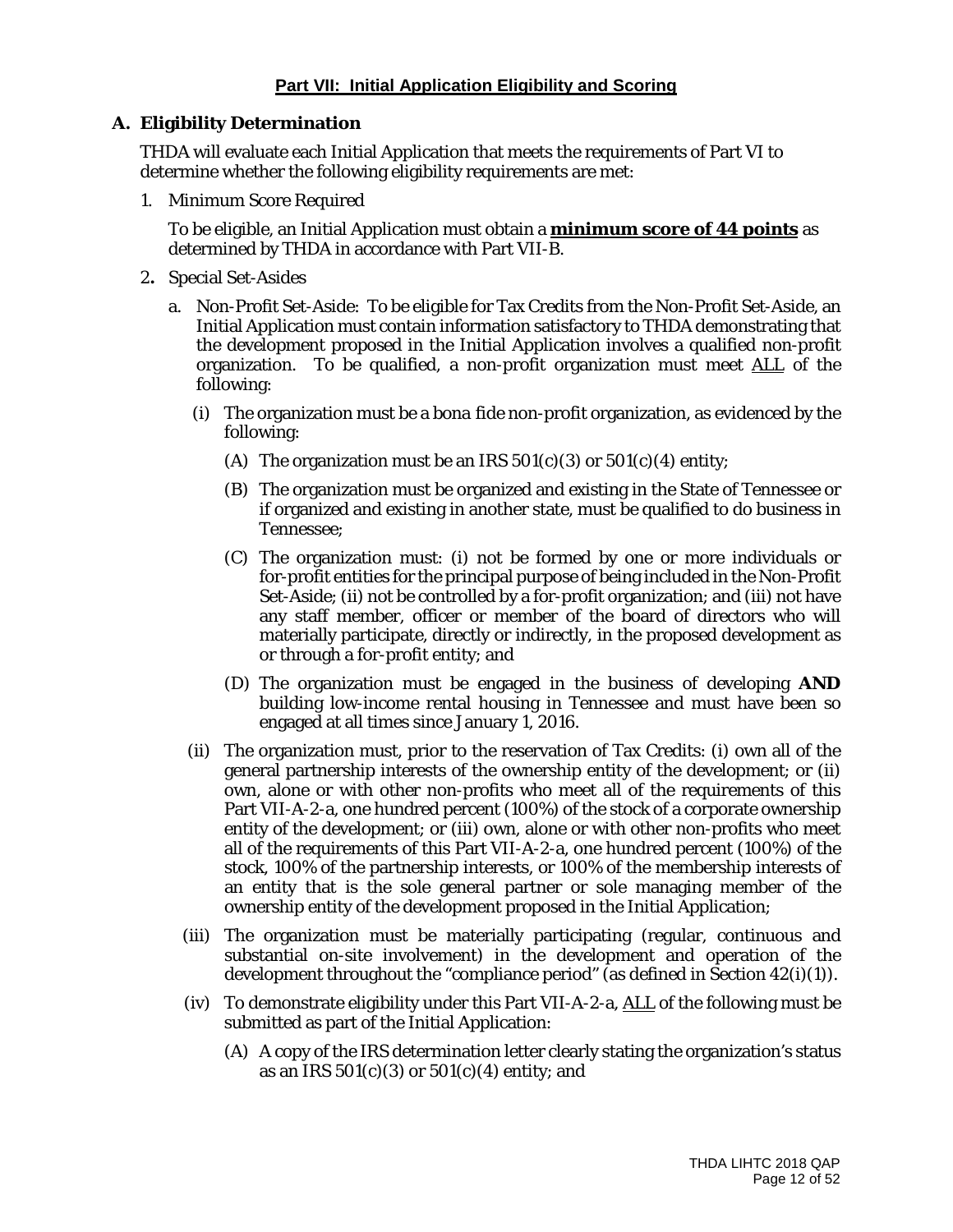(B) (i) if organized and existing under the laws of the State of Tennessee, a Certificate of Existence from the Tennessee Secretary of State's Office dated not more than thirty (30) days prior to the date of the Initial Application.

(ii) if organized and existing under the laws of another state, a certificate of existence from the secretary of state of the state in which the organization was organized and is existing, together with other documentation from such secretary of state indicating that the organization is in good standing under such laws and a certificate from the Tennessee Secretary of State indicating that the organization is qualified to do business in Tennessee, all dated not more than thirty (30) days prior to the date of the Initial Application; and

(C) A certification in the form of **Attachment 28**; and

#### (D) **Attachment 29**.

- b. Public Housing Authority ("PHA") Set-Aside: To be eligible for the PHA Set-Aside, an Initial Application must contain information satisfactory to THDA demonstrating that the development proposed in the Initial Application involves a qualified PHA.
	- (i) To be considered a qualified PHA, the following requirements must be met:
		- (A) The PHA must materially participate (regular, continuous and substantial on-site involvement) in the development and operation of the development throughout the "compliance period" (as defined in Section  $42(i)(1)$ ); and
		- (B) The PHA must be acting solely within the geographic area of its jurisdiction; and
		- (C) To demonstrate eligibility under this Part VII-A-2-b, a certification, in the form of **Attachment 26**, must be submitted as part of the Initial Application.
	- (ii) To be eligible for a RAD/CNI basis boost as described in Part III-C of this QAP, and to be eligible for the priority described in Part VIII-E-2-a of this QAP, the Initial Application must satisfy the requirements of Part VII-A-2-b-(i) above **and** include the following:
		- (A) A copy of the RAD Commitment to Enter into a Housing Assistance Payments Contract or CNI Implementation Grant for the development proposed in the Initial Application; and
		- (B) A letter from the Executive Director of the identified PHA in the form of **Attachment 27** certifying that: (1) the development proposed in the Initial Application is identified in the PHA's RAD Commitment to Enter into a Housing Assistance Payments Contract or CNI Implementation Grant; (2) the housing units are an essential element of that Plan; and (3) the Tax Credits for the development proposed in the Initial Application are an essential component of the PHA's RAD or CNI Program.
- c. Preservation Set-Aside: The Initial Application must propose preservation of a development with existing income and rent restrictions through programs such as the Low-Income Housing Tax Credit, Multifamily Tax-Exempt Bonds, or programs administered by USDA or HUD. The Initial Application must include documentation, acceptable to THDA, in its sole discretion, verifying the existing income and rent restrictions. A minimum of 90% of the units in the development must be subject to the existing income and rent restrictions. Following rehabilitation, 100% of the units subject to the existing income and rent restrictions must continue to be income and rent restricted.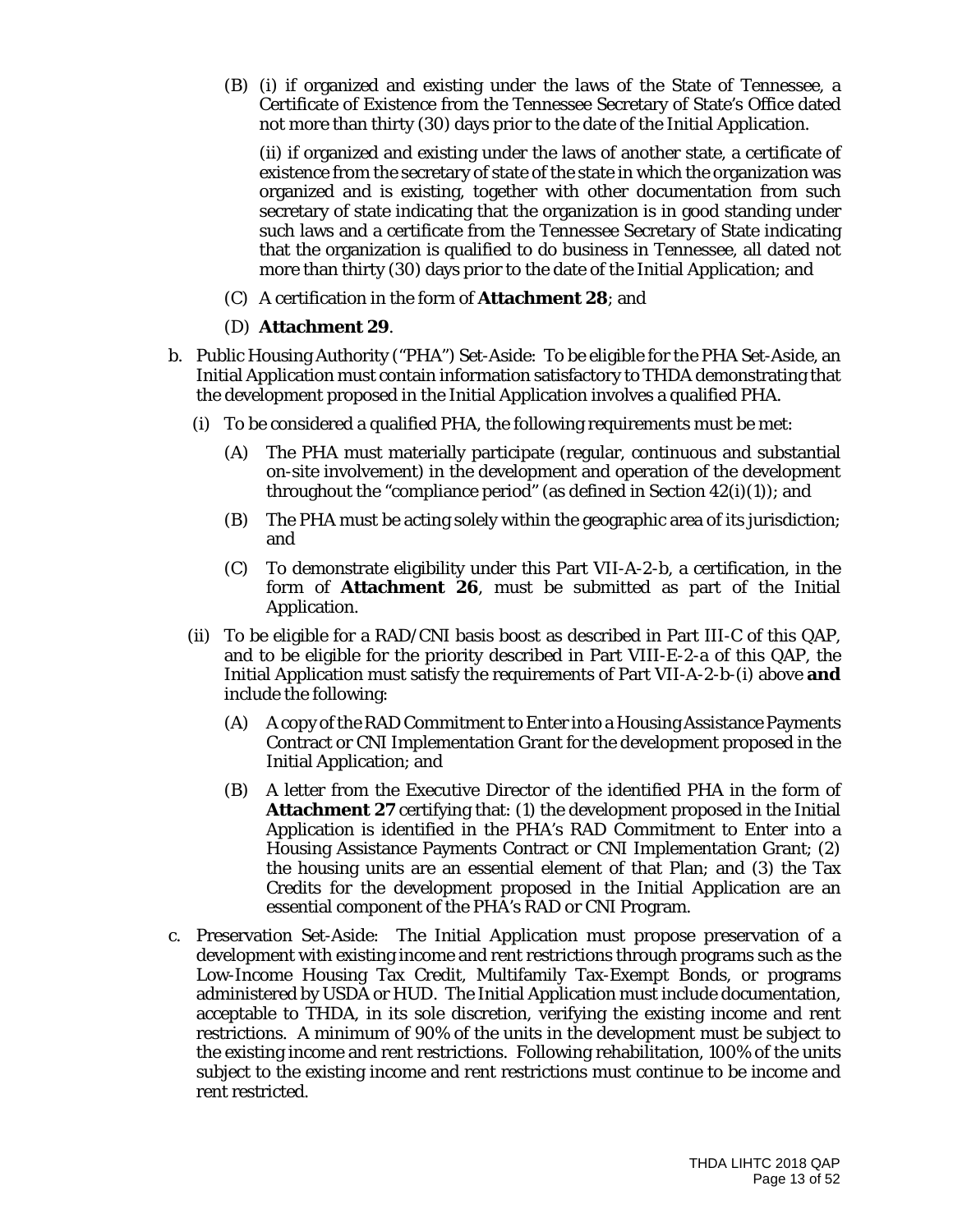- d. QCT/CRP Set-Aside: The Initial Application must propose a development located completely and entirely in a Qualified Census Tract (identified on **Exhibit 4**, excluding Difficult to Develop Areas), the development of which contributes to an approved concerted community revitalization plan, as certified in the form of **Attachment 13** executed by the City Mayor or City Attorney if the development is located within the applicable city limits, or the County Mayor or County Attorney if the development is located within the relevant county but is outside all city limits. For developments which are located in a city without a community revitalization plan, but are covered by the relevant county revitalization plan, the County Mayor or County Attorney may sign the **Attachment 13**, but the City Mayor or City Attorney must sign the acknowledgement of said situation at the bottom of **Attachment 13**.
- e. Rural Set-Aside: The Initial Application must propose a development located completely and entirely in a county listed as "Rural" in **Exhibit 1**.
- f. Innovation Set-Aside: To be eligible for Tax Credits from the Innovation Set-Aside, an Innovation Set-Aside Application must satisfy ALL of the following:
	- (i) The Innovation Set-Aside Application must be submitted by an Innovation Set-Aside Finalist as described in Part VI-C; and
	- (ii) The Innovation Set-Aside Application must be financially feasible, sufficiently unique and/or innovative, and fully compliant with all applicable requirements of Section 42 of the Internal Revenue Code, Section 1.42 of the Treasury Regulations, and this QAP as described in Part VI-C, all as determined by THDA in its sole discretion.
- 3. Non-compliance
	- a. To be eligible, individuals involved (either directly or indirectly) with the developer or the ownership entity (whether formed or to be formed) identified in the Initial Application must not have any involvement (either directly or indirectly) with the developer or the ownership entity of any prior Tax Credit development which has failed to fully satisfy all compliance monitoring requirements or which has an uncured event of noncompliance under (i) Section 42; (ii) the restrictive covenants recorded in connection with such development or (iii) an IRS form 8823. Ineligibility due to noncompliance shall be in effect for the calendar year in which the non-compliance was identified and for the following calendar year.
	- b. Notwithstanding a. above, if the noncompliance identified by THDA is capable of cure, but has not been cured within the periods identified in a. above, ineligibility shall continue beyond those periods and shall end with the Initial Application cycle that follows the delivery of documentation demonstrating to the satisfaction of THDA that the identified noncompliance has been cured.
	- c. **Attachment 20** must be submitted as part of the Initial Application to demonstrate eligibility under this Part VII-A-3.
- 4. Developments
	- a. The Initial Application must propose an eligible development. To be eligible, a development proposed in the Initial Application must meet ALL of the following:
		- (i) The development must be a qualified low-income housing development as defined in Section 42(g), containing qualified low-income buildings as defined in Section  $42(c)(2)$  and low-income units as defined in Section  $42(i)(3)$ . THDA may require opinions from relevant counsel regarding transitional housing for the homeless, single room occupancy units, service provision or other matters in connection with a determination of eligibility;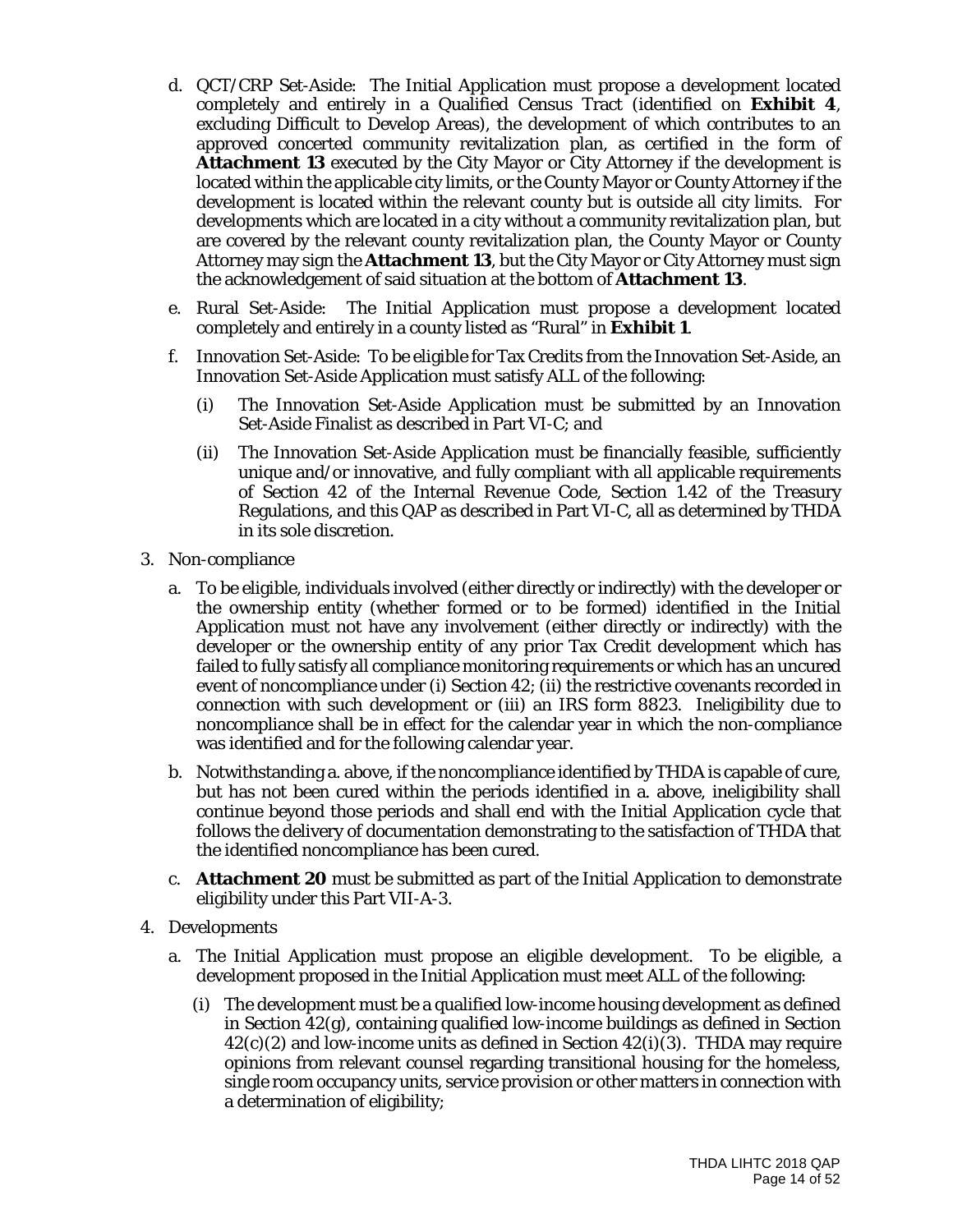- (ii) One hundred percent (100%) of the units in buildings with elevators in the development and all ground floor units in non-elevator buildings in the development are "covered multifamily dwellings" (as defined in the Fair Housing Act). All covered multifamily dwellings must meet all accessible design requirements under the Fair Housing Act and must otherwise be designed and built in accordance with the Fair Housing Act (including one of the eight safe harbors recognized by HUD as shown on **Exhibit 7**) and all other areas in the development open to the public are "public accommodations" as defined in the Americans with Disabilities Act and must be designed and built in accordance with the Americans With Disabilities Act. An architect's certification will be required with the Carryover Allocation Application and prior to issuing the IRS Form 8609;
- (iii) Energy Efficiency

The developments must use the energy efficiency items below. An architect's certification will be required with the Carryover Allocation Application and prior to issuing the IRS Form 8609.

- (A) Electrical Lighting:
	- (i) All light fixtures in units and common areas to be initially fitted with Energy Star rated light bulbs, compact fluorescent or LED; and
	- (ii) If ceiling fans are provided, the fan must be an Energy Star rated ceiling fan with light fixture (the light fixture is not required to be Energy Star rated) and must connect to wall switches.
- (B) Water Conservation Plumbing:
	- (i) Use of at least of one (1) high efficiency or dual flush toilet per unit; and
	- (ii) All faucets, shower heads, and toilets must be EPA "Watersense" rated.
- (C) HVAC Upgrades:
	- (i) HVAC systems, including the air handler and line sets, must be rated at 14 SEER and properly sized for the units in all buildings with fewer than six stories; and
	- (ii) For buildings with six stories or more, all PTAC systems must be rated between 9.6 and 12.0 EER; and
	- (iii) Electronic programmable temperature control thermostats in each unit.
- (D) Energy Efficient Appliances:
	- (i) Energy Star rated frost free refrigerator with freezer in all units; and
	- (ii) Energy Star rated Dishwashers in all units; and
	- (iii) All other appliances provided in the unit, including in unit washers and dryers, must be Energy Star rated (this requirement does not apply to ovens, ranges, or microwaves).
- (E) Building Construction:
	- (i) Use of double glazed, insulated energy efficient windows for all windows in all units; and
	- (ii) Attic insulation must meet R-30 minimum value; and
	- (iii) Metal-clad wood, fiberglass, or hollow metal construction exterior doors with a minimum R-11 rating in all units.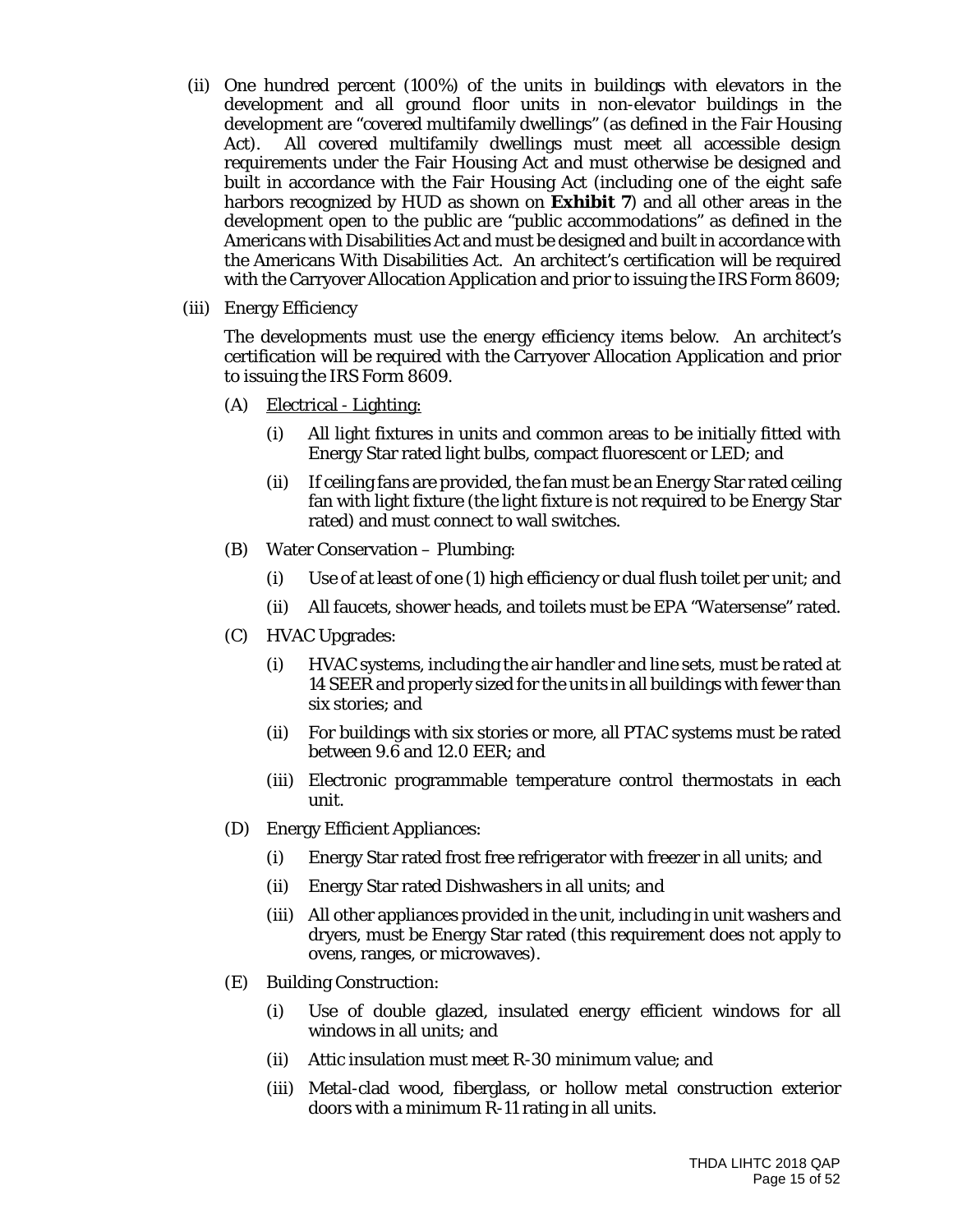- (iv) The development must have and be operated in accordance with marketing plans, lease-up plans, and operating policies and procedures which are fully compliant with the Fair Housing Act, The Americans with Disabilities Act, and THDA Affirmative Fair Housing Marketing Plan.
- (v) All newly constructed single family units, duplexes, triplexes, and townhomes must meet the visitability requirements as set forth in the THDA Flexible Home Concepts Program. An architect's certification will be required with the Carryover Allocation Application and prior to issuing the IRS Form 8609;
- (vi) Proposed developments that request acquisition Tax Credits must satisfy the requirements of Section  $42(d)(2)(10)$ -year rule), except for federally assisted buildings such as Section 8, 221(d)(3), 221(d)(4), 236 or 515;
- (vii) If the development proposed in the Initial Application is located on scattered sites, then the Initial Application must reflect that all sites are included under a common plan of financing and the scattered sites must be appraised as a single proposed development, using appraisal methodology appropriate for rental property as described in Part VII-A-10;
- (viii) If the development proposed in the Initial Application will have vinyl siding on all or any part of the exterior, all such vinyl siding must meet a 15-year maintenance free standard. An architect's certification will be required with the Carryover Allocation Application and prior to issuing the IRS Form 8609;
- (ix) The development must meet all applicable local building codes or in the absence of such codes, the development must meet the following, as applicable: new construction of multi-family apartments of 3 or more units must meet the 2012 International Building Code; new construction or reconstruction of single-family units or duplexes must meet the 2009 International Residential Code for One- and Two-Family Dwellings; and rehabilitation of rental units must meet the 2012 International Existing Building Code and the 2012 International Property Maintenance Code. An architect's certification will be required with the Carryover Allocation Application and prior to issuing the IRS Form 8609.
- (x) To the extent not otherwise required, the development must have hardwired smoke detectors, with battery backup, in the bedroom areas of all units. An architect's certification will be required with the Carryover Allocation Application and prior to issuing the IRS Form 8609.
- b. The following types of developments are not eligible for Tax Credits:
	- (i) Developments that have been part of "Bargain Sales" with a "step-up" in sales price paid to an intervening Non-Profit;
	- (ii) Developments containing units that are not for use by the general public, including, but not limited to, hospitals, nursing homes, sanitariums, life care facilities, trailer parks, or intermediate care facilities for persons with mental and physical disabilities; or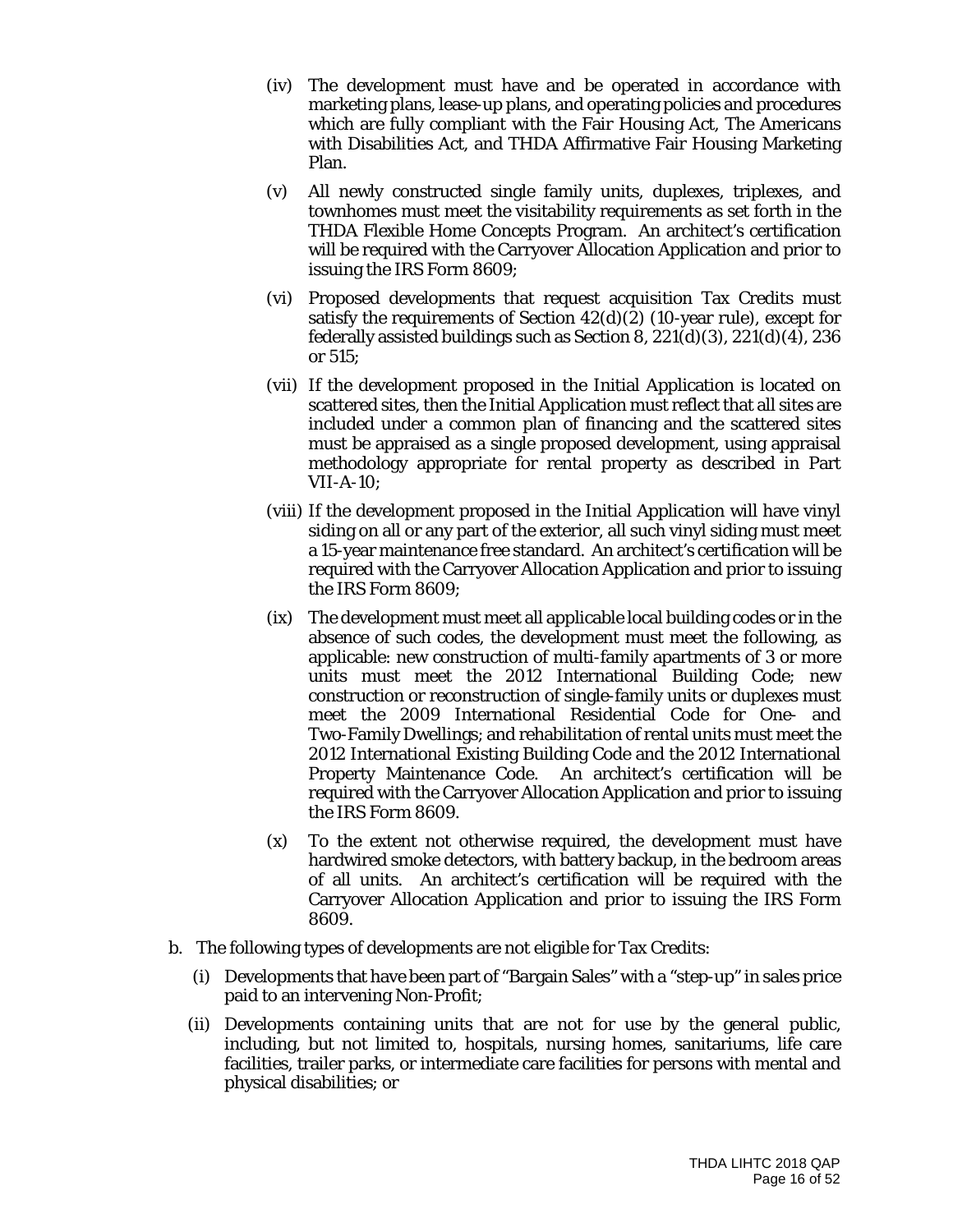- (iii) Developments in which continual or frequent nursing, medical, or psychiatric services are provided. Examples include, but are not limited to, hospitals, nursing homes, sanitariums, life care facilities, or intermediate care facilities for persons with mental and physical disabilities.
- c. In the event that any of the following triggering events occur with regard to a proposed development or a development that has received an allocation of Tax Credits from THDA, all individuals identified on **Ownership Organization Breakdown and/or Developer Organization Breakdown** of the relevant development will be prohibited from participating in the Low-Income Housing Tax Credit program in Tennessee for a period of five (5) years commencing with the year in which THDA becomes aware of the occurrence of the triggering event:
	- (i) General Partner/Managing Member/Sole Stockholder entity being removed from the ownership entity of a previous development due to poor performance and/or malfeasance. THDA staff will communicate with other parties involved in the development (e.g. lender and syndicator) to determine the circumstances surrounding the removal; or
	- (ii) Uncured event of default under the Section 1602 or Tax Credit Assistance Program; or
	- (iii) Fair Housing Act violations involving a finding of discrimination by an adverse final decision from a federal court or a judgment enforcing the terms of a consent decree; or
	- (iv) Foreclosure involving loss of units to the affordable housing stock or failure to notify THDA of foreclosure (including a deed in lieu of foreclosure transaction); or
	- (v) Claiming Tax Credits by submitting to the IRS an IRS Form 8609 that was not created by THDA or that contains information that is not consistent with the Form 8609 created by THDA; or
	- (vi) Misrepresentation of any item, as determined by THDA in its sole discretion, in the Initial Application, Carryover Application, or Final Application, as determined by THDA in its sole discretion; or
	- (vii) Failure to fulfill commitments made in the Initial Application for points; or
	- (viii)Failure to respond to any written request from THDA for information and/or documentation within thirty (30) days of the date of such request; or
	- (ix) Failure to fully satisfy all applicable compliance monitoring requirements; or
	- (x) Being placed in "No Further Monitoring" status.
- d. Prohibition of an individual's participation in the Low-Income Housing Tax Credit program in Tennessee pursuant to Part VII-A-4-d shall be determined by THDA staff. Any individual so prohibited may appeal the determination to the THDA Executive Director and the THDA Board Chair. The determination of prohibition shall be at the sole discretion of the THDA Executive Director and the THDA Board Chair and shall not be appealable to the THDA Board or the Tax Credit Committee of the THDA Board.
	- (i) There will be no prohibition if the triggering event occurred prior to October 29, 2012.
	- (ii) There will be no prohibition if THDA becomes aware of the triggering event more than five (5) years after its occurrence.
	- (iii)No prohibition will be imposed on a development or proposed development involving the prohibited individuals that received an allocation of Tax Credits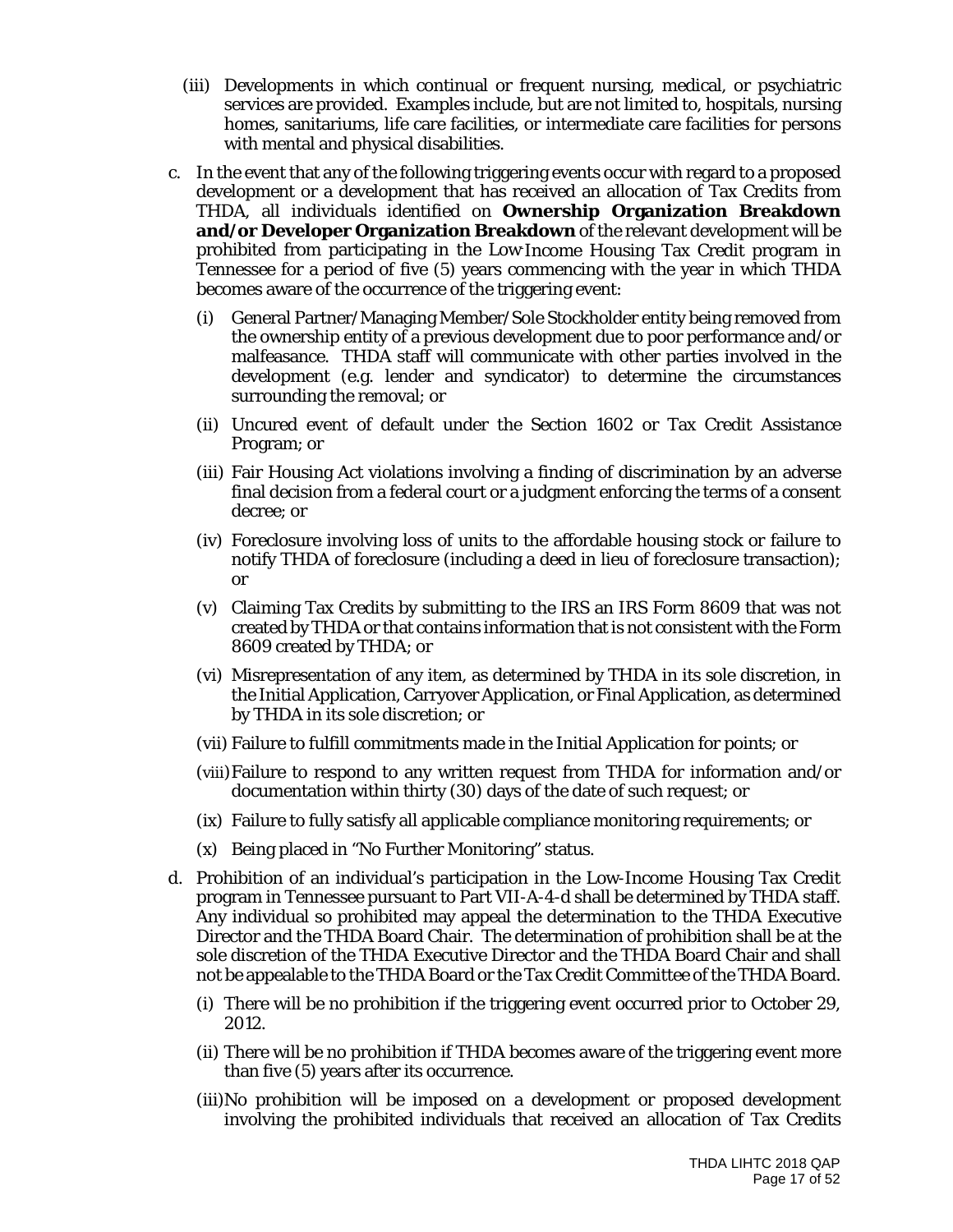between the occurrence of the triggering event and the time THDA becomes aware of the triggering event.

- e. Any prohibition of participation in the Multifamily Tax-Exempt Bond Authority Program under Part I-C-5 of the 2018 Multifamily Tax-Exempt Bond Authority Program Description shall constitute a prohibition of participation in the Low-Income Housing Tax Credit Program pursuant to Part VII-A-4-d of the QAP.
- f. A certification in the form of **Attachment 21** must be submitted as part of all Initial Applications to demonstrate eligibility under this Part VII-A-4.
- g. A certification in the form of **Attachment 22** must be submitted as part of any Initial Application that requests acquisition Tax Credits to demonstrate eligibility under Part VII-A-4-a-(vi).
- 5. Existing, Incremental, and New Developments
	- a. Developments which received reservations/allocations of Tax Credits under QAPs at any time during the prior fifteen (15) years and which are not proposing additional housing units will be considered "existing" developments. Developments which have received reservations/allocations of Tax Credits under the 2017 QAP, but which are proposing additional housing units will be considered "incremental" developments. All other developments will be considered "new" developments.
	- b. Initial Applications proposing "incremental" developments will be reviewed, evaluated and scored based solely on the costs, characteristics, and other elements of the development attributable to the housing units added pursuant to the Initial Application submitted for 2018 Tax Credits. None of the costs, characteristics, or other elements attributable to the existing development will be considered, evaluated, or scored. If Tax Credits are allocated to an "incremental" development, the limitations specified in Part IV, and the limitations specified in Part V will apply, based on the cumulative amount of Tax Credits allocated to the entire development for 2017 and 2018 and the cumulative costs of the development as proposed in 2017 and 2018.
	- c. If there are sufficient qualified Initial Applications for "new" developments and/or "incremental" developments, Initial Applications for "existing" developments will not be reviewed or scored, and the application fee will be returned.
	- d. If Tax Credits are allocated to an "existing" development, the limitations specified in Part IV and the limitations specified in Part V will apply, based on the cumulative amount of Tax Credits reserved for the entire development in 2018 and allocated to the development at any time during the prior fifteen (15) years and the cumulative costs of the development as proposed in 2018 and for the prior fifteen (15) years.
- 6. Development Participants
	- a. All development participants must be identified in Sections 3, 4, and 5 of the Initial Application and on the **Contacts Page of the electronic application system**.
	- b. **Ownership Organization Breakdown** must be fully completed and submitted with the Initial Application for the Ownership Entity identified in Section 3 of the Initial Application. Provide the required information for all entities and individuals at each layer of the organizational structure of the Ownership Entity. **TRACE THE PROPOSED OWNERSHIP ENTITY THROUGH ALL LAYERS OF ITS ORGANIZATIONAL STRUCTURE REGARDLESS OF THE TYPE OF ENTITY AT ANY PARTICULAR LAYER.** Applicants are encouraged, but not required, to submit an organizational chart when the proposed Ownership Entity is complex and contains multiple layers.
	- c. **Developer Organization Breakdown** must be fully completed and submitted with the Initial Application for the Developer Entity identified in Section 4 of the Initial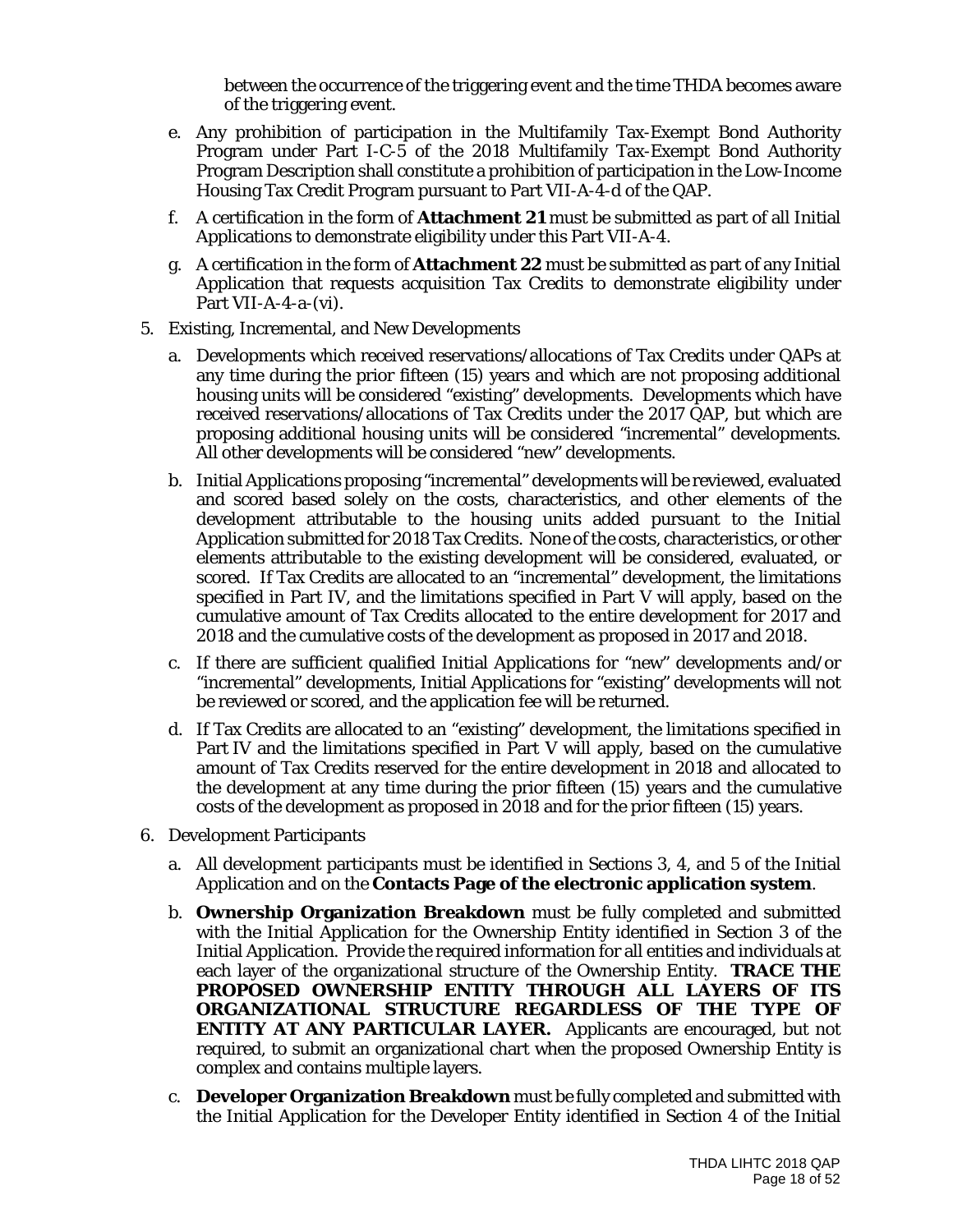Application. Provide the required information for all entities and individuals at each layer of the organizational structure of the Developer Entity. **TRACE THE PROPOSED DEVELOPER ENTITY THROUGH ALL LAYERS OF ITS ORGANIZATIONAL STRUCTURE REGARDLESS OF THE TYPE OF ENTITY AT ANY PARTICULAR LAYER.** Applicants are encouraged, but not required, to submit an organizational chart when the proposed Developer Entity is complex and contains multiple layers.

- d. In the event any entity identified in **Ownership Organization Breakdown** and/or **Developer Organization Breakdown** is a corporation that is publicly traded on a nationally recognized stock exchange or similar entity, the information required in **Ownership Organization Breakdown** and/or **Developer Organization Breakdown** need not be provided for that entity. An opinion of counsel in the form of **Attachment 24** must be provided with the Initial Application for this exception to apply.
- e. In the event any entity identified in **Ownership Organization Breakdown** and/or **Developer Organization Breakdown** is a trust, information must be provided in the relevant Attachment about the trustee and beneficiary of each trust at each layer of organizational structure. Information about trustees and beneficiaries must be traced through all levels of organizational structure.
- f. An **Attachment 23** (Disclosure Form) is required for each individual identified in **Ownership Organization Breakdown** for the Ownership Entity and for each individual identified in **Developer Organization Breakdown** for the Developer Entity. Each Disclosure Form must include responses to each question and must bear the original signature of the individual, in their individual capacity. Provided, however, **Attachment 23** is NOT required for individuals who are officers, directors of shareholders of a corporation that is publicly traded on a nationally recognized stock exchange or similar entity which is identified in **Ownership Organization Breakdown** and/or **Developer Organization Breakdown.**
- g. An Initial Application is ineligible if any of the following apply:
	- (i) **Attachment 23** for any required individual shows that any one of the following is true for that individual:
		- (A) A felony conviction of any type within the last ten (10) years;
		- (B) A fine, suspension or debarment involving financial or housing activities within the last five (5) years imposed by any federal agency;
		- (C) The individual currently in bankruptcy or a bankruptcy discharged within the last four (4) years or any organization or entity in which the individual had significant control currently is in bankruptcy or had a bankruptcy discharged within the last four (4) years;
			- (i) Individual bankruptcy of a member of the board of directors of an entity that is, or is wholly controlled by, a government entity will not be grounds for ineligibility under this Part VII-A-6-g-(i)-(C) provided that the individual certifies that he/she will not have substantial decision-making authority with regard to the proposed development; or
		- (D) Any suspensions of required state licenses (Tennessee or any other state) within the last ten (10) years.
	- (ii) The Initial Application is disqualified or deemed ineligible pursuant to any other provisions of this QAP.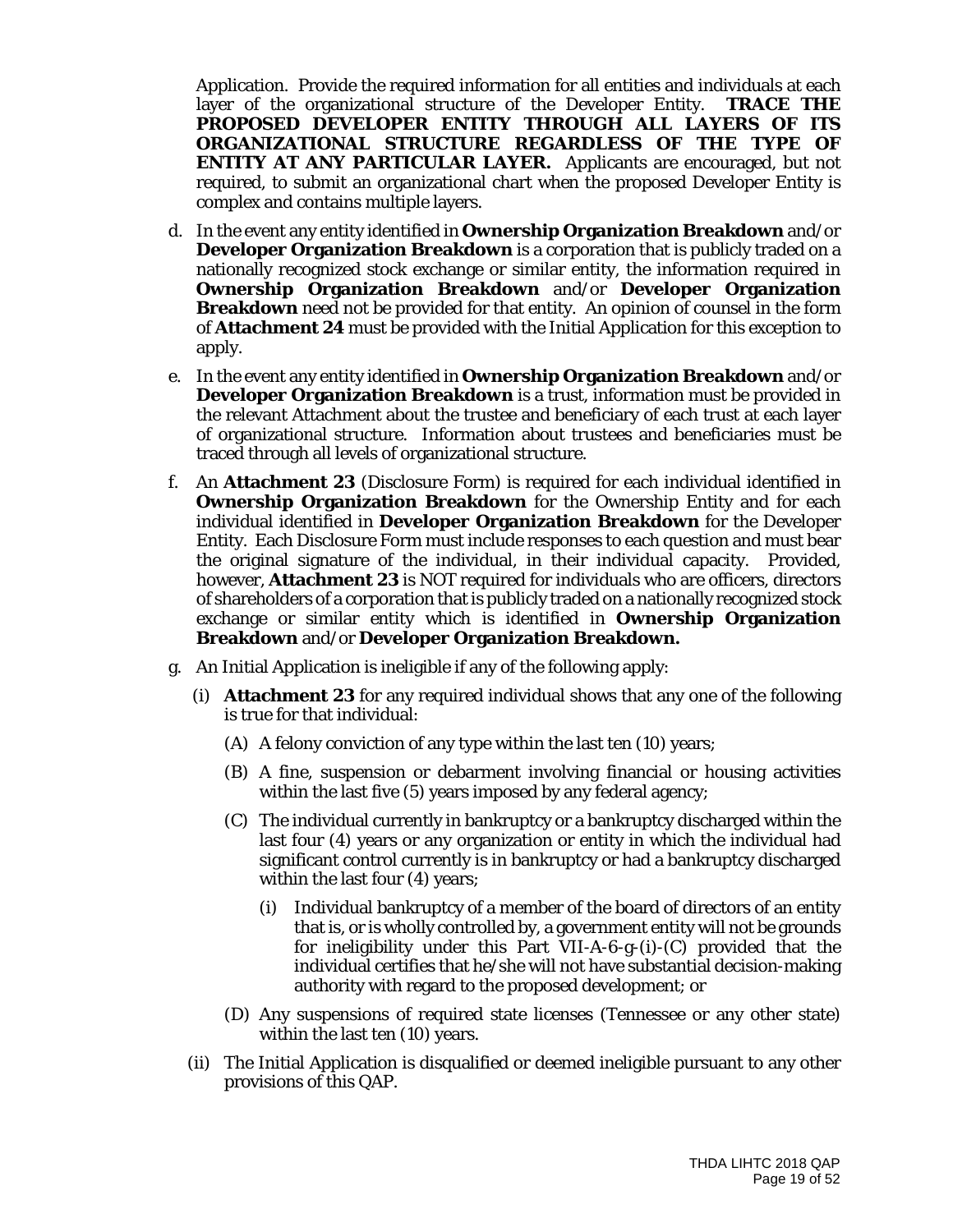- 7. Property Control
	- a. THDA will not accept multiple Initial Applications for the same site.
	- b. To be eligible, an Initial Application must demonstrate control of the property on which the development proposed in the Initial Application is to be located (the "Property"). A copy of any one of items (i)-(iv) below must be part of the Initial Application:
		- (i) Recorded instrument of conveyance (warranty deed, quitclaim deed, trustee deed, court order) evidencing title to the Property vested in (A) the currently existing Ownership Entity identified in the Initial Application or (B) a person or entity identified in the Initial Application as the general partner or managing member of the Ownership Entity to be formed;
		- (ii) Acceptable evidence demonstrating the ability to acquire the Property through the power of eminent domain by (A) the currently existing Ownership Entity identified in the Initial Application or (B) a person or entity identified in the Initial Application as the general partner or managing member of the Ownership Entity to be formed;
		- (iii) Contract for sale or a contract for a 50-year ground lease, which contract must show that the ground lease, when executed, will meet the requirements specified in Part VII-A-7-b-(v), executed by (A) the owner of record of the Property and (B) the currently existing Ownership Entity identified in the Initial Application or a person or entity identified in the Initial Application as the general partner or managing member of the Ownership Entity to be formed; or
		- (iv) An option to purchase or an option for a 50-year ground lease, which option must show that the ground lease, when executed, will meet the requirements specified in Part VII-A-7-b-(v), executed by (A) the owner of record of the Property and (B) the currently existing Ownership Entity identified in the Initial Application or a person or entity identified in the Initial Application as the general partner or managing member of the Ownership Entity to be formed.
		- (v) A ground lease for the Property must have a minimum term of 50 years with no provisions for termination or reversion prior to the expiration of the extended use period as defined in Section  $42(h)(6)(D)$ . Proposed developments which are the subject of a Payment In Lieu of Taxes ("PILOT") agreement may be exempt from this minimum term requirement subject to THDA's review of and satisfaction with the terms of the PILOT.
	- c. Documentation required as part of the Initial Application to demonstrate eligibility under this Part VII-A-7:
		- (i) A copy of one of the items identified in Part VII-A-7-b above, **AND**
			- (A) A commitment for title insurance evidencing that title to the Property is vested in the person or entity who executed the document required in Part VII-A-7-b above as owner, which must include a valid legal description of the property. The commitment for title insurance must be dated no more than 60 days prior to the Initial Application Deadline.
	- d. Copies of assignments of contracts or options without copies of the underlying contract or option that meets the requirements set forth above will not be accepted.
	- e. All documentation must be in full force and effect, fully executed, and include a correct legal description for the Property.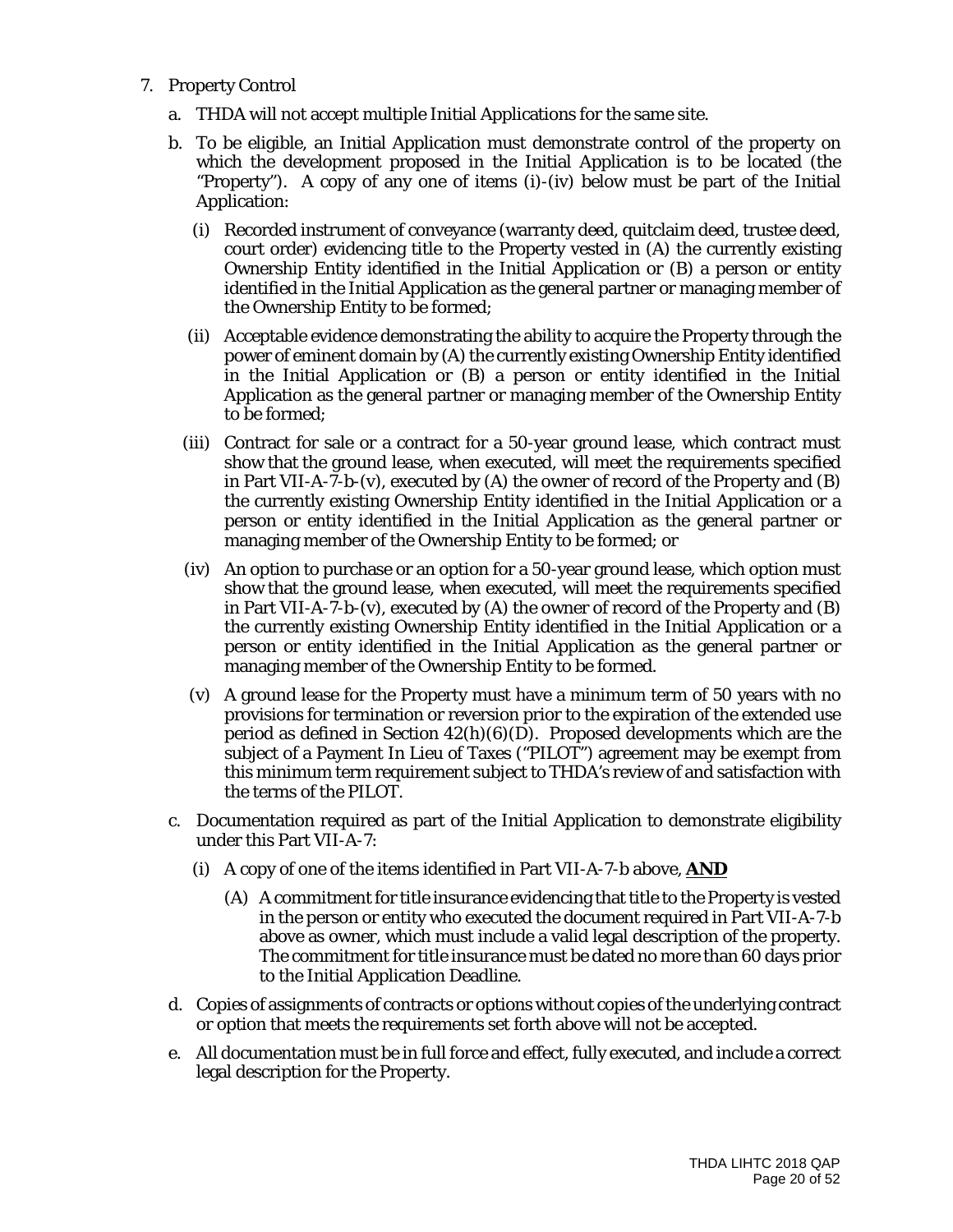- f. The legal description included with the documentation pursuant to Part VII-A-7-b and the legal description included with the documentation pursuant to Part VII-A-7-c must be consistent with each other.
	- (i) If the legal descriptions required pursuant to Part VII-A-7-b and Part VII-A-7-c do not match exactly, the applicant may submit a sworn affidavit from an individual listed in **Ownership Organization Breakdown** or an individual listed on **Developer Organization Breakdown** stating that the legal description included with the documentation pursuant to Part VII-A-7-b and the legal description included with the documentation pursuant to Part VII-A-7-c both refer to the Property.
- g. The purchase price must be clearly stated in the documentation submitted pursuant to Part VII-A-7-b.
- h. If the property identified in an Initial Application under this QAP includes land for which the purchase cost has already been taken into account in connection with a prior allocation of Tax Credits, no cost for the purchase of the land will be permitted in connection with the property identified in the Initial Application under this QAP.
- 8. Market Study
	- a. A Market Study (the "Market Study"), performed by an independent third party selected from **Exhibit 9** and prepared in accordance with the requirements of **Exhibit 8**, must be submitted with the Initial Application for all proposed developments. The Market Study, in a form and with content acceptable to THDA, in its sole discretion, must support the need and demand for the proposed development.
	- b. The Market Study must be less than six months old at the time of submission.
	- c. A Market Study performed by an analyst or firm not listed in **Exhibit 9** will not be accepted. This includes any Market Study performed on behalf of an analyst or firm listed in **Exhibit 9** by an analyst or firm not listed in **Exhibit 9** (i.e. a "subcontracted" Market Study).
	- d. Based on the information and analysis presented in the Market Study, and based on other information available to THDA, THDA may determine that market demand is not sufficient to support the proposed development.
	- e. *The determinations of the market analyst as reflected in the Market Study are determinative as to eligibility.*
- 9. Physical Needs Assessment

For Initial Applications proposing adaptive reuse, preservation, or rehabilitation, the Initial Application must include a Physical Needs Assessment (the "Physical Needs Assessment") conducted by an independent third party and prepared in accordance with the requirements of **Exhibit 11**. The Physical Needs Assessment must be in a form and with content acceptable to THDA, in its sole discretion, and must include a complete and detailed work plan showing all necessary and contemplated improvements and the projected cost. The Physical Needs Assessments must be less than six months old at the time of submission. The Physical Needs Assessment must be based on a physical inspection of the building(s) occurring no more than 6 months prior to the effective date of the Physical Needs Assessment.

- 10. Appraisal
	- a. For Initial Applications proposing adaptive reuse, preservation, rehabilitation, or requesting acquisition Tax Credits for five or more units, an "as is" market rate appraisal (the "Appraisal")not including Tax Credit benefits must be included with the Initial Application. The Appraisal must be performed by a Certified General Appraiser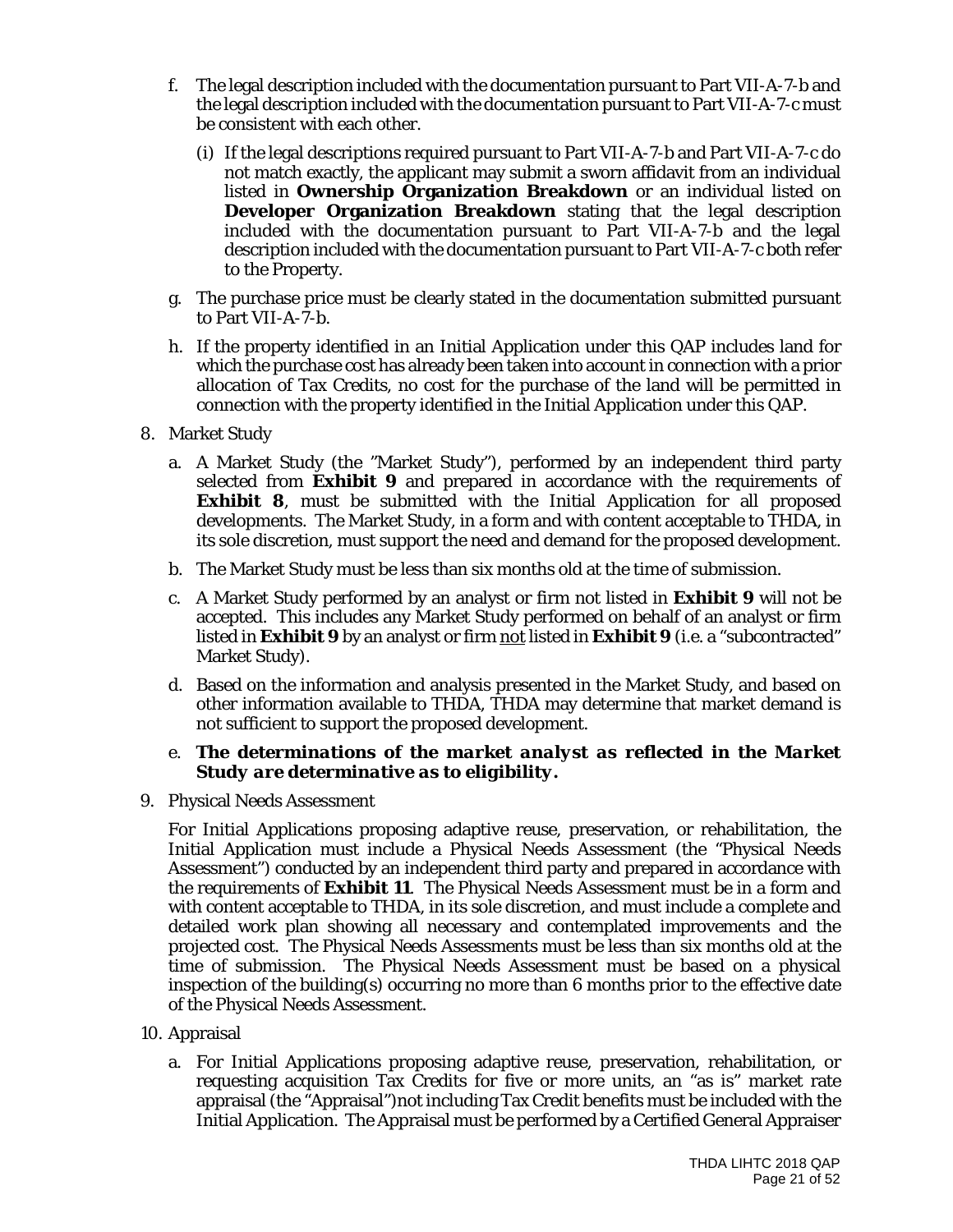licensed in Tennessee and prepared in accordance with the requirements of **Exhibit 12**. The Appraisal must be in a form and with content acceptable to THDA, in its sole discretion. The Appraisal cannot be based solely or largely on a cost approach to value, but must also consider market and income approaches to value. If the development is proposed for scattered sites, the scattered sites must be appraised as a single rental development, using appraisal methodology appropriate for rental property as described here. The acquisition cost for Tax Credit purposes shall not exceed the lesser of the purchase price or the appraised value. The Appraisal must be less than six months old at the time of submission.

b. For all other Initial Applications that include land cost, a land appraisal (the "Land Appraisal") must be included with the Initial Application. The Land Appraisal must be in a form and with content acceptable to THDA, in its sole discretion. The Land Appraisal must be performed by a Certified General Appraiser licensed in Tennessee and prepared in accordance with the requirements of **Exhibit 12**. If the development is proposed for scattered sites, the scattered sites must be appraised as a single rental development, using appraisal methodology appropriate for rental property. The land cost for Tax Credit purposes shall not exceed the lesser of the purchase price or the appraised value. The Land Appraisal must be less than six months old at the time of submission.

#### 11. 100-Year Flood Plain

No portion of the improvements associated with the proposed development (other than parking lots) may be within a 100-year flood plain unless covered by flood insurance. Certification in the form of **Attachment 25** will be required with the 10% Carryover Cost Certification. Proof of flood insurance, if applicable, must be submitted with the Final Application.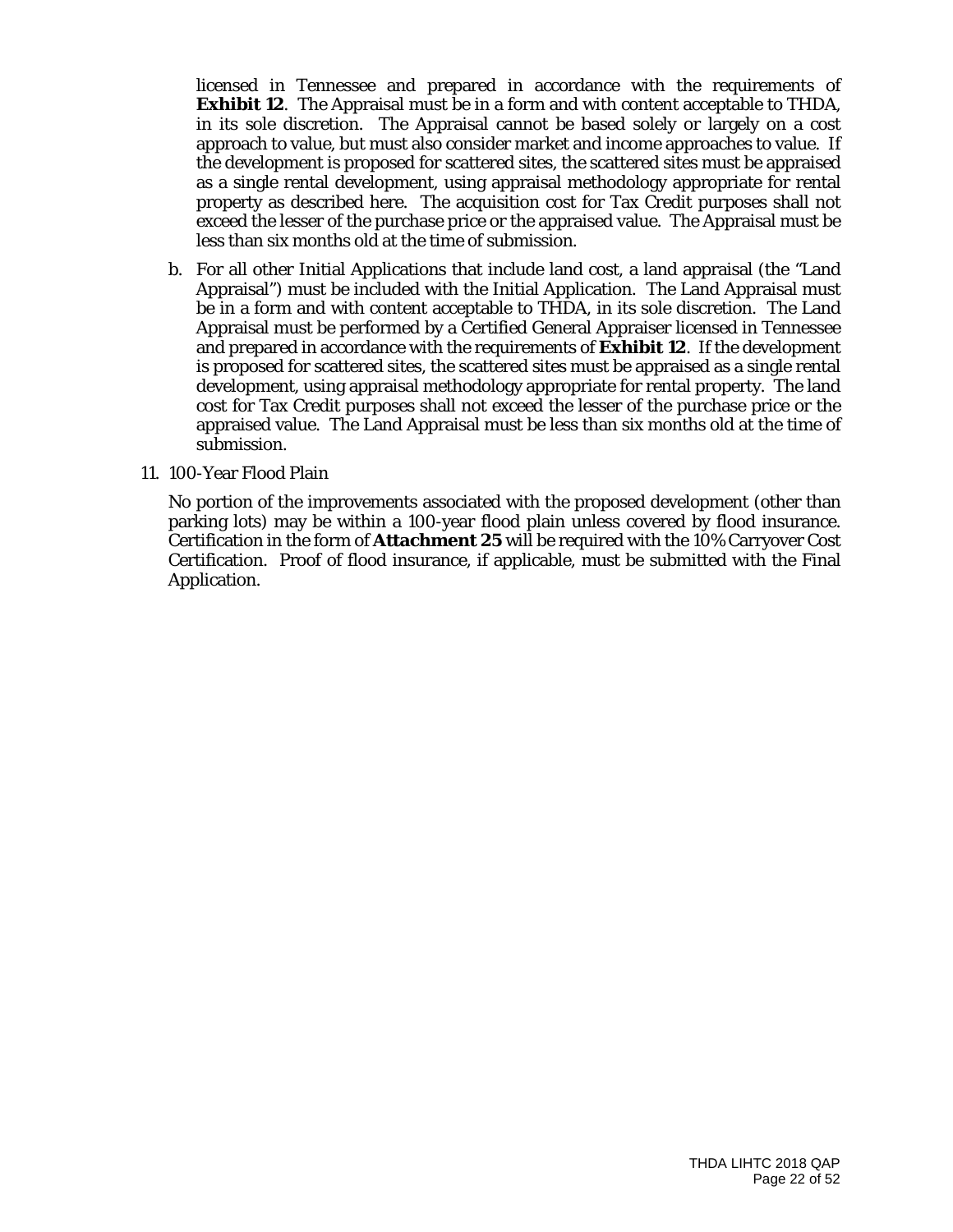#### **B. Scoring Initial Applications**

Only Applicants, Initial Applications and developments that meet all application requirements specified in Part VI and all eligibility requirements specified in Part VII-A will be evaluated according to the scoring criteria specified below based on the information provided in each Initial Application. **A minimum of 44 points of the 100 points available is required for an Initial Application to be eligible for further consideration** under this QAP.

Points will not be awarded for any scoring category that is incomplete, erroneous, inconsistent with Attachments, other required supporting documentation, the Initial Application itself, or any other type of inconsistency.

#### **1. Development Location and Housing Needs: Maximum 20 Points**

a. Developments located in counties with the greatest rental housing need (**Exhibit 2**): *Maximum 20 points*

#### **2. Development Characteristics: Maximum 25 Points**

- a. New Construction Only
	- (i) Written documentation from the appropriate local governmental authority demonstrating that current zoning and other local land use regulations permit the development as proposed or that no such regulations currently apply to the proposed development: *5 points*
	- (ii) Designed and built using brick, stone, cement fiber siding, or vinyl to meet a 15-year maintenance-free exterior standard. An architect's certification will be required with the Carryover Allocation Application and prior to issuing the IRS Form 8609: *5 points*
	- (iii) Designed and built with **a minimum of 65%** of the exterior wall surfaces below the plate line covered with brick, stone, or cement fiber siding. An architect's certification will be required with the Carryover Allocation Application and prior to issuing the IRS Form 8609: *5 points*
- b. Preservation or Rehabilitation Only
	- (i) Developments involving **substantial preservation or rehabilitation** must be rehabilitated so that, upon completion of all rehabilitation as described in the Physical Needs Assessment, the major building components and systems will not require further substantial rehabilitation for a period of at least fifteen (15) years from the required placed in service date. Major building components and systems are roof structures, wall structures, floor structures, foundations, plumbing systems, central heating and air conditioning systems, electrical systems, interior and exterior doors, windows, parking lots, elevators, and fire/safety systems. Rehabilitation hard costs must be no less than the greater of thirty percent (30%) of building acquisition costs or eleven thousand dollars (\$11,000) per unit. An architect's certification will be required with the Carryover Allocation Application and prior to issuing the IRS Form 8609: **13 points**
	- (ii) Developments involving **moderate preservation or rehabilitation** must be rehabilitated so that, upon completion of all rehabilitation, rehabilitation hard costs must be no less than the greater of twenty-five percent (25%) of building acquisition cost or seven thousand dollars (\$7,000) per unit. The rehabilitation scope of work must include, at a minimum, all appliances in all units being Energy-Star compliant (this requirement does not apply to ovens, ranges, or microwaves), and all work specified in the Physical Needs Assessment with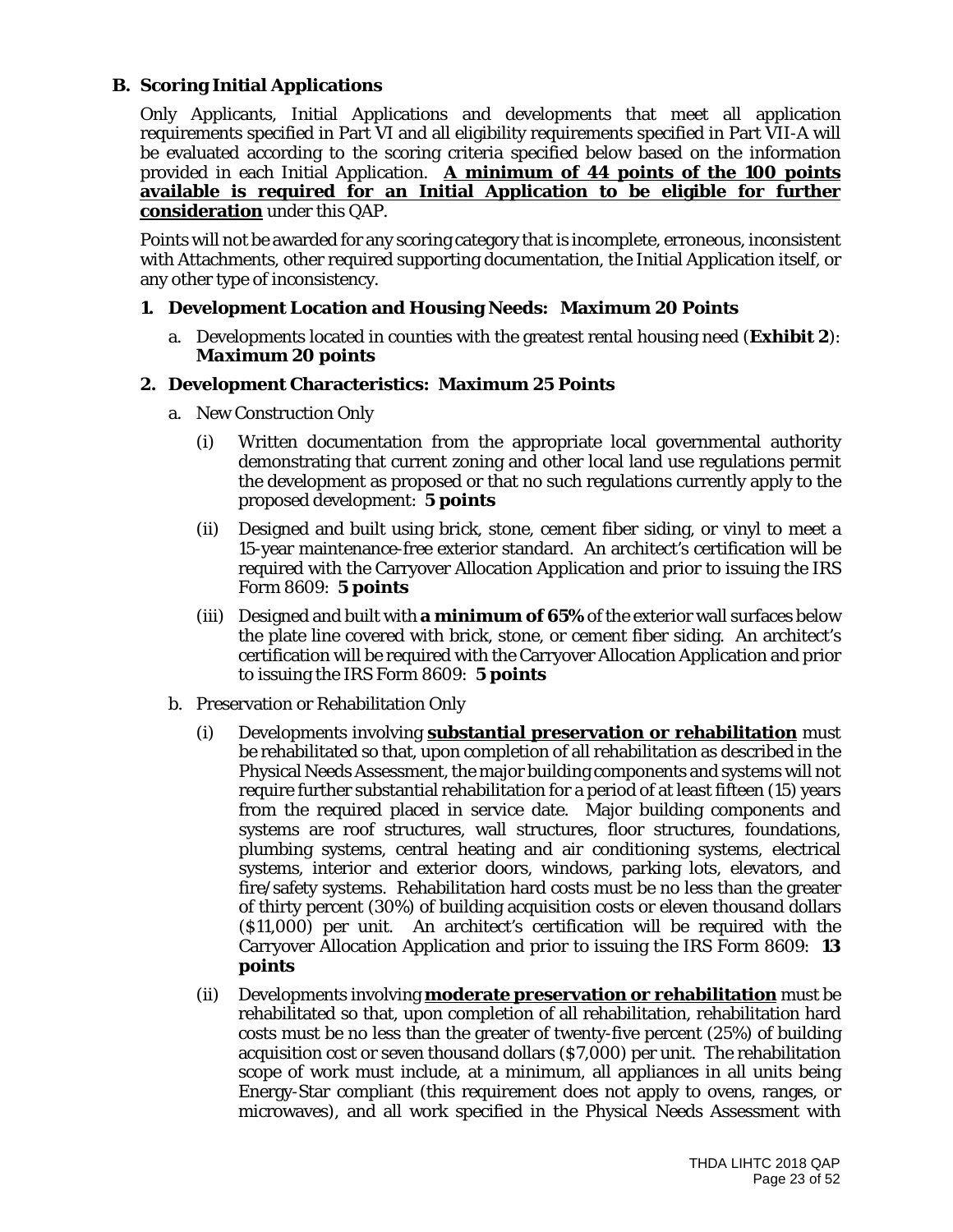regard to drywall, carpet, tile, interior and exterior paint, the electrical system, heating and air conditioning systems, roof, windows, interior and exterior doors, stairwells, handrails, and mailboxes. An architect's certification will be required with the Carryover Allocation Application and prior to issuing the IRS Form 8609: **8 points**

- (iii) Developments involving **limited preservation or rehabilitation** must be rehabilitated so that, upon completion of all rehabilitation, rehabilitation hard costs must be no less than the greater of twenty percent (20%) of building acquisition cost or six thousand dollars (\$6,000) per unit. The rehabilitation scope of work must include, at a minimum, all work specified in the Physical Needs Assessment with regard to interior and exterior common areas, interior and exterior painting and/or power washing, gutters, parking areas, sidewalks, fencing, landscaping, and mailboxes. An architect's certification will be required with the Carryover Allocation Application and prior to issuing the IRS Form 8609: **3 points**
- (iv) All rehabilitation expenditures must satisfy the requirements of Section  $42(e)(3)(A)(ii)$  of the Code.
- (v) All rehabilitation work associated with costs reflected in the Initial Application must be fully completed no later than the required Tax Credit placed in service date.
- (vi) Developments involving the use of existing housing as part of a community revitalization plan as certified, in the form of **Attachment 13,** executed by the City Mayor or City Attorney if the development is located within the applicable city limits, or the County Mayor or County Attorney if the development is located within the relevant county but is outside city limits. For developments which are located in a city without a community revitalization plan, but are covered by the relevant county revitalization plan, the County Mayor or County Attorney may sign the **Attachment 13**, but the City Mayor or City Attorney must sign the acknowledgement of said situation at the bottom of **Attachment 13**: *1 point*
- c. Historic Nature

Developments exclusively involving a structure (or structures) that is listed individually in the National Register of Historic Places, or is located in a registered historic district and certified by the Secretary of the Interior as being of historical significance to the district, and all proposed work will be completed in such a manner as to be eligible for historic rehabilitation tax credits. An architect's certification will be required with the Carryover Allocation Application and prior to issuing the IRS Form 8609. **Developments seeking to combine historic nature and adaptive reuse will be treated as new construction**: *1 point*

- d. Energy Efficiency
	- (i) Developments fully certified as compliant with Enterprise Green Community requirements. Certification documentation will be required prior to issuing the IRS Form 8609: *15 points*.
	- OR
	- (ii) At placed in service, all of the following Energy Star requirements will be met: *15 points*

(A) ENERGY STAR rated HVAC systems in all units, 15 SEER minimum; and (B) ENERGY STAR refrigerator with ice maker, 19 cubic foot minimum; and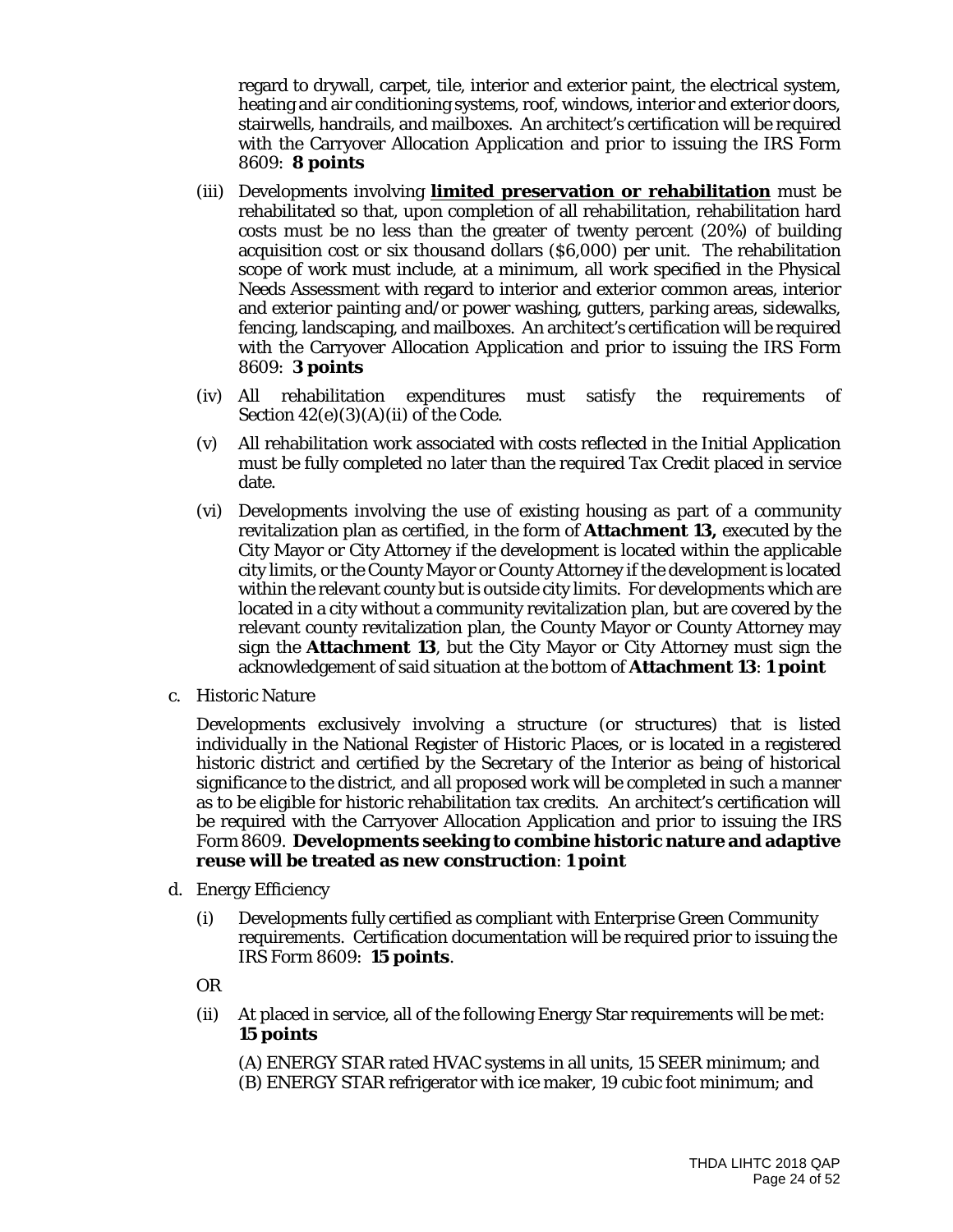- (C) overhead light fixture connected to a wall switch in the living room and all overhead light fixtures in other rooms connected to a wall switch in the same room; and
- (D) all light fixtures fitted with ENERGY STAR light bulbs; and
- (E) ENERGY STAR rated windows in all units; and
- (F) all toilets high efficiency or dual flush.
- (iii) For developments that meet all of the following requirements, the 2015 Enterprise Green Community specifications may be used with regard to Part VII-B-2-d-(ii)-(A) and Part VII-B-2-d-(ii)-(E) above:
	- (A) The development originally received an allocation of Tax Credits pursuant to this QAP; and
	- (B) IRS Form(s) 8609 have not yet been issued for the development; and
	- (C) The applicant for the development has elected points under Part VII-B-2-d-(ii) above; and
	- (D)The development architect provides written certification in a form and with substance acceptable to THDA, in its sole discretion, that the HVAC system(s) and windows are fully compliant with 2015 Enterprise Green Community specifications.
- e. Combination of New Construction and Preservation or Rehabilitation

For developments involving a combination of new construction and rehabilitation, points will be prorated based on the percentage of units in each category.

f. Adaptive Reuse/Conversion

**Developments involving adaptive reuse/conversion will be treated as new construction.** Adaptive reuse/conversion is defined as the change in use of a major building to residential use. Without limitation, the reuse of hotels, motels, buildings formerly used for residential purposes, slabs, sheds, trailers/mobile homes, barns, garages or single-family homes are not considered to be adaptive reuse/conversion.

#### **3. Sponsor and PHA Sponsor Characteristics: Maximum 19 Points**

- a. Points will be awarded as designated below if the described event **has occurred in Tennessee since March 1, 2013** with respect to the developer, ownership entity, or individuals involved (either directly or indirectly) with the developer or the ownership entity (whether formed or to be formed) identified in the Initial Application: *maximum 19 points*
	- (i) A reservation of Tax Credits was issued and accepted for a development that the individuals identified above were involved with (either directly or indirectly) through the developer or owner, and a Carryover or Firm 42M allocation was obtained: *maximum 5 points*
	- (ii) A Carryover or Firm 42M allocation was made to a development that the individuals identified above were involved with (either directly or indirectly) through the developer or owner, and an IRS Form 8609 was obtained: *maximum 6 points*
	- (iii) An allocation of Tax Credits was made to a development that the individuals identified above were involved with (either directly or indirectly) through the developer or owner, and the development met the minimum set-aside for low-income tenants as specified in the Land Use Restrictive Covenant: *maximum 8 points*
	- (iv) **Initial Applications involving a Public Housing Authority will be ineligible for points under this Part VII-B-3-a.**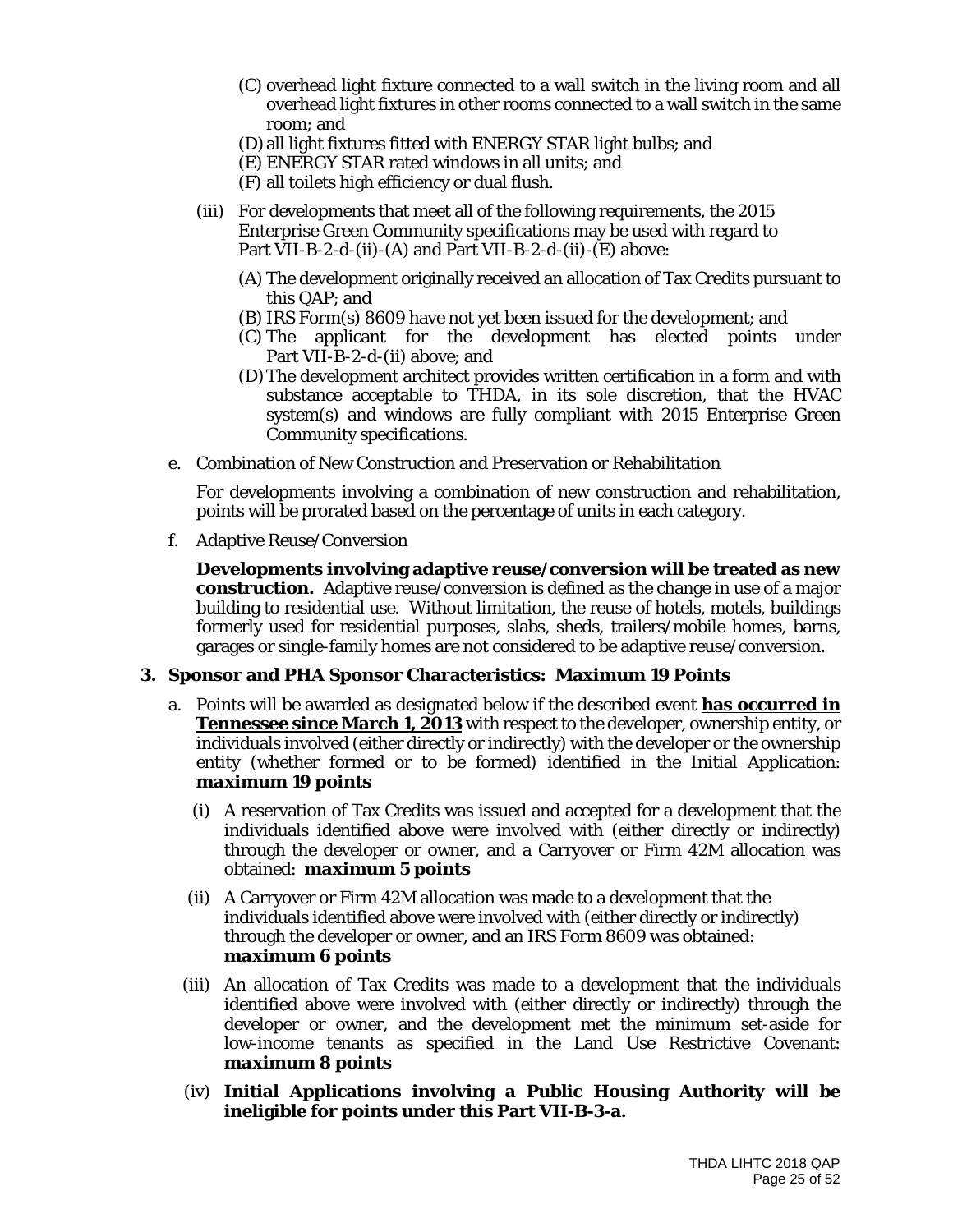- b. Initial Applications involving a PHA must demonstrate eligibility under Part VII-A-2-b: *maximum 19 points.*
- c. Initial Applications will be ineligible for points referenced in Part VII-B-3-a and Part VII-B-3-b above if, with respect to the developer, ownership entity, PHA, or individuals involved (either directly or indirectly) with the developer, the ownership entity (whether formed or to be formed), or the PHA identified in the Initial Application, any of the following has occurred:
	- (i) any such individual has been involved with a development which received a reservation of tax credits but returned the tax credits prior to the development placing in service and an IRS Form 8609 was not obtained for the buildings in the development; or
	- (ii) any such individual has been determined to be or have been involved in any prior Initial, Carryover Allocation, or Final Application that has been determined to be in violation of the requirements of the applicable QAP regarding developer or related party issues; or
	- (iii) any such individual has been determined to be or have been involved in any prior Initial, Carryover Allocation, or Final Application that has been determined to involve a "broker" who does not remain involved in the Initial Application through placed in service; or
	- (iv) any such individual has been determined to be or have been involved in any prior Final Application that has been determined to be in violation of the requirements of the applicable QAP regarding submission of permanent financing documentation; or
	- (v) any such individual has been determined to be or to have been involved in any prior Initial, Carryover Allocation, or Final Application as a consultant, but who is a signatory or guarantor of construction financing documents, permanent financing documents, and/or equity syndication documents with respect to the development reflected in such prior Initial, Carryover Allocation, or Final Application; or
	- (vi) any such individual has been determined to be or have been involved in any Multifamily Tax Exempt Bond Authority Application that received an allocation of bond authority but failed to meet established deadline for issuance and sale of the tax-exempt bonds. Voluntary withdrawal of a Multifamily Tax Exempt Bond Authority Application in accordance with all applicable program requirements will not cause ineligibility for points under Part VII-B-3-a or Part VII-B-3-b above; or
	- (vii) any such individual has been determined to be or have been involved in any Section 1602 or Tax Credit Assistance Program ("TCAP") development that accepted a conditional commitment letter, but failed to meet deadlines established for the submission of documentation to THDA or failed to close on the Section 1602 or TCAP assistance or failed to achieve 100% completion of construction of the development by the relevant deadline (voluntary withdrawal of a Section 1602 or TCAP Application in accordance with all applicable program requirements will not cause ineligibility for points under Part VII-B-3-a or Part VII-B-3-b above); or
- (viii) any such individual has been determined to be or have been involved in any development for which Section 1602 or TCAP assistance closed, but is in default thereunder or for which events have occurred that with the passage of time will become a default; or
	- (ix) any such individual has been determined to be or have been involved in any development for which a building has an uncured event of noncompliance under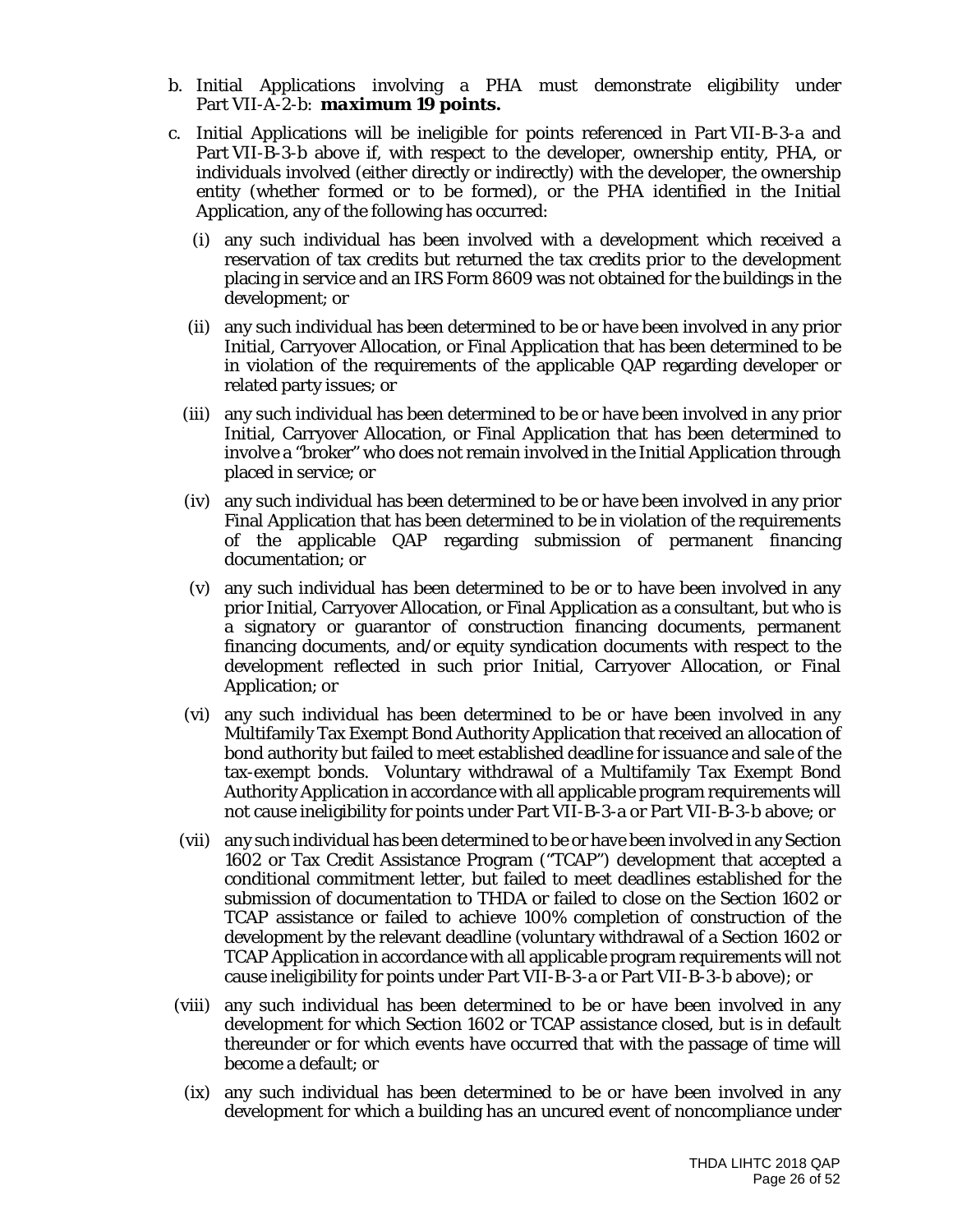Section 42, the restrictive covenants recorded in connection with the development, or an outstanding IRS Form 8823; or

(x) any such individual has been determined to be or have been involved in any development which has been placed in a "no further monitoring" status with THDA.

Ineligibility for points as described in this Part VII-B-3-c shall be in effect during the year in which THDA identifies the circumstances causing the ineligibility and for the following two (2) calendar years.

d. All individuals identified in this Initial Application on **Ownership Organization Breakdown or Developer Organization Breakdown** must remain involved in the 2018 development until all the buildings have placed in service, IRS Form 8609s have been issued for every building in the development, and the minimum set-aside for low-income tenants as specified in the Land Use Restrictive Covenant has been satisfied.

#### **4. Lowest Income Preference: Maximum 12 Points**

Election to set aside up to twenty percent (20%) of the units (which number shall be rounded up to the next whole unit) for households with incomes no higher than fifty percent (50%) of the area median income with rents maintained at or below the 50% of area median income maximums. Units occupied by households with Section 8 Housing Choice Vouchers count toward this requirement:

| <b>Percent of units</b> | Points          |  |
|-------------------------|-----------------|--|
| At least 5%             | <b>6</b> points |  |
| At least 10%            | 8 points        |  |
| At least 15%            | 10 points       |  |
| At least 20%            | 12 points       |  |

### **5. Extended Use Preference or Eventual Tenant Ownership: Maximum 7 points** *Choose only one below, a. OR b.*

a. Extended Use Preference: **Maximum 7 Points**

A binding commitment to defer the point in time at which the written request specified in Section 42(h)(6)(I) (the "Opt Out Request") may be given:

| Number of                               |          |
|-----------------------------------------|----------|
| Years                                   | Points   |
| Waive ability to submit Opt Out Request | 7 points |
| 5 years                                 | 5 points |
| 4 years                                 | 4 points |
| 3 years                                 | 3 point  |

#### *OR*

#### b. Eventual Tenant Ownership: **1 point**

A binding commitment to offer the tenant of a single family building at the end of the fifteen-year tax credit compliance period a right of first refusal to purchase the property. The owner must provide to THDA a detailed plan with the Initial Application, specifically including how the owner will set aside a portion of the rent beginning in year two (2) of the compliance period to provide sufficient funds to the tenant at the end of the compliance period for the down payment and the closing costs to purchase the unit. The plan will be required to be updated and submitted to THDA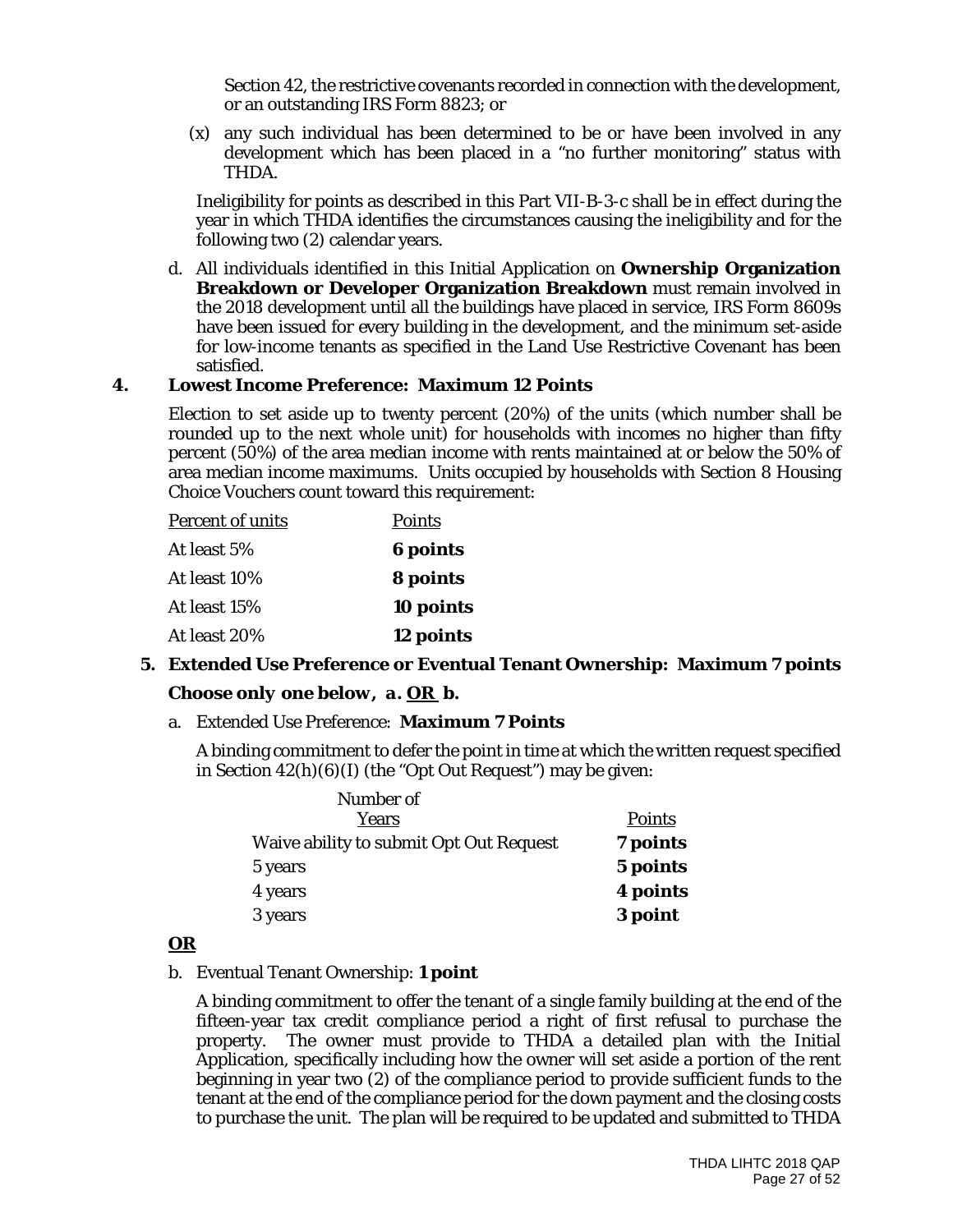again for approval in year 13 of the compliance period. The Restrictive Covenant Agreement will contain provisions ensuring enforcement of this provision.

#### **6. Public Housing Priority: 6 points**

Marketing plans, lease-up plans, and operating policies and procedures which will give a priority to persons on current Public Housing waiting lists. Initial Applications with proposed developments in areas reflected on **Exhibit 6** are eligible for these points.

#### **7. Residency Priority: Maximum 6 Points**

#### *Choose only one below, a. OR b.*

a. Residency Priority for Households with Children: An architect's certification will be required with the Carryover Allocation Application and prior to issuing the IRS Form 8609: **6 points**

A minimum of 20% of the units in the development, rounded up to the nearest whole unit, must have 2 or more bedrooms.

The development must include a playground with permanent playground equipment and at least 1 of the following on-site amenities:

- (i) Appropriately sized, dedicated space with appropriate furniture and fixtures for and agreements with providers of after-school tutoring or homework help programs; or
- (ii) Appropriately sized computer room containing at least 1 computer with free internet access for each 50 total units; or
- (iii) Ball court, separate from all parking areas, incorporating permanent fixtures and a minimum of 1,600 square feet of concrete or paved surface.

#### *OR*

b. Residency Priority for Households with Special Housing Needs: The Initial Application must propose a development that serves households with special housing needs. Special needs housing is housing that has been constructed or rehabilitated with special features (e.g. location, design, layout, on-site services) to help people live at the highest level of independence in the community. For example, the unit may be adapted to accommodate special physical or medical needs; or provide on-site services such as staff support for the elderly, individuals with mental health issues, developmental, or other social needs. **In order to qualify for points pursuant to this Part VII-B-7-b, the proposed development must include on-site services for the targeted tenant population. The Initial Application must include a comprehensive service plan that identifies each service to be provided; the anticipated source of funding for each service; the physical space that will be used to provide each service; and the anticipated supportive service provider for each service and their experience in providing service to the targeted population. Verification of** *tentative* **agreements with providers of on-site services throughout the first two (2) years following the required placed in service date must be included with the Initial Application.** *Final* **agreements with providers of on-site services throughout the first two (2) years following the required placed in service date must be included with the Final Application.** An architect's certification will be required with the Carryover Allocation Application and prior to issuing the IRS Form 8609: **6 points**

The development must include an appropriately sized, dedicated space with appropriate furniture and fixtures for, and agreements with, providers of services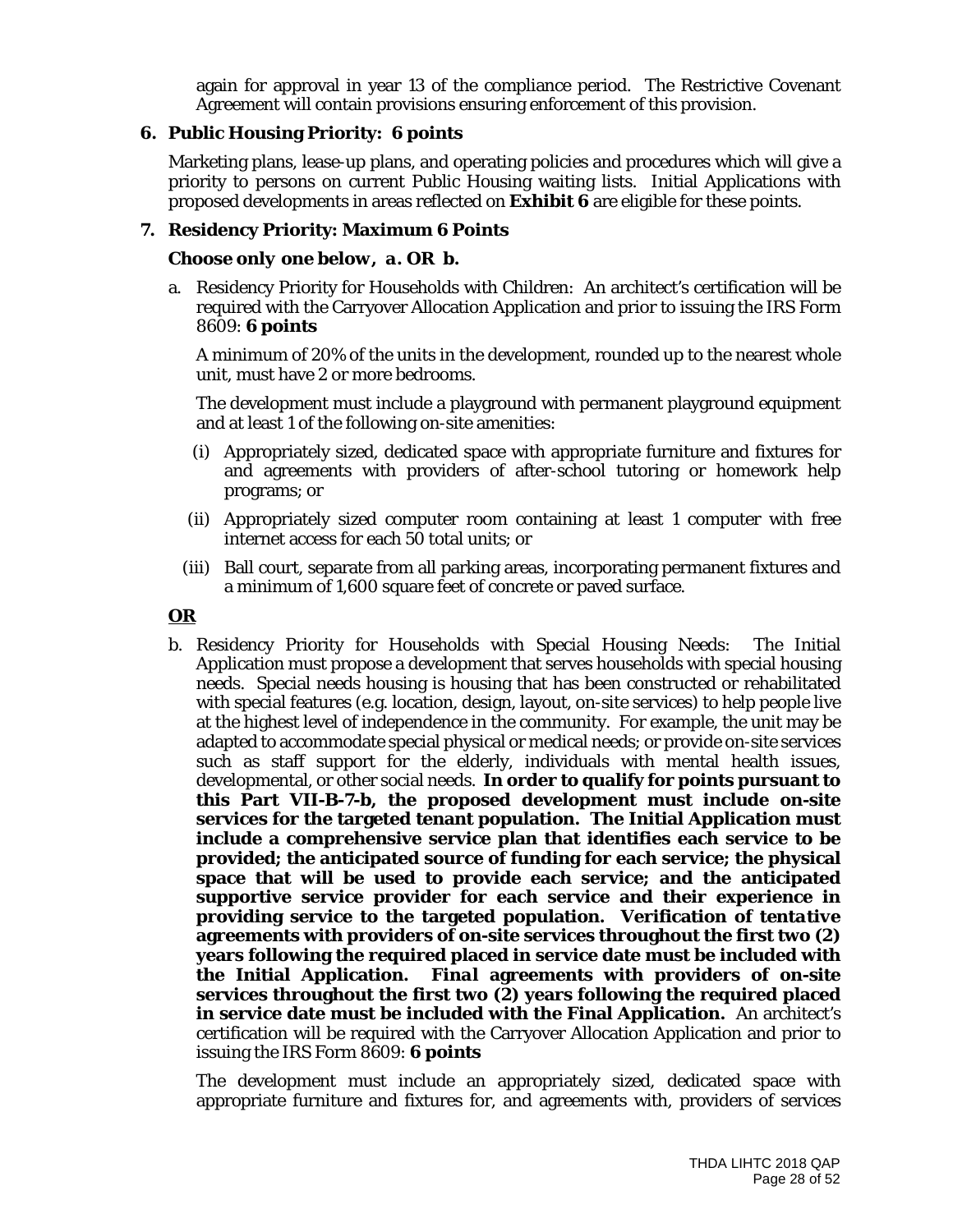relevant to special housing needs residents and at least 1 of the following on-site amenities:

- (i) Appropriately sized computer room containing at least 1 computer with free internet access for each 50 total units; or
- (ii) Exercise facility for appropriate group activity for special housing needs residents (space must be at least 900 square feet, if indoor); or
- (iii) Gazebo with outdoor shaded sitting area with ornamental flowers and shrubs.

#### **8. Tennessee Growth Policy Act: 5 points**

Initial Applications with proposed developments located completely and wholly in a county or municipality with a growth plan approved by the local government planning advisory committee as determined by the Tennessee Advisory Commission on Intergovernmental Relations and reflected on **Exhibit 3**. Initial Applications with proposed developments in counties not subject to the Tennessee Growth Policy Act, as shown on **Exhibit 3**, will receive these points.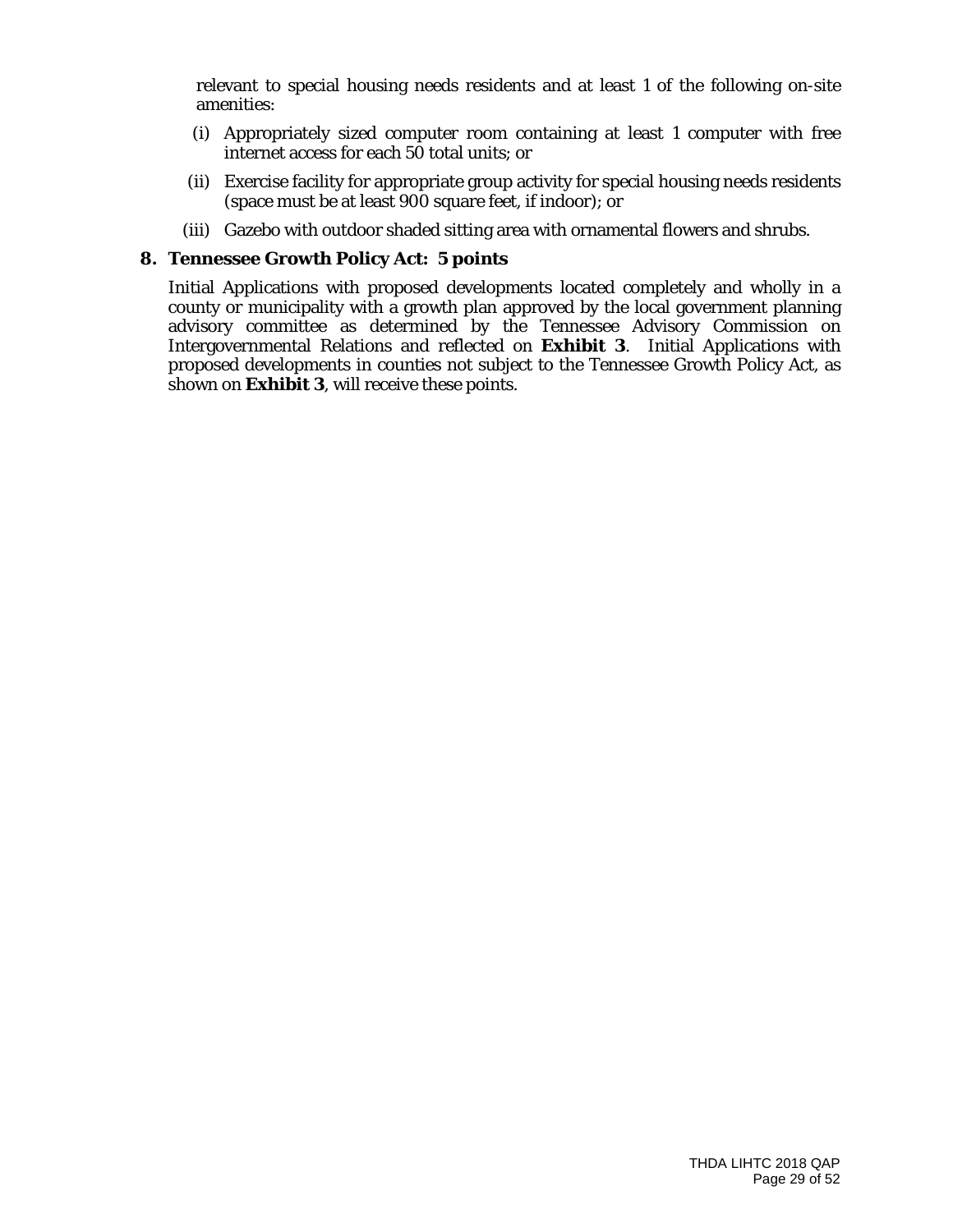#### **Part VIII: Initial Application Eligibility and Scoring Review**

#### **A. Notice to Applicants**

- 1. THDA will notify each applicant when the eligibility determination and scoring of their Initial Application is complete. THDA will send this notice to the contact person and the address specified in the Initial Application. Failure to receive any notice specified in this Part VIII will not extend deadlines or modify requirements in this Part VIII. All applicants shall immediately notify THDA, in writing, of changes in the name and/or address of the contact person specified in the Initial Application. Such notification by the applicant will not be deemed to be an amendment to the Initial Application.
- 2. If THDA determines that an Initial Application meets all of the eligibility requirements of this QAP and if the score assigned by THDA in each scoring category is the same as or higher than the score assigned by the applicant in the Initial Application, then no further action by the applicant or THDA will be taken. At no time during the process set forth in this Part VIII may applicants submit additional items for the purpose of increasing the scores in a particular scoring category if the THDA assigned score is the same as or higher than the score assigned by the applicant in the Initial Application. The provisions of Part VIII-B do not apply.
- 3. If THDA determines that an Initial Application does not meet one or more of the eligibility requirements of this QAP or if the score assigned by THDA in any scoring category is less than the score assigned by the applicant in the Initial Application, THDA will so notify the applicant. THDA will also notify applicants if THDA determines that (i) any two or more developments proposed in two or more Initial Applications constitute a single development for purposes of applying the development limit specified in Part IV-B or (ii) developers or related parties reflected in two or more Initial Applications constitute a single entity for purposes of applying the developer or related party limitation specified in Part IV-C. This notice to applicants from THDA is referred to herein as the "Cure Notice".
- **4. No rankings or scoring summaries with respect to Initial Applications received by THDA will be available until all cure periods have expired and the review process is complete**.

#### **B. Cure Period**

- 1. Applicants receiving a Cure Notice may, in compliance with the requirements of this Part VIII-B, correct erroneous items, supply missing or incomplete items and/or may clarify any inconsistencies related to the specific items identified by THDA during a cure period which shall begin on the date of the Cure Notice and shall end at the time and date specified in the Cure Notice. The Cure Notice shall specify the means and methods by which identified issues may be remedied. Applicants may not submit additional items for the purpose of increasing the score in a particular scoring category where the THDA assigned score is the same as or higher than the score assigned by the applicant in the Initial Application.
- 2. If additional documentation to address items specified in the Cure Notice is not submitted in accordance with the requirements contained in the Cure Notice, then the determination as to eligibility and scoring made by THDA is determinative. The review process described in Part VIII-C is not available to applicants who do not submit additional documentation, **in writing**, in accordance with the Cure Notice (including, without limitation, the time deadlines specified therein.).
- 3. The cure provisions of this Part VIII-B **do not apply** to Initial Applications that are not submitted in accordance with the requirements of Part VI.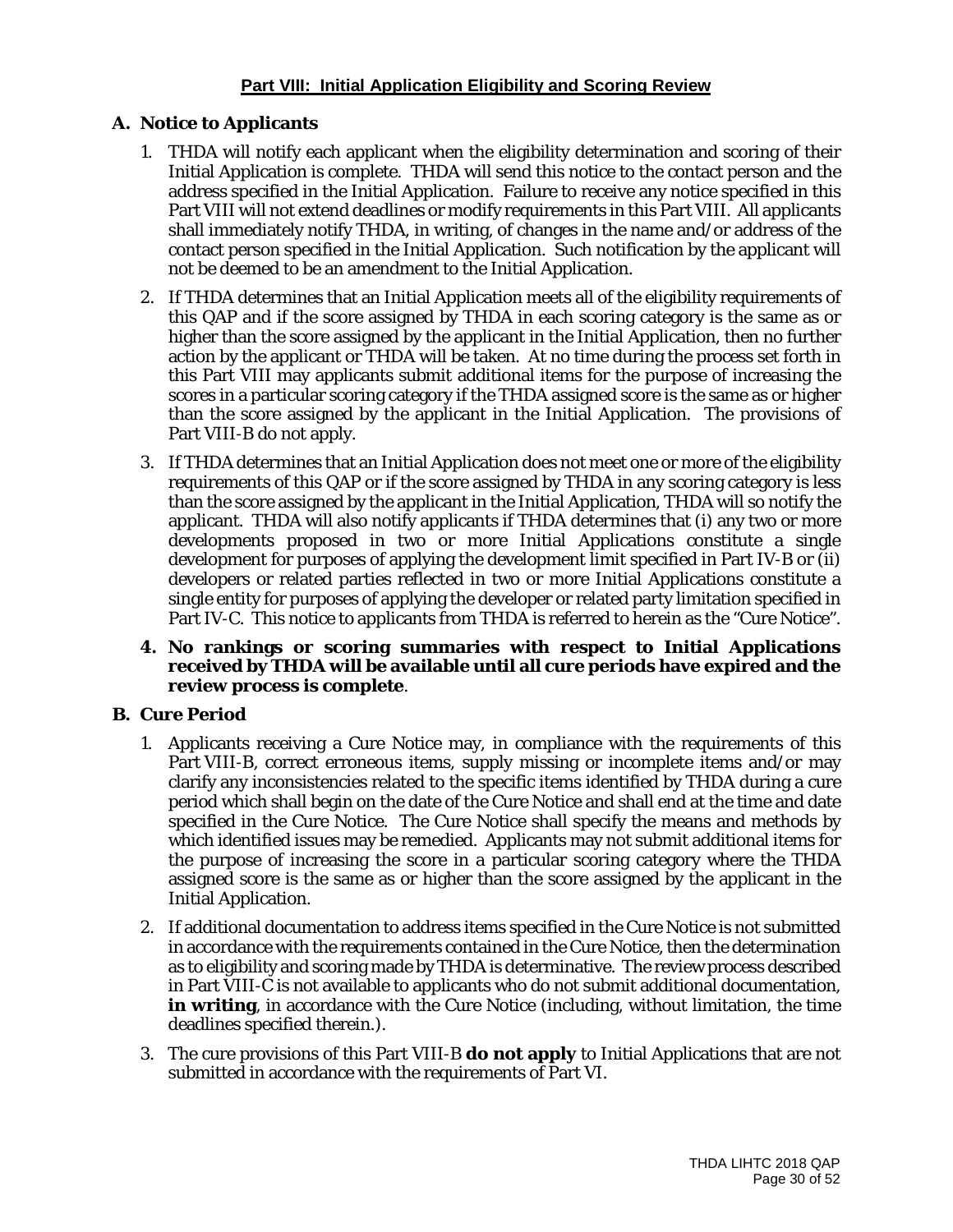- 4. THDA will review all documentation submitted in accordance with the Cure Notice for each relevant Initial Application. If THDA determines that an Initial Application, taking into account documentation submitted in accordance with the Cure Notice, meets all of the eligibility requirements of this QAP and if the score assigned by THDA in each scoring category is the same as or higher than the score assigned by the applicant in the Initial Application, then no further action by the applicant or THDA will be taken. The provisions of Part VIII-C will not apply.
- 5. If THDA determines that an Initial Application, taking into account documentation submitted in accordance with the Cure Notice, still does not meet any one of the eligibility requirements of this QAP or if the score assigned by THDA in any scoring category is still less than the score assigned by the applicant in the Initial Application, THDA will notify the applicant of the determination (the "Review Notice"). The Review Notice will specify the time period within which a request for review may be made.

#### **C. Review Process**

- 1. Applicants who receive a Review Notice may submit, **in writing**, a request for review to the THDA Executive Director. This request for review must be submitted in accordance with the Review Notice. A request for review will not be considered if no documentation was submitted or if documentation was not submitted in accordance with the Cure Notice (including, without limitation, the time deadlines therein). If no written request for review is submitted or if the written request submitted does not meet all requirements of the Review Notice or this QAP, no review will occur and the THDA determination prior to the issuance of the Review Notice will be final.
- 2. The request for review must identify the eligibility item or scoring category to be reviewed, **the information in the Initial Application OR the documentation submitted during the cure period relevant to the eligibility item or scoring category in question**, and the reason the applicant thinks that the eligibility determination or scoring was in error. The request for review must contain no more than two  $81/2 X 11$  inch pages, with print on one side of each page, typed in 12 point font or larger. Requests not meeting this format will not be considered.
- 3. No additional documentation may be submitted in connection with this request for review. No information submitted after the expiration of the relevant cure period specified in the Cure Notice for an Initial Application will be considered. Requests for review that were not submitted in accordance with the Review Notice will not be considered. The provisions of Part VIII-C-4, -5, and -6 will not apply.
- 4. The Tax Credit Committee of the Board of Directors of THDA (the "Tax Credit Committee") will meet in regular or special session in June 2018, to evaluate the Initial Application, documentation submitted during the cure period, the Review Notice, the request for review and THDA staff analysis thereof (the "Review Meeting"). The Tax Credit Committee will consider only documentation submitted in compliance with this Part VIII, regardless of whether the applicant or a representative thereof are present at the Review Meeting. The Tax Credit Committee will consider whether documentation submitted as a result of the Cure Notice, taking into account the THDA staff analysis, is sufficient to meet the requirements of this QAP or is otherwise consistent with the spirit and intent of this QAP. **Any contact with THDA Executive Director, any member of the Tax Credit Committee or any member of the THDA Board by any person or entity on behalf of any Initial Application between the date of the Review Notice and the date of the Review Meeting will be grounds for dismissal of the review request.**
- 5. Applicants or representatives thereof may contact THDA Multifamily Development staff regarding procedural matters only between the date of the Review Notice and the date of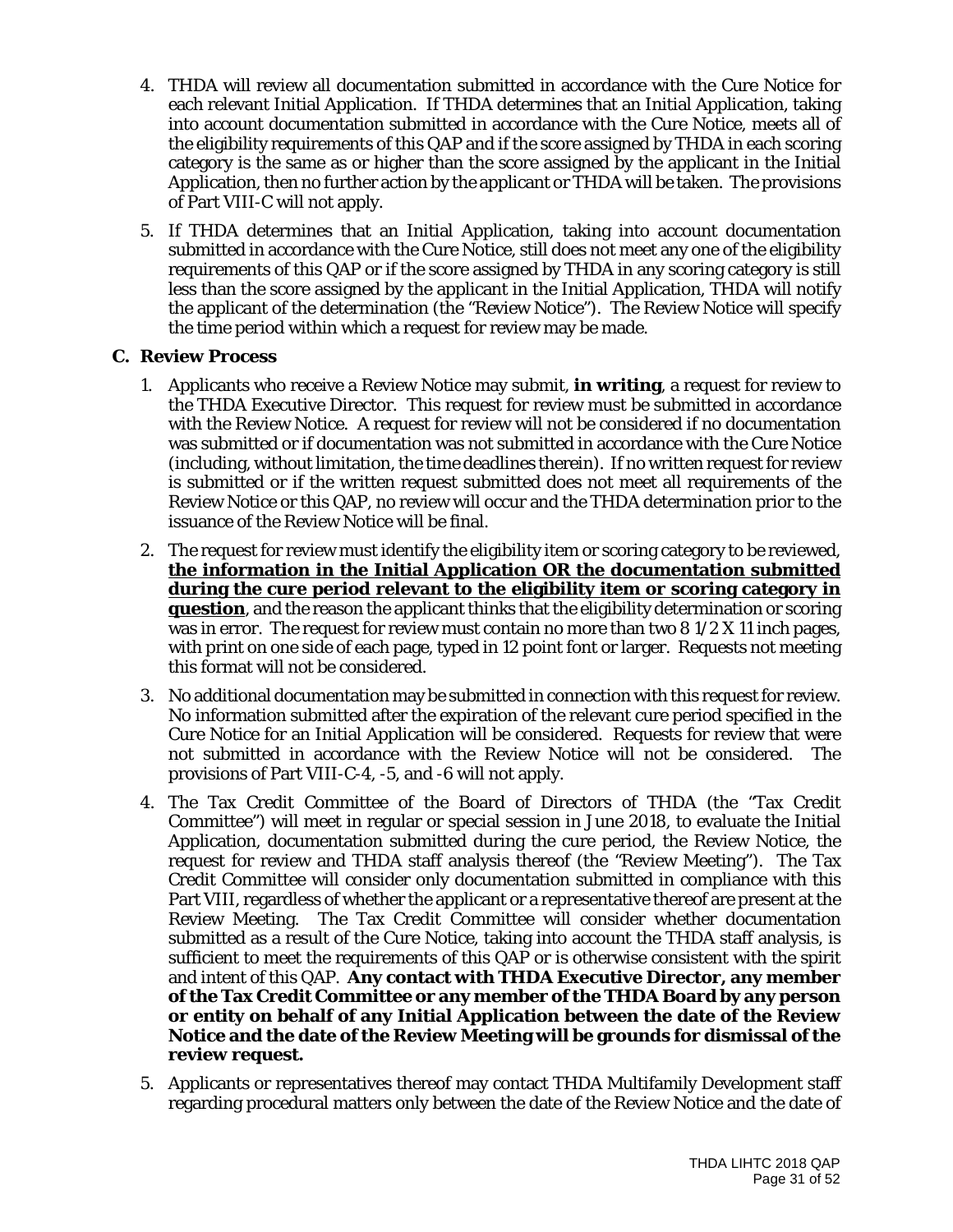the Review Meeting, which contact, if limited as specified herein, will not constitute grounds for dismissal of a review request. Applicants or representatives thereof may, but are not required to, appear at the Review Meeting. Notice of the decision of the Tax Credit Committee will be provided to the applicant.

6. The final score for all Initial Applications will be determined after the Review Meeting. By adoption of this QAP, the THDA Board of Directors specifically delegates full authority to the Tax Credit Committee to make the determinations specified in this Part VIII-C. The THDA Board of Directors will not consider requests to review decisions of the Tax Credit Committee. All decisions of the Tax Credit Committee are final. No matters with respect to eligibility under Part VII-A or with respect to scoring under Part VII-B will be considered after the adjournment of the Review Meeting.

#### **D. Final Scoring and Ranking of Initial Applications**

After the completion of the cure period and completion of the review process set forth above, the final score for each Initial Application will be determined by THDA. Each Initial Application will be listed in order of score and such rankings will be made available to all applicants. This ranking is not confirmation of a reservation of Tax Credits. Reservations will not be made until all set-asides have been applied and all limits have been applied.

#### **E. Application of Various Limits/Final Ranking**

Following the final scoring of each Initial Application, THDA will make reservations in the Non-Profit Set-Aside, in the Public Housing Authority Set-Aside, in the Preservation Set-Aside, in the QCT/CRP Set-Aside, and in the Rural Set-Aside, based on the final scores assigned to each Initial Application, the amount of Tax Credits determined by THDA to be appropriate, the application of all other priorities, caps, and limits contained in this QAP, and according to the following procedures and provisions:

- 1. Non-Profit Set-Aside:
	- a. Based on the final scoring of Initial Applications, THDA will list, in ranking order, all developments qualifying for the Non-Profit Set-Aside. THDA will reserve Tax Credits beginning with the highest ranking Initial Application in the Non-Profit Set-Aside proposing new construction and the highest ranking Initial Application in the Non-Profit Set-Aside proposing preservation (as described in Part VII-A-2-c) or rehabilitation in the initial Non-Profit Set-Aside and, following that, will proceed down the ranking, without regard to development activity, until the point is reached where the last complete reservation can be made from the Non-Profit Set-Aside. **No partial reservations of Tax Credits will be made, except pursuant to Part VIII-E-8.** (The limitations specified in Part IV will apply.) If there are not enough Tax Credits remaining in the initial Non-Profit Set-Aside to reserve the full amount requested for the next Non-Profit Initial Application in line, the difference between the balance remaining in the initial Non-Profit Set-Aside and the amount needed to make a full reservation will be added to the Non-Profit Set-Aside.
	- b. If a development receives a reservation from the Non-Profit Set-Aside and is also qualified for the QCT/CRP Set-Aside and/or the Rural Set-Aside, the reservation from the Non-Profit Set-Aside will count against the QCT/CRP Set-Aside and/or the Rural Set-Aside, as applicable.
	- c. After the initial Non-Profit Set-Aside is completely reserved, other qualified Non-Profit applications that did not receive a reservation will be included and considered, along with other qualified applications, in the Public Housing Authority Set-Aside, the Preservation Set-Aside, the QCT/CRP Set-Aside (subject to b. above), the Rural Set-Aside (subject to b. above), and the General Pool, (subject to b. above) and Part IV, as applicable.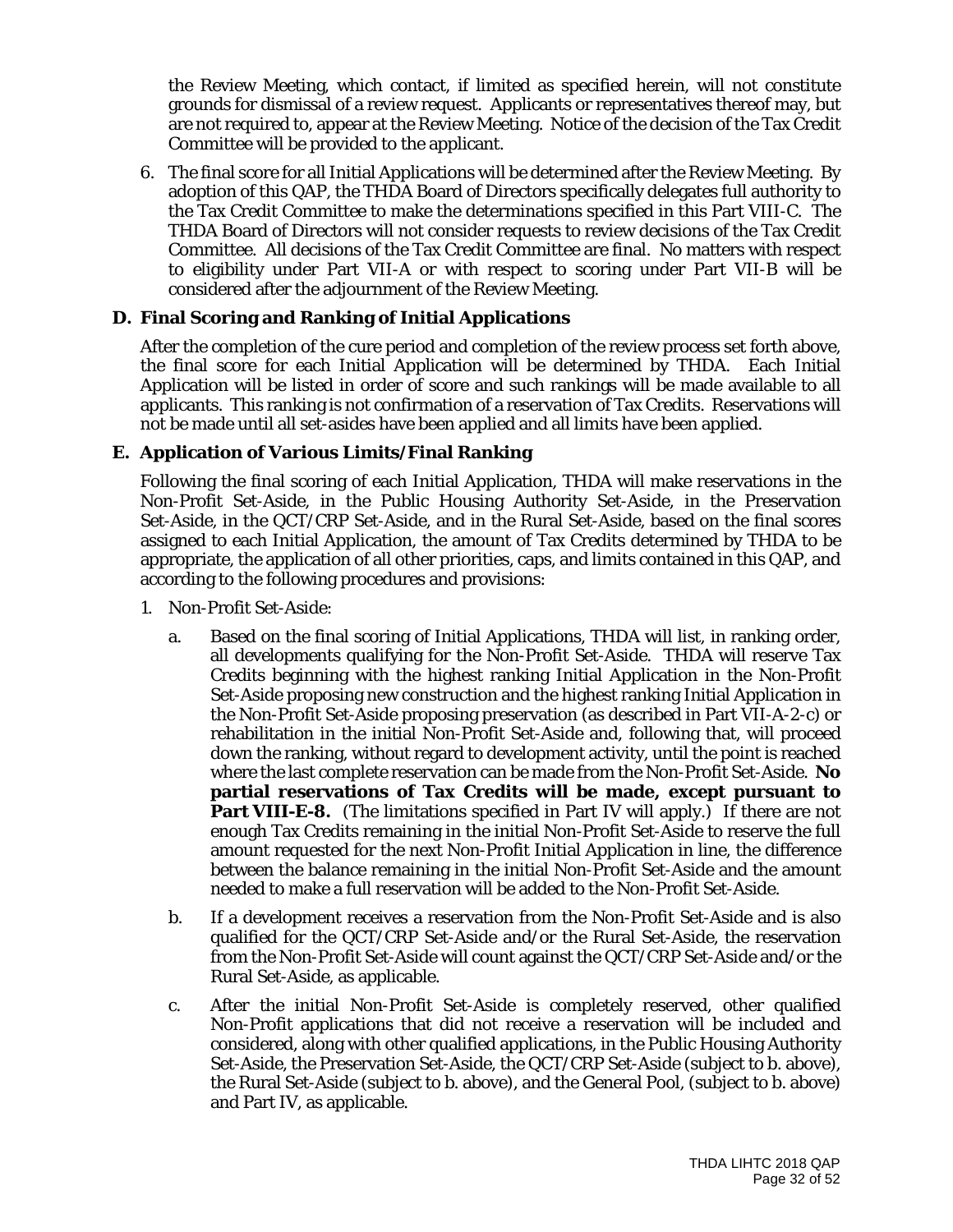- 2. PHA Set-Aside:
	- a. Qualified Initial Applications with a CNI Implementation Agreement or a RAD Commitment to Enter into a Housing Assistance Payments Contract (as described in Part VII-A-2-b of this QAP) will receive priority within the PHA Set-Aside.
	- b. THDA will list, in ranking order, qualified Initial Applications in the PHA Set-Aside, and will make reservations beginning with the highest ranking Initial Application in the PHA Set-Aside and will proceed down the ranking until the point is reached where the last complete reservation has been made from the PHA Set-Aside. **No partial reservations of Tax Credits will be made, except pursuant to Part VIII-E-8.** (The limitations specified in Part IV will apply.)
	- c. If a development receives a reservation from the PHA Set-Aside and is also qualified for the QCT/CRP Set-Aside and/or the Rural Set-Aside, the reservation from the PHA Set-Aside will count against the QCT/CRP Set-Aside and/or the Rural Set-Aside, as applicable.
	- d. After the last complete reservation has been made from the PHA Set-Aside, other qualified PHA applications that have not received a reservation **will be** included and considered, along with other applications, in the Preservation Set-Aside, the QCT/CRP Set-Aside, the Rural Set-Aside, and the General Pool, as applicable.
- 3. Preservation Set-Aside
	- a. THDA will list, in ranking order, qualified Initial Applications in the Preservation Set-Aside, and will make reservations beginning with the highest ranking Initial Application in the Preservation Set-Aside and will proceed down the ranking until the point is reached where the last complete reservation has been made from the Preservation Set-Aside. **No partial reservations of Tax Credits will be made, except pursuant to Part VIII-E-8**. (The limitations specified in Part IV will apply.)
	- b. If a development receives a reservation from the Preservation Set-Aside and is also qualified for the QCT/CRP Set-Aside and/or the Rural Set-Aside, the reservation from the Preservation Set-Aside will count against the QCT/CRP Set-Aside and/or the Rural Set-Aside, as applicable.
	- c. After the last complete reservation has been made from the Preservation Set-Aside, other qualified preservation applications that have not received a reservation **will not** receive further consideration for 2018 Tax Credits in any other set-aside or in the General Pool unless necessary to satisfy the requirements of Part VIII-E-4, Part VIII-E-5, or Part VIII-E-8.
- 4. QCT/CRP Set-Aside
	- a. If steps 1 through 3 above have not produced a reservation to a development qualified for the QCT/CRP Set-Aside, THDA will list, in ranking order, qualified Initial Applications in the QCT/CRP Set-Aside and will reserve Tax Credits beginning with the highest ranking Initial Application in the QCT/CRP Set-Aside proposing new construction until the point where steps 1 through 4 include a reservation to one (1) development proposing new construction that is qualified for the QCT/CRP Set-Aside. **No partial reservations of Tax Credits will be made, except pursuant to Part VIII-E-8**. (The limitations specified in Part IV will apply.)
	- b. After the last complete reservation has been made from the QCT/CRP Set-Aside, other qualified applications for QCT/CRP developments that have not received a reservation **will be** included and considered, along with other applications, in the General Pool, as applicable.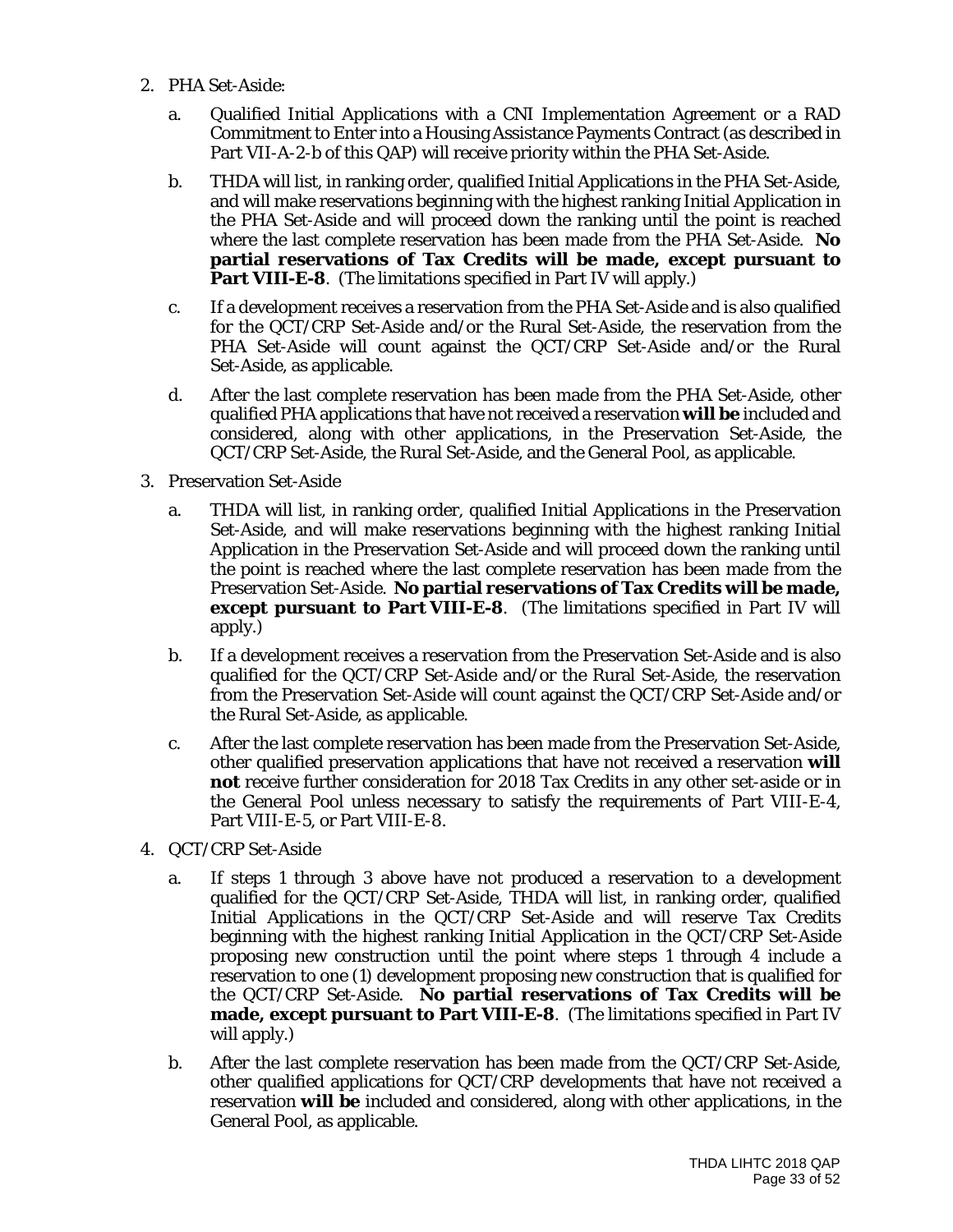- 5. Rural Set-Aside
	- a. If steps 1 through 4 above have included reservations to less than two (2) developments qualified for the Rural Set-Aside, THDA will list, in ranking order, qualified Initial Applications in the Rural Set-Aside and will reserve Tax Credits beginning with the highest ranking Initial Application(s) in the Rural Set-Aside until the point where steps 1 through 5 include reservations to two (2) developments that are qualified for the Rural Set-Aside. **No partial reservations of Tax Credits will be made, except pursuant to Part VIII-E-8**. (The limitations specified in Part IV will apply.)
	- b. After the last complete reservation has been made from the Rural Set-Aside, other qualified applications for developments proposed for counties listed as "Rural" in **Exhibit 1** that have not received a reservation **will not** receive further consideration for 2018 Tax Credits in any other set-aside or in the General Pool unless necessary to satisfy the requirements of Part VIII-E-7-b.
- 6. Innovation Set-Aside
	- a. Applicant presentations to the Innovation Set-Aside Selection Group shall take place in 2018, at a time and location determined by THDA and shall be limited to one (1) presentation per Innovation Set-Aside Application, no more than sixty (60) minutes in length.
	- b. The Innovation Set-Aside Selection Group, in its sole discretion, may select Innovation Set-Aside Application(s) to receive a Reservation Notice from the Innovation Set-Aside. The selected Innovation Set-Aside Application(s) will be notified at the same time the ranking for the regular competitive round is released.
	- c. **The determination of Innovation Set-Aside Selection Group shall not be appealable to the THDA Board or the Tax Credit Committee of the THDA Board.**
- 7. General Pool
	- a. Any Tax Credits remaining after steps 1 through 5 above are complete will be combined with any other Tax Credits that are unallocated for any reason (from Part III-A above).
	- b. Throughout the remainder of the reservations, THDA will ensure that at least ten percent (10%) of the total amount of Tax Credits available for allocation in Tennessee for 2018 have been reserved to Initial Applications that are qualified for the Non-Profit Set-Aside, even if a lower ranking Initial Application qualified for the Non-Profit Set-Aside must be reserved Tax Credits before a higher-ranking Initial Application that is not qualified for the Non-Profit Set-Aside.
	- c. Except as necessary to satisfy the requirements of Part VIII-E-7-b, all reservations of Tax Credits from the General Pool will be made only to eligible Initial Applications that propose new construction.
	- d. THDA will reserve any remaining Tax Credits to the remaining qualified Initial Applications beginning with the highest ranking Initial Application, subject to the priority for Non-Profit Initial Applications, the priority for Initial Applications proposing new construction, the priority for CNI Initial Applications, and subject to all other caps and limits contained in this QAP and proceed down the ranking until the point is reached where the last complete reservation is made. **No partial reservations of Tax Credits will be made, except pursuant to Part VIII-E-8.** (The limitations specified in Part IV will apply.)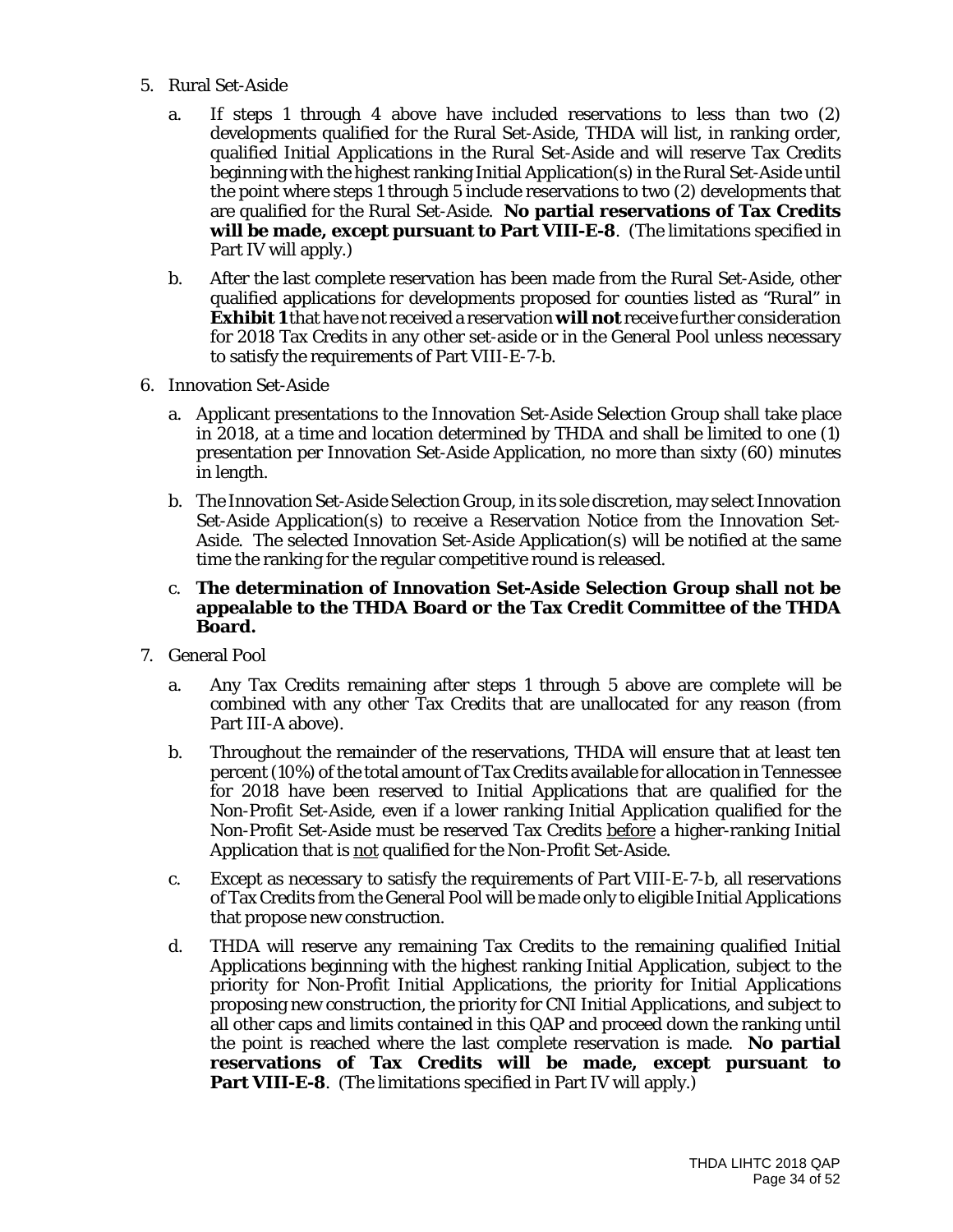- e. (i) If the steps above leave THDA with insufficient Tax Credits to make a complete reservation to the next highest ranking eligible Initial Application proposing new construction, THDA will hold the Tax Credits remaining until enough Tax Credits have been recaptured or returned for a complete reservation to be made to the next highest ranking eligible Initial Application proposing new construction, taking into account all applicable priorities, caps and limits. THDA will then make a complete reservation to the next highest ranking eligible Initial Application proposing new construction (The limitations specified in Part IV will apply.)
	- (ii) If the Tax Credits remaining are likely to exceed one percent (1%) of the total Tax Credits available for reservation, any remaining Tax Credits may be offered pursuant to Part VIII-E-8 below, taking into account all applicable priorities, caps, and limits. The limitations in Part IV will apply.
- 8. If the Tax Credits remaining are likely to exceed one percent (1%) of the total Tax Credits available for reservation, any remaining Tax Credits may be offered as a partial reservation to the next highest ranking eligible Initial Application proposing new construction, taking into account all applicable priorities, caps, and limits, until the Tax Credits are accepted. (The limitations in Part IV will apply.) Acceptance of a partial reservation according to this provision would not classify a development as an "existing" application in subsequent years, but any limitation on Tax Credits per development in subsequent years would apply to any such partial reservation.

#### 9. **Tax Credits remaining in the Non-Profit Set-Aside after all qualified Non-Profit Initial Applications have received reservations of Tax Credits cannot be reserved to other Initial Applications.**

10. Tie Breaker

In the event there is a scoring tie between two or more Initial Applications at the cutoff for receipt of a Tax Credit Reservation Notice, the tie shall be broken as follows:

- a. If the tie is between two or more Initial Applications, **all of which propose new construction**, the Initial Application requesting the least Tax Credits per square foot of heated, low-income, **residential** floor space as measured "paint to paint" (**not including** common areas) will be given priority.
- b. If the tie is between two or more Initial Applications, **at least one of which proposes preservation or rehabilitation**, the Initial Application requesting the least Tax Credits per low-income unit will be given priority.
- c. In applying the tie breaker, THDA will carry out the calculation to as many digits to the right of the decimal point as needed to break the tie.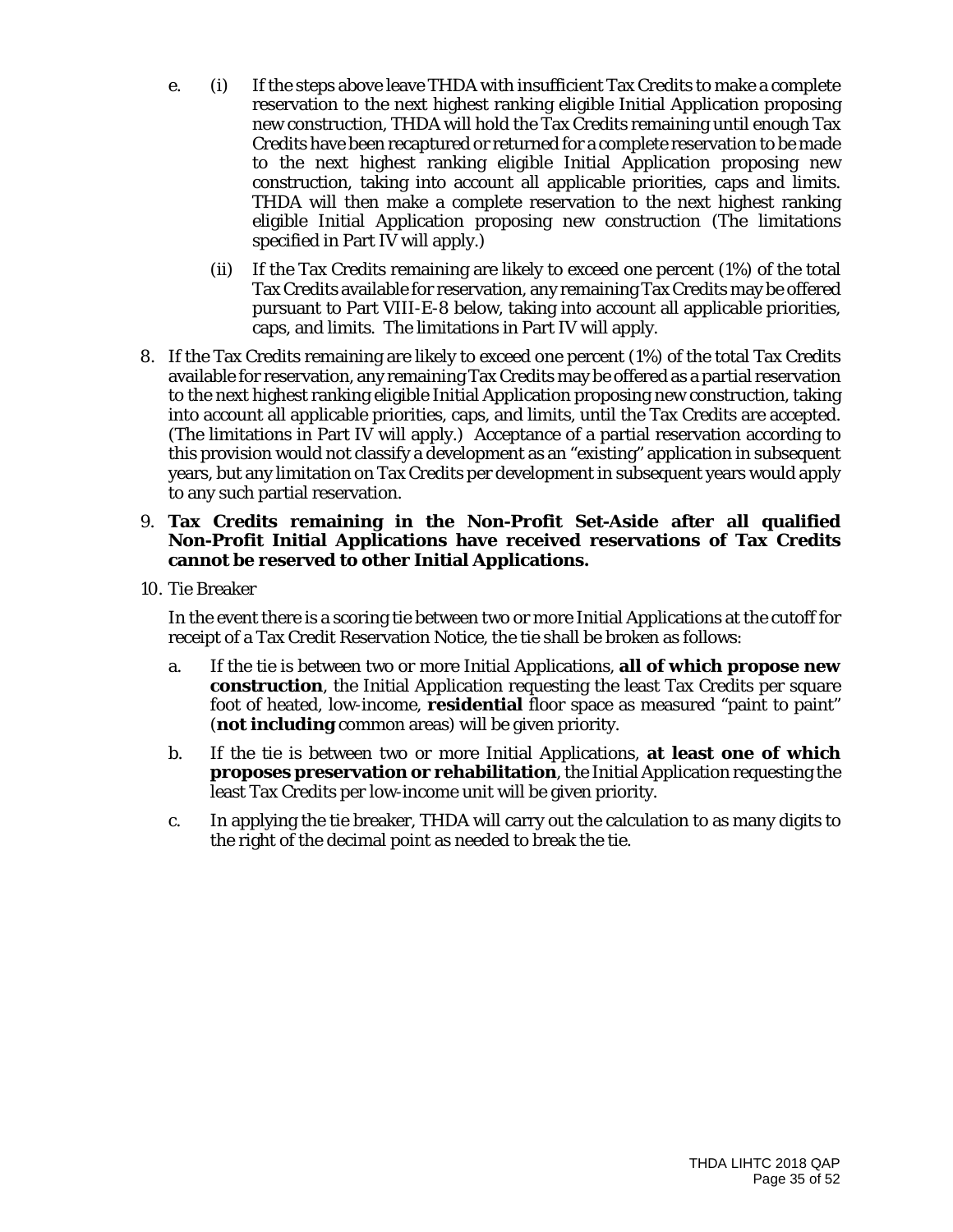#### **A. Reservation Notice**

THDA will notify, in writing, each successful applicant of an initial reservation of Tax Credits (the "Reservation Notice"). In determining the initial amount of Tax Credits to be reserved, THDA will use the costs, incomes and expenses submitted in the Initial Application, as determined by THDA to be reasonable. **The final amount of Tax Credits allocated to each successful applicant may be less than, but will not be more than, the amount requested in the Initial Application, the amount specified in the Reservation Notice or the amount reflected in a Carryover Allocation Agreement**. Allocations will be determined in connection with a Carryover Allocation Application and in connection with an evaluation at the time the development is placed in service, in accordance with Section  $42(m)(2)$  and this QAP.

#### **B. Status Reports**

All developments with a Reservation Notice shall provide status reports outlining progress toward completion by dates, in a form and with substance as specified by THDA. Information requested will be development specific and may include such items as construction progress.

#### **C. Recapture of Tax Credits During Reservation Period**

- 1. THDA will cancel a Reservation Notice for failure to fully satisfy conditions imposed in connection with the Reservation Notice and for failure to provide satisfactory information or documentation required by the Reservation Notice by the deadlines specified in the Reservation Notice. This means that the Tax Credits referred to in the Reservation Notice are not available for the development specified in the Reservation Notice and will be made available to other qualified developments. Deadlines specified in the Reservation Notice are the dates upon which Tax Credits are deemed recaptured by THDA unless the conditions related to each deadline have been met on or before such deadline or unless an extension has been granted under Part XIV-C.
- 2. Tax credits made available through a Reservation Notice may be voluntarily returned. Any such return means Tax Credits are not available for the development referenced in the Reservation Notice.
- 3. Any Tax Credits recaptured either by cancellation of a Reservation Notice under Part IX-C-1 above or by voluntary return under Part IX-C-2 above will be reserved to the fullest extend practical to other qualified Initial Applications for Tax Credits as provided in this QAP.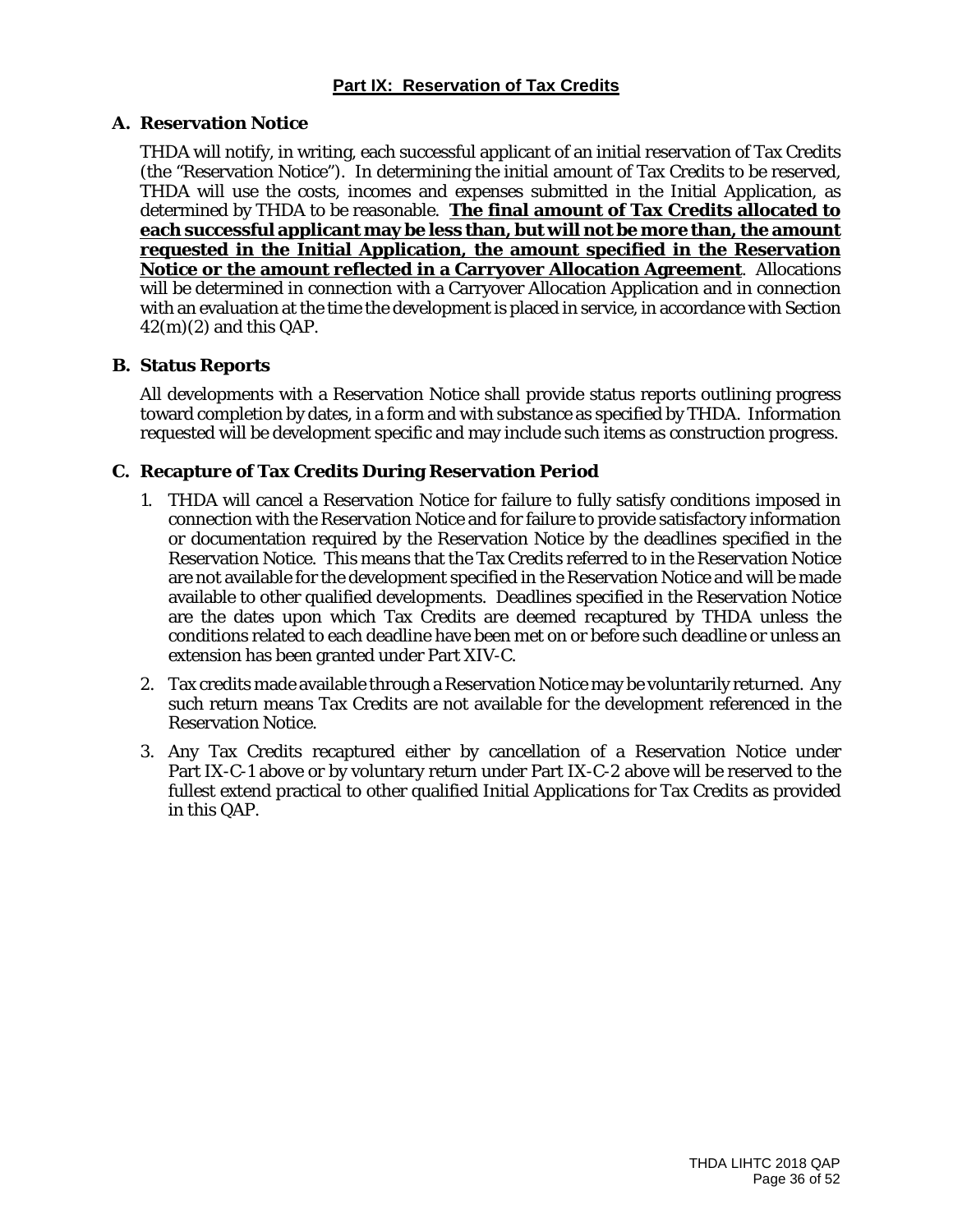#### **A. Qualifying for a Carryover Allocation**

A development with a Reservation Notice that will not be placed in service by December 31, 2018, may be eligible for a carryover allocation of Tax Credits ("Carryover Allocation"). In order to qualify for a Carryover Allocation, the ownership entity identified in the Initial Application must have ownership of the property identified in the Initial Application and must have spent a minimum of ten percent (10%) of the reasonably expected basis in the development on or before the dates specified in the Carryover Allocation Agreement.

#### **B. Submission of Additional Information and Documentation**

The Carryover Allocation Application (submitted through the electronic application system) will specify the additional information and documentation required and will specify a date by which such information and documentation must be submitted to THDA.

At a minimum, a qualified applicant shall provide the following information and documentation, which information and documentation shall be in a form and with substance acceptable to THDA, **by the date(s) specified in the Carryover Allocation Application**:

- 1. Firm commitment letters for construction financing and competitive state or Federal loans or grants (i.e.: AD-622 for USDA/RD [formerly FmHA]), executed as specified in the letter and otherwise in a form and with substance acceptable to THDA;
- 2. Most recent utility allowance documents (from USDA/RD [formerly FmHA], HUD, local PHA, or utility company) demonstrating the basis for calculations of utility costs for the size and type of units proposed;
- 3. Written documentation from each service provider that all necessary utilities (i.e.: electricity, gas (if proposed development utilizes gas), sewer, and water) are available at the site;
- 4. Written documentation from the appropriate local governmental authority demonstrating that current zoning and other local land use regulations permit the development as proposed or that no such regulations currently apply to the proposed development (as new construction, acquisition and rehabilitation, or rehabilitation only);
- 5. Detailed information about the syndication transaction including, without limitation, a firm commitment letter from the purchaser of the tax credits executed as specified in the Carryover Allocation Application;
- 6. For Initial Applications subject to Part VII-A-4-a-(ii), Part VII-A-4-a-(iii),<br>Part VII-A-4-a-(viii): Part VII-A-4-a-(ix), Part VII-A-4-a-(x), Part VII-A-4-a-(viii); Part VII-A-4-a-(ix),<br>Part VII-B-2-a-(iii); Part VII-B-2-b; Par Part VII-B-2-a-(ii); Part VII-B-2-a-(iii); Part VII-B-2-b; Part VII-B-2-c; and/or Part VII-B-7, an architect's certification will be required with the Carryover Allocation Application and prior to issuing the IRS Form 8609; and
- 7. Other information or documentation as THDA may deem necessary to fully evaluate the proposed developments and the applicant's ability to proceed.

#### **C. Other Carryover Allocation Requirements**

- 1. To request a Carryover Allocation, the owner must, no later than the dates specified in the Carryover Allocation Application:
	- a. Complete a Carryover Allocation Application (submitted through the electronic application system); and
	- b. Submit any other development specific materials THDA may require.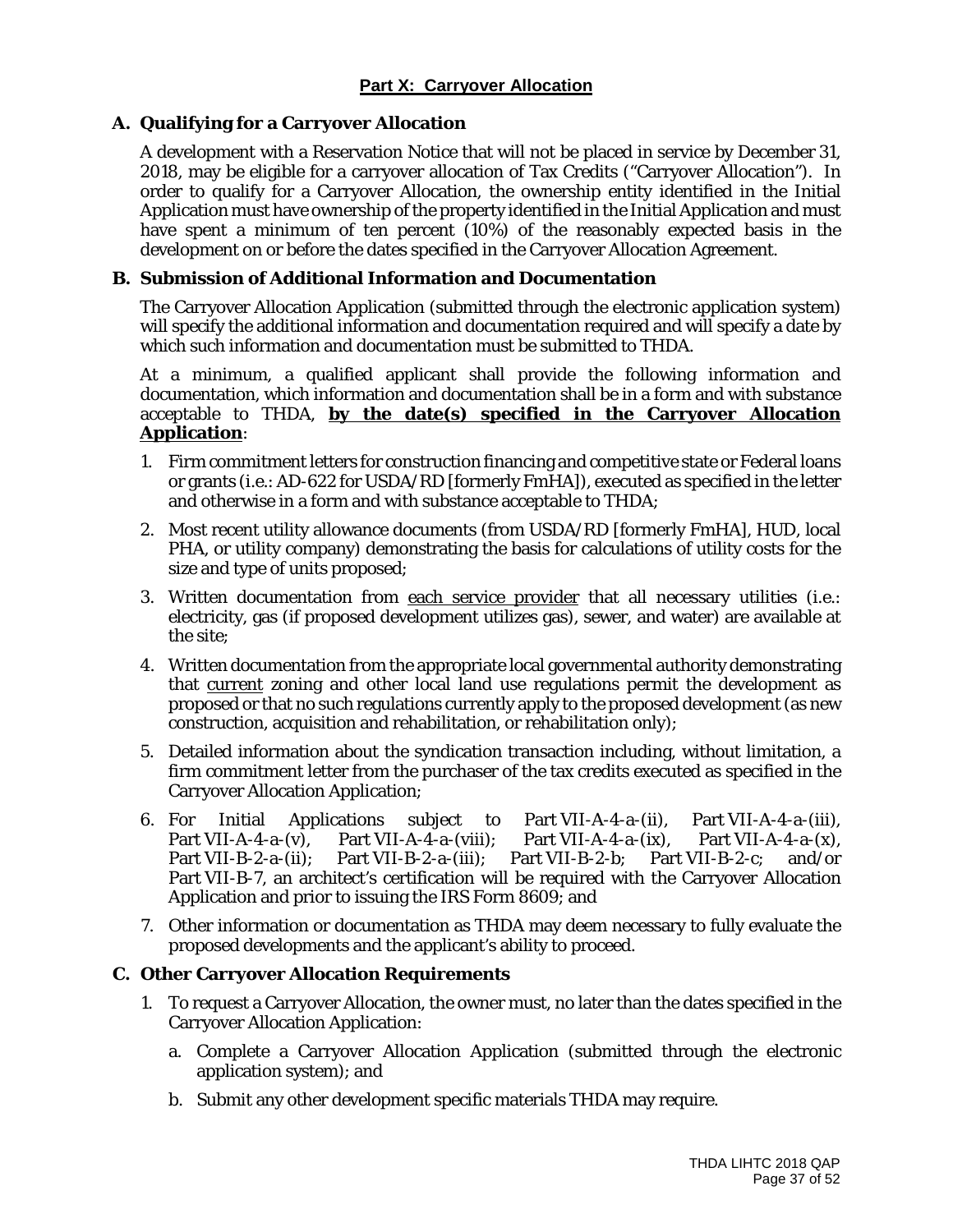- 2. The owner must execute a Carryover Allocation Agreement (**Form furnished by THDA**) and return the executed Carryover Allocation Agreement to THDA no later than the dates specified in the Carryover Allocation Agreement.
- 3. To meet the Carryover Allocation requirements, the owner must submit the Cost Certification (**Form furnished by THDA**) for the ten percent (10%) test no later than the date specified in the Carryover Allocation Agreement.
- 4. To meet the Carryover Allocation requirements, the owner must submit a copy of the recorded warranty deed showing ownership by the ownership entity identified in the Initial Application, a fully executed 50-year ground lease (subject to the provisions of Part VII-A-7-b-(v) of this QAP) showing the Ownership Entity as identified in the Initial Application as the lessee, or a copy of a PILOT agreement showing ownership by the ownership entity identified in the Initial Application no later than the date specified in the Carryover Allocation Agreement.

#### **D. Tax Credits Available**

The amount of Tax Credits to be allocated by a Carryover Allocation Agreement will be determined by THDA in connection with an evaluation at the time a Carryover Allocation is requested and in accordance with Section 42(m)(2). **This amount may be less than, but will not be more than, the Tax Credit amount in the Reservation Notice.**

#### **E. Status Reports**

All developments with a Carryover Allocation shall provide status reports outlining progress toward completion by dates, in form and substance specified by THDA in the Carryover Allocation Application.

#### **F. Recapture of Tax Credits During Carryover Period**

- 1. THDA will cancel a Carryover Allocation for failure to fully satisfy conditions imposed in connection with the Carryover Allocation. This means that the Tax Credits referred to in the Carryover Allocation Agreement are not available for the development specified in the Carryover Allocation Agreement and will be made available to other qualified developments. Deadlines specified in the Carryover Allocation Agreement are the dates upon which Tax Credits are deemed recaptured by THDA unless the conditions related to each deadline have been met on or before such deadline. Such Tax Credits are recaptured by THDA, without further notice, effective as of the deadline established in the Carryover Allocation Agreement which was not met.
- 2. Tax Credits allocated by a Carryover Allocation Agreement may be voluntarily returned. Any such return means that Tax Credits are not available for the development referenced in the Carryover Allocation Agreement.
- 3. Any Tax Credits recaptured either by cancellation of a Carryover Allocation Agreement under Part X-F-1 above or by voluntary return under Part X-F-2 above will be made available as follows:
	- a. Any Tax Credits returned before October 1, 2018, will be reserved to other qualified Initial Applications for Tax Credits as provided in this QAP;
	- b. Any Tax Credits returned on or after October 1, 2018, will be reserved pursuant to a QAP for 2019, if available.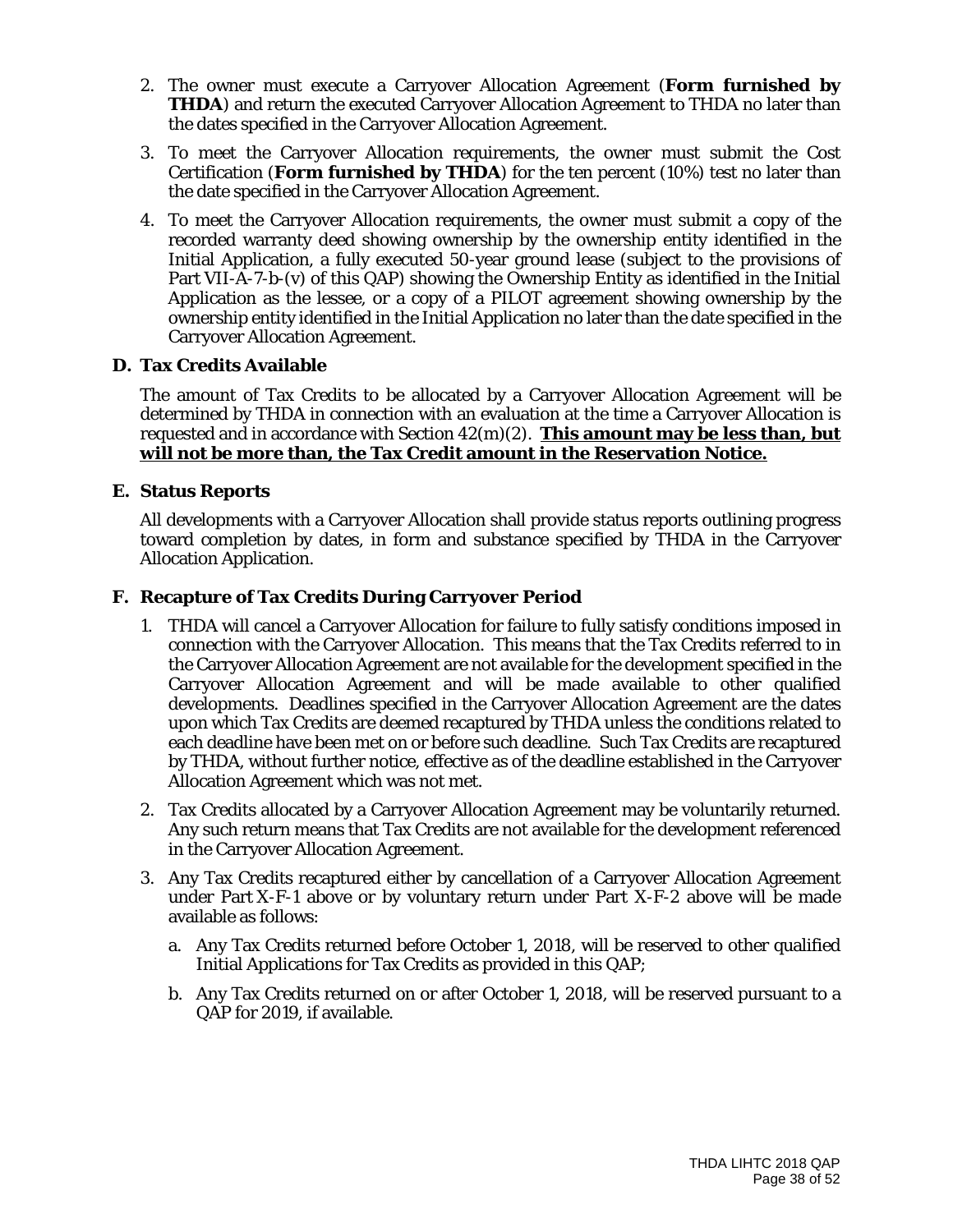#### **A. Placed In Service Requirements**

- 1. After all units in a development are placed in service, THDA will make a final allocation of Tax Credits and will issue IRS Form(s) 8609 only after receipt of the following, in form and substance satisfactory to THDA:
	- a. Final Application (submitted through the electronic application system);
	- b. Applicant's Verification Form for each building in the development (submitted through the electronic application system);
	- c. Final Cost Certification of actual costs, incomes and expenses, including actual syndication proceeds, from an independent CPA licensed in Tennessee **(Form furnished by THDA)**;
	- d. Original Recorded Land Use Restrictive Covenant **(Form furnished by THDA)**;
	- e. Copy of the recorded warranty deed indicating ownership by the ownership entity identified in the Initial Application, if applicable;
	- f. Certifications as may be required under Part VII-A and Part VII-B of this QAP;
	- g. Certificate of Occupancy for each building or, if the jurisdiction in which the development is located does not issue Certificates of Occupancy for the type of development involved, a letter from an authorized official of the local jurisdiction stating that the jurisdiction does not issue Certificates of Occupancy;
	- h. Required Compliance Monitoring Fee;
	- i. Verification from THDA Construction Analyst of fulfillment of all construction inspection requirements as reflected in **Exhibit 13**;
	- j. Detailed information about the syndication transaction including, without limitation, a firm commitment letter from the purchaser of the tax credits executed as specified in the Final Application;
	- k. Verification from THDA Program Compliance Division of Owner's Compliance Training attendance in accordance with Part XIII-L of this QAP;
	- l. Verification from THDA Program Compliance Division of a current, valid certification for the management company under the THDA Certified Property Manager/Agent Program; and
	- m. Other documentation as THDA may require.
- 2. THDA must receive a copy of the promissory note and recorded deed of trust for permanent financing of the development within sixty (60) days of the date of recording of the deed of trust. Failure to provide such documentation shall be deemed an event of noncompliance hereunder. THDA reserves the right to issue revised IRS Form(s) 8609 following receipt of the copy of the promissory note and recorded deed of trust if the terms of the promissory note and/or deed of trust vary from the terms specified in the Final Application.

#### **B. Tax Credits Available**

The amount of Tax Credits allocated when a development is placed in service will be determined by THDA based on an evaluation of the above required information and documentation and in accordance with Section 42(m). **This amount may be less than, but will not be more than, the amount reserved in the Reservation Notice or allocated in the Carryover Allocation**. **THDA reserves the right to make downward adjustments in the final amount of Tax Credits based on the information submitted and Section 42 requirements.**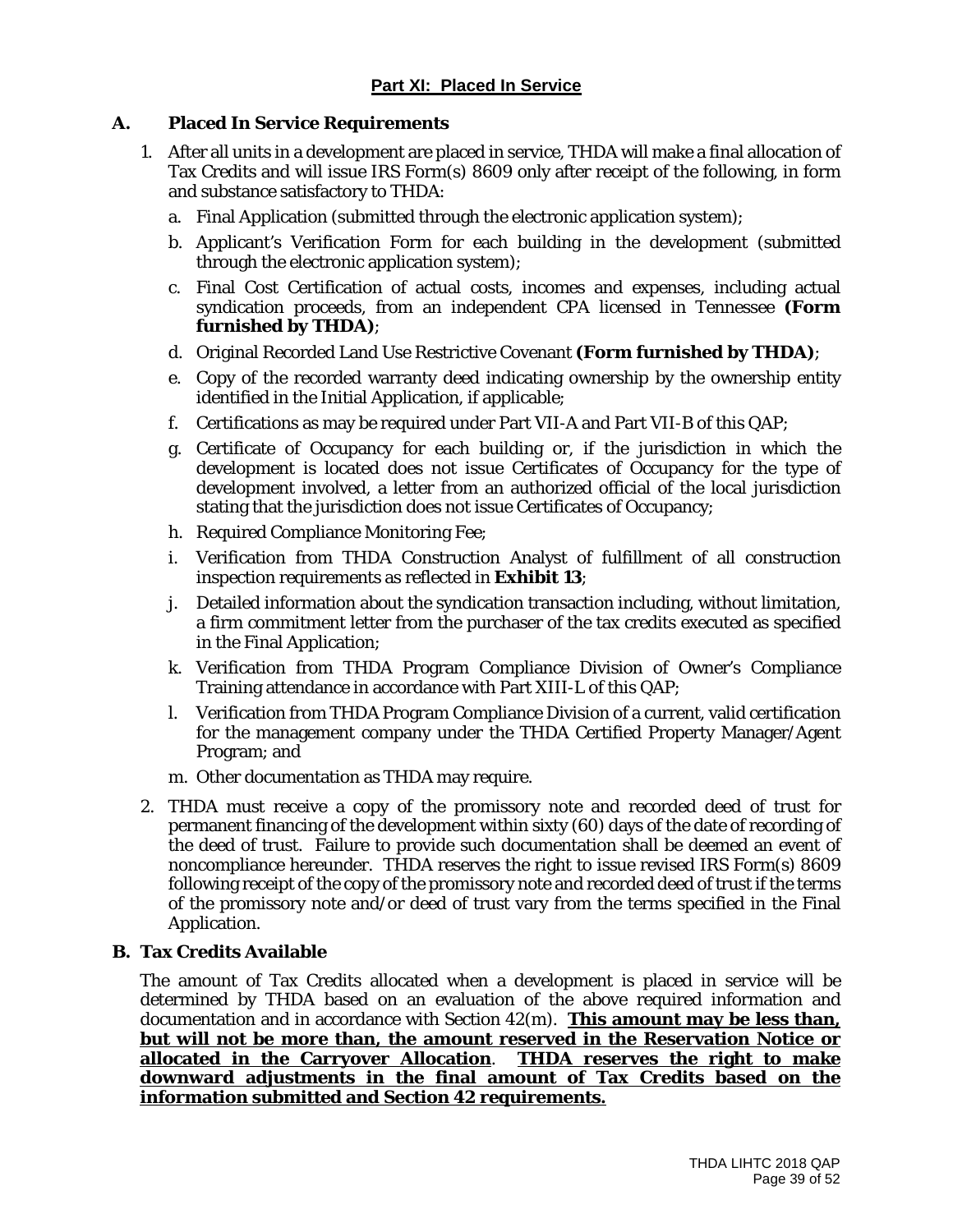#### **Part XII: Developments to be Financed With Tax Exempt Bonds**

A development financed with tax-exempt bonds may be eligible for an allocation of Tax Credits outside the competitive process described in this QAP. The development must meet the following conditions:

- A. If fifty percent (50%) or more of the aggregate basis of a development is financed with tax-exempt bonds, the development is eligible to apply for Tax Credits outside the competitive allocation process described in this QAP. If less than fifty percent (50%) of the aggregate basis of a development is financed with tax-exempt bonds, the competitive allocation process described in this QAP applies. Either counsel or a Certified Public Accountant licensed in Tennessee must certify to THDA that this financing requirement is met.
- **B. Developments which are not subject to the competitive allocation process must, nevertheless, make application for Tax Credits to THDA in accordance with the terms of the THDA tax-exempt bond Commitment Letter based on bonds issued as a result of an allocation of 2018 volume cap by THDA. All such developments must meet all eligibility requirements of this QAP (with the exception of the requirements of Part VII-A-4-a-(iii)) and attain the minimum score required in Part VII-B. Developments which are not subject to the competitive allocation process must submit required attachments and supporting documentation as required by the electronic application system. THDA will determine the appropriate amount of Tax Credits to be allocated, and will issue a Reservation Notice. In determining the initial amount of Tax Credits to be reserved, THDA will use the costs, incomes and expenses submitted in the Initial Application, as determined by THDA to be reasonable. Allocations will be determined in connection with an evaluation at the time the development is placed in service, in accordance with Section 42(m)(2) and this QAP. Any such allocation of Tax Credits will not count against the limits on Tax Credits by county or by developer specified in Part IV. All requirements of Section 42 and this QAP apply to such developments.**
- C. Initial Applications for developments pursuant to this Part XII will be subject to the eligibility requirements in Part VII-A and to the minimum scoring requirements in Part VII-B.
- D. Developments receiving Tax Credits pursuant to this Part XII will be subject to all fees and compliance requirements and procedures as described in this QAP.
- E. Initial Applications for developments pursuant to this Part XII may be submitted to THDA outside the initial application deadlines stated in this QAP.
- F. If a development or proposed development is the subject of a pending competitive Tax Credit Initial Application and becomes the subject of a Multifamily Tax Exempt Bond Authority Application, the issuance of a bond Commitment Letter by THDA shall constitute the withdrawal of the competitive Tax Credit Initial Application.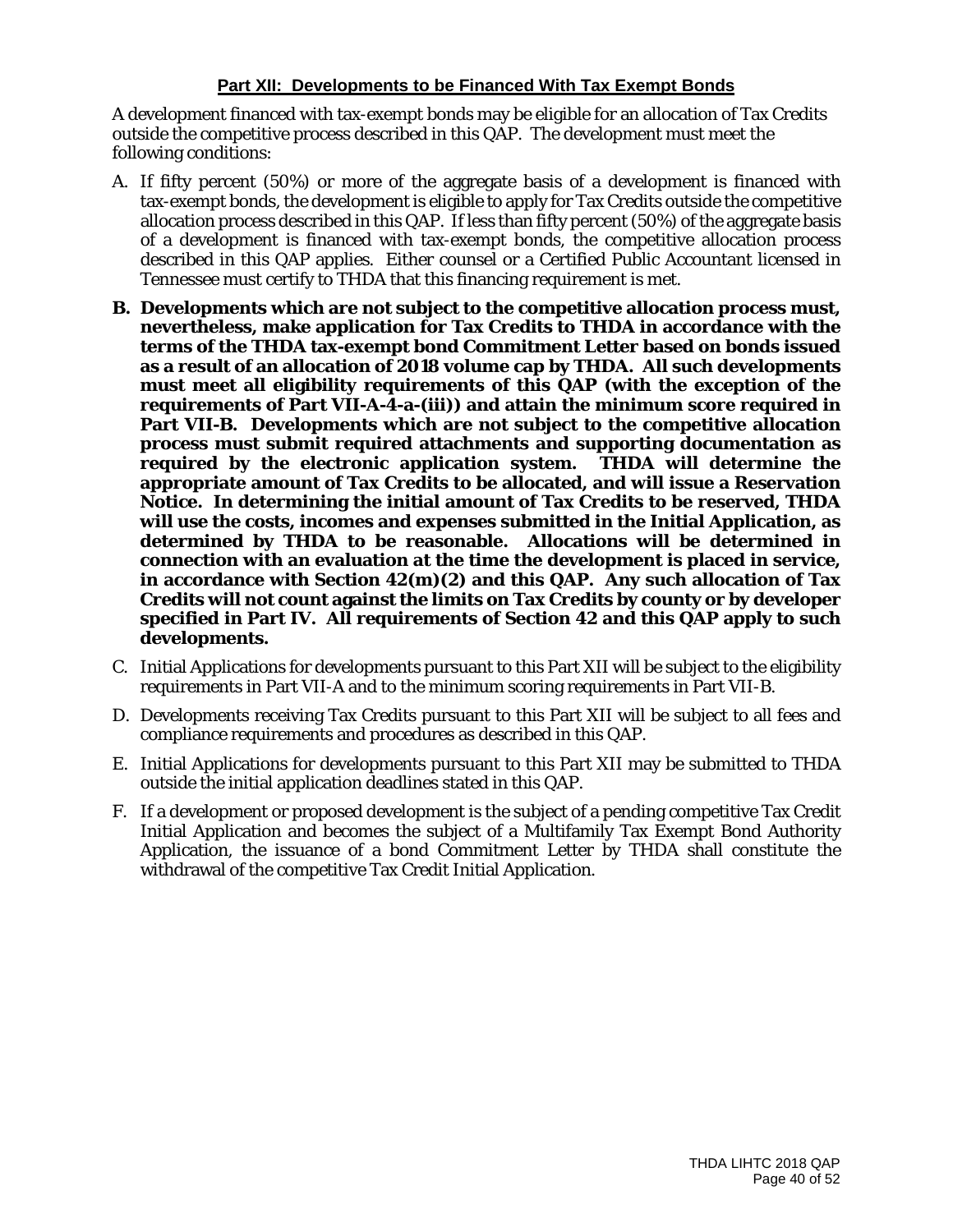#### **Part XIII: Compliance Monitoring**

Compliance monitoring procedures and requirements that apply to all buildings placed in service in Tennessee that have received Tax Credits allocated under Section 42 include, but are not limited to, the following:

- A. Owners must certify each year of the compliance period and the extended use period ("Owner's Annual Certification of Compliance"), under penalty of perjury that, for all times during the prior calendar year:
	- 1. The development meets the minimum requirements of the appropriately selected test (i.e. 40/60 or 20/50) consistent with the irrevocable election made at the time of the initial application under the relevant QAP and Section  $42(g)(1)$ ;
	- 2. There was no change in the applicable fraction (as defined in Section  $42(c)(1)(B)$ ) of any building in the development or that there was a change and a description, satisfactory to THDA, of that change;
	- 3. The owner has received an annual income certification from each low-income tenant and has documentation to support the certification, including certify that tenant income has not increased above 140% of the income limitation required under Section  $42(g)(2)(D)(ii)$ ;
	- 4. Each low-income unit is rent restricted under Section  $42(g)(2)$ ;
	- 5. All units in the project were for use by the general public;
	- 6. There were no findings of discrimination under the Fair Housing Act, 42 U.S.C. 3601-3619 for the development;
	- 7. Each building in the development is suitable for occupancy, taking into account UPCS standard and local health, safety, and building codes (or other habitability standards) and the state or local government unit responsible for making local, health, safety, or building code inspections did not issue a violation report for any building or low-income unit in the development;
	- 8. There has been no change in the eligible basis (as defined in Section 42(d)) of any building in the development or, if there was a change, the nature of the change;
	- 9. All tenant facilities included in the eligible basis under Section 42(d) of any building in the development, such as a swimming pool, other recreational facilities, and parking areas, were provided on a comparable basis without charge to all tenants of the development;
	- 10. If a low-income unit became vacant during the year, reasonable attempts were made to rent that unit or the next available unit of comparable or smaller size to tenants having a qualifying income before any units in the development were rented to tenants not having a qualifying income and while the unit was vacant, no units of comparable or smaller size were rented to tenants not having a qualifying income;
	- 11. If the income of tenants of a low-income unit in the development increased above the limit allowed in Section  $42(g)(2)(D)(ii)$ , the next available unit of a comparable or smaller size was rented to residents having a qualifying income;
	- 12. An extended low-income housing commitment, as described in Section 42(h)(6), was in effect, including the requirement under Section  $42(h)(6)(B)(iv)$  that an owner cannot refuse to lease a unit in the project to an applicant because the applicants holds a voucher under Section 8 of the United States Housing Act of 1937, 42 U.S.C. 1437f;
	- 13. All low-income units in the development were used on a non-transient basis (except for transitional housing for the homeless provided under Section  $42$  (i)(3)(B)(iii) or singleroom occupant units rented on a month-by-month basis under Section  $42(i)(3)(B)(iv)$ ;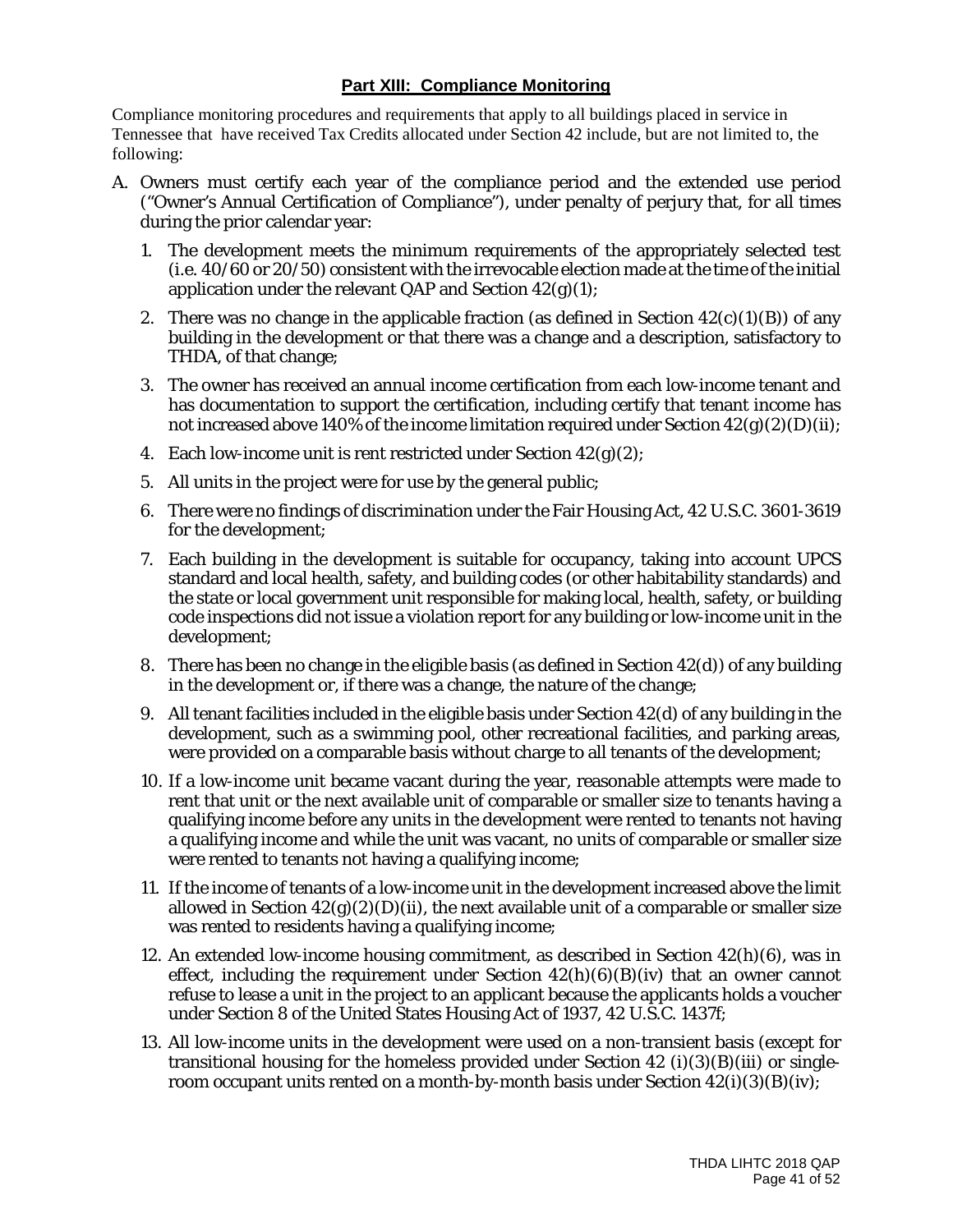- 14. If the owner received Tax Credits from the Non-Profit Set-Aside, the "qualified nonprofit organization" materially participated (regular, continuous and substantial on-site involvement) in the on-going operation of the development;
- 15. If the building is financed by USDA/RD (formerly FmHA) under the Section 515 program, that the building complies with the requirements for USDA/RD assistance;
- 16. All requirements associated with items for which points were taken at the time of initial application were met;
- 17. An extended low-income housing commitment was in effect for the development;
- 18. If Owner cannot truthfully certify to one or more of the above items, a detailed explanation of the situation must be provided to THDA with the Owner's Annual Certification of Compliance.
- B. THDA will review all Owner's Annual Certifications of Compliance for compliance with Section 42, relevant regulations and the relevant QAP. THDA will also conduct yearly on-site inspections of no less than 33% of developments receiving Tax Credits.
	- 1. For the selected developments, THDA will review at least 20% of the tenant files for compliance with applicable occupancy and rent restrictions.
	- 2. For the selected developments, THDA will conduct physical inspections of at least 20% of the units to evaluate suitability for occupancy, taking into account UPCS and local, health, safety, and building codes (or other habitability standards).
	- 3. As a part of the on-site inspection, a review will be conducted of the owner's marketing efforts to attract special needs populations and Section 8 applicants as outlined in the extended low-income housing commitment.
	- 4. Developments financed by the USDA/RD Section 515 loan program may be, but are not required to be, exempt from annual on-site file reviews and physical inspections.
- C. THDA shall provide prompt written notice to an owner if any of the following occur:
	- 1. THDA does not receive the Owner's Annual Certification of Compliance;
	- 2. THDA does not receive or is not permitted to inspect tenant income certifications, supporting documentation or rent records;
	- 3. THDA discovers by inspection, review or in some other manner that the development is not in compliance with Section 42, the relevant regulations, or the relevant QAP.
- D. Owners shall pay fees, as determined by THDA, to cover the administrative expenses of monitoring compliance and other expenses incurred in carrying out its duties as the Housing Credit Agency including but not limited to reasonable fees for legal and professional services.
- E. Owners shall have a ninety (90) day period to provide missing documentation or to correct noncompliance (the "Correction Period"). The Correction Period begins on the date THDA sends written notice to the owner specifying the missing documentation or the noncompliance via regular mail or via e-mailed to the address specified for the Owner or Owner's contact in the files held by the Compliance Division of THDA. The Correction Period may be extended up to an additional 90 days for a total Correction Period not to exceed six (6) months upon a showing of good cause by the owner, all as determined by THDA in its sole discretion. Notwithstanding the foregoing, THDA will not grant extensions for items that are immediate health and safety issues.
- F. Owners shall have a seventy-two (72) hour period to provide missing documentation or to correct noncompliance with regard to immediate health and safety issues (the "Health and Safety Correction Period"). The Health and Safety Correction Period begins at the time THDA notifies the owner specifying the missing documentation or the noncompliance via on-site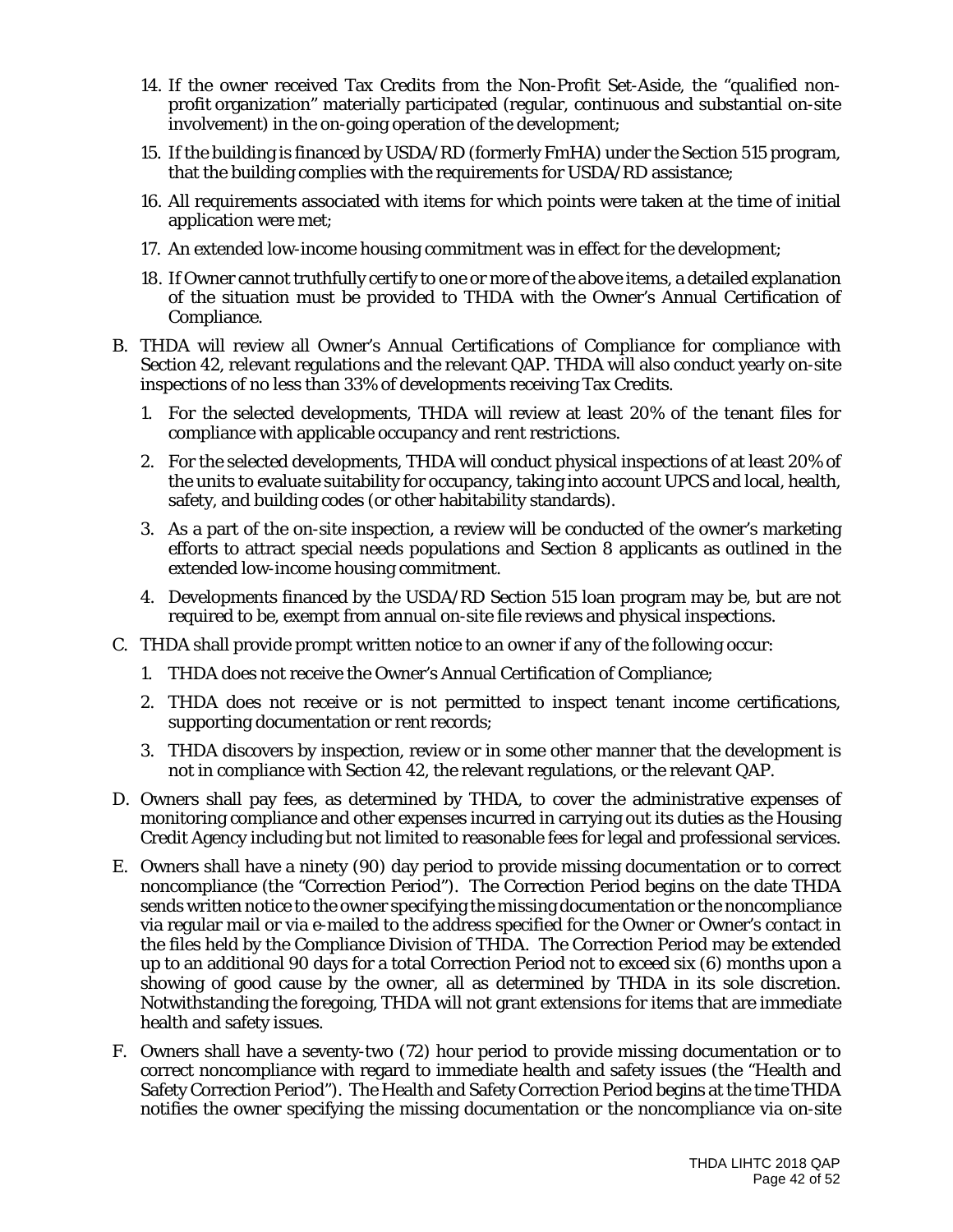letter, via telephone, or via e-mail to the telephone number or to the address specified for the Owner or Owner's contact in the files held by the Compliance Division of THDA.

- G. THDA shall file an IRS Form 8823, Low-Income Housing Credit Agencies Report of Noncompliance, with the Internal Revenue Service to show an owner's noncompliance or failure to certify compliance no later than 45 days after the end of the Correction Period and no earlier than the end of the Correction Period, whether or not the noncompliance or failure to certify compliance is corrected.
- H. THDA has the right to inspect any low-income development at any time during the compliance period and the extended use period, including, but not limited to, on-site inspections and review of all records relating to compliance with Section 42 requirements. Owner shall promptly deliver copies of tenant certifications and supporting documentation as may be required by THDA.
- I. Owners are responsible for complying or ensuring compliance of the development they own with Section 42, relevant regulations and the relevant QAP throughout the compliance period and the extended use period. THDA's obligation to monitor compliance with Section 42, relevant regulations and the relevant QAP does not make THDA or the State of Tennessee liable for an owner's noncompliance.
- J. THDA shall be entitled to amend the compliance monitoring provisions of this QAP and its Tax Credit Program as required by applicable federal statutes or regulations or from time-totime. Such amendment is expressly permitted by this QAP, and the making of such amendment will not require further public hearings. THDA, in accordance with Section 42, may impose additional requirements in order to fulfill the objectives of its housing initiatives.
- K. Any development receiving an allocation of Tax Credits must be managed, during the compliance period and the extended use period, by a management company/agent that has a current, valid, certification from the THDA Certified Property Manager/Agent Program as described in Exhibit 10.
- L. Owners and managers shall attend THDA provided training as follows:
	- 1. Owners shall attend owner's compliance training sessions provided by THDA within the 12 months prior to the issuance of the (8609) final allocating document. Only attendees who are listed on Ownership Organization Breakdown or the attachment to the initial applications with the same information or who are employees of the owner may meet this requirement
	- 2. Property managers and staff shall attend Manager's compliance training sessions provided by THDA in accordance with the requirements for the THDA Certified Property Manager/Agent Program.
- M. Owners shall maintain records for each qualified low income building in the development for each year of the compliance period and the extended use period sufficient to meet the requirements of 26 C.F.R. Section 1.42-5(b). All first year files shall be maintained as paper records and shall be maintained within Tennessee until THDA conducts the first inspection of the development. Thereafter, files may be maintained in electronic format. Any tenant records or other records maintained in an electronic format shall be accessible to THDA at THDA's request.
- N. Owners shall submit Owner's Annual Certification of Compliance and required tenant data via THDA's Housing Credit Monitoring System.
- O. Owners shall submit, not less than annually during the compliance period and the extended use period, information concerning the race, ethnicity, family composition, age, income, use of rental assistance under Section 8(o) of the United States Housing Act of 1937 or other similar assistance, disability status, and monthly rental payments of households residing in the development in a form and with substance as THDA may require.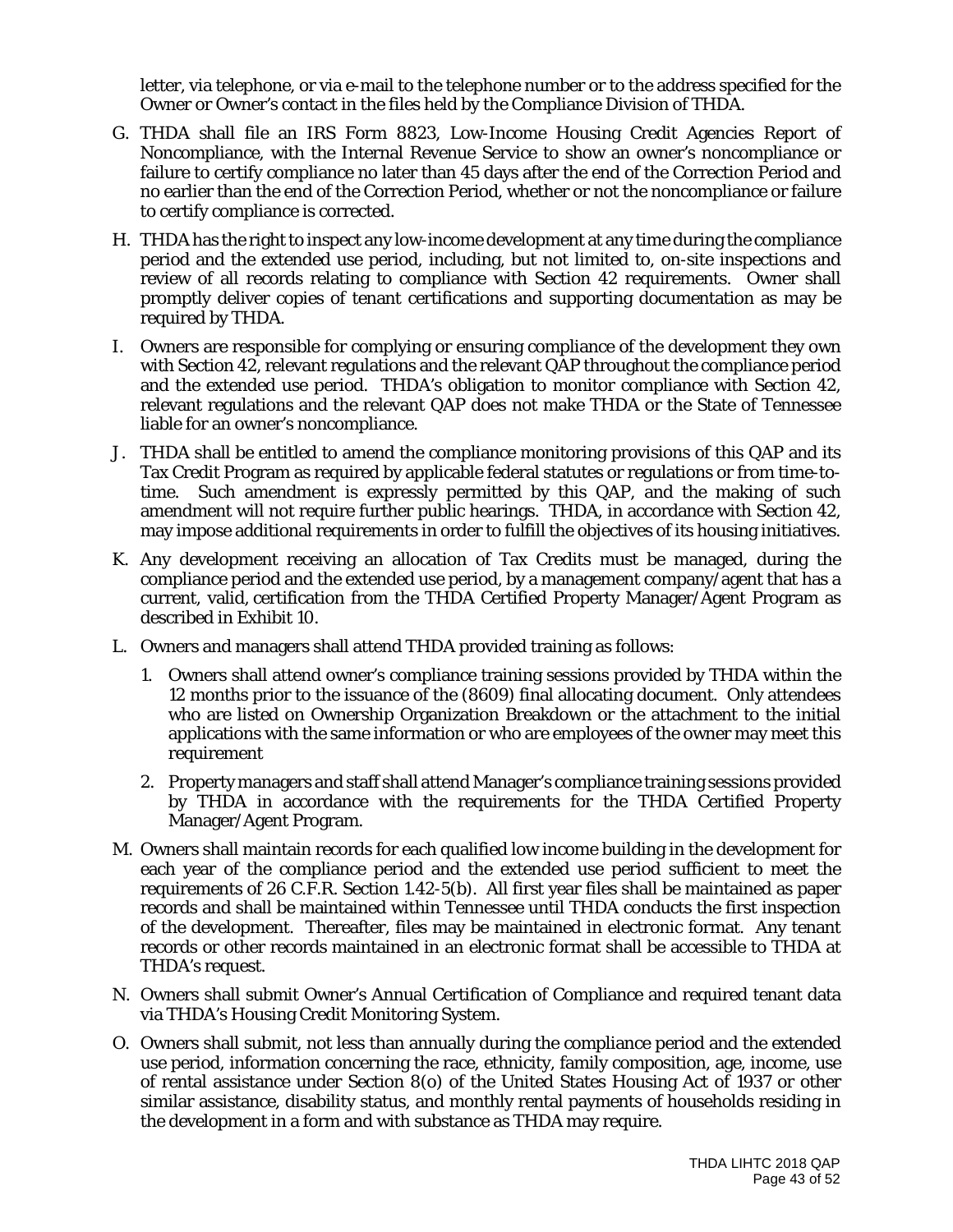- P. In the event of a sale, transfer, or exchange of a development or any change with respect to the general partner/managing member of the ownership entity (including, without limitation, sale of any or all general partner interests, removal of any general partner, or admission of any general partner), the owner shall notify THDA in writing at least 30 days prior to the closing of such a transaction and shall provide information about the proposed new owner or proposed new general partner/managing member of the ownership entity as THDA may request. THDA may require the proposed new owner or proposed new general partner/managing member of the ownership entity to meet with THDA Multifamily Programs staff prior to closing.
- Q. The requirements of Part XIII-P do not apply when a development is sold following the completion of the qualified contract process when THDA has not identified a purchaser.
- R. THDA shall carry out its monitoring responsibilities in accordance with Section 42, relevant regulations, the relevant QAP and applications submitted thereunder. THDA will also rely on its compliance manual as well as guidance from the IRS via the "Guide for Completing Form 8823, Low-Income Housing Credit Agencies Report of Noncompliance or Building Disposition", Revenue Procedures, Revenue Rulings and other similar guidance, all as modified from time to time.
- S. All monitoring and compliance activities referenced herein are required for the compliance period and the extended use period, whether specifically stated or not. All monitoring and compliance activities referenced herein are required for all developments subject to compliance monitoring.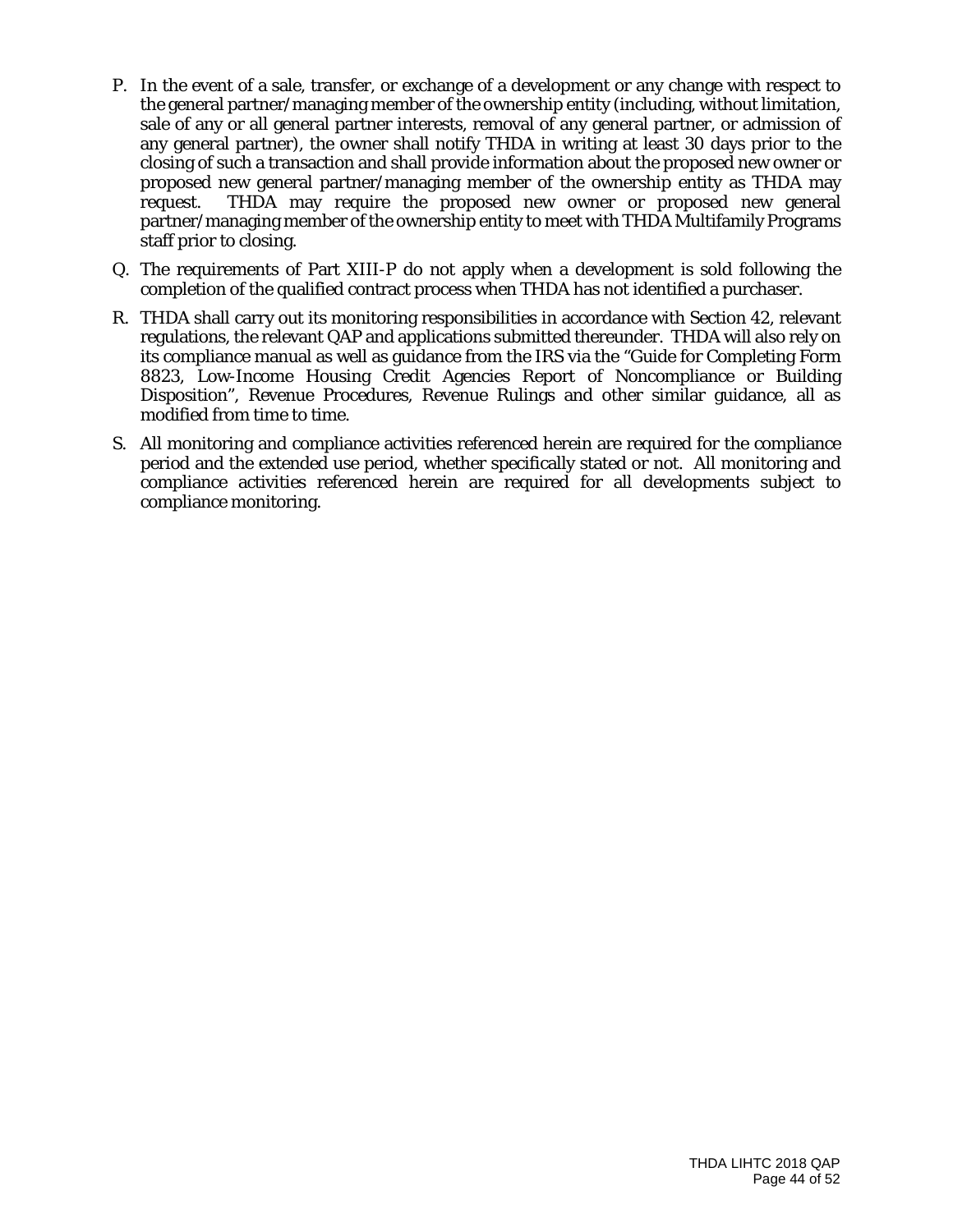#### **A. QAP Amendments**

THDA may amend any part of this QAP following public notice and approval by the THDA Board of Directors.

#### **B. Modifications**

- 1. Eligibility for Tax Credits and reservations of Tax Credits are based solely on the information contained in the Initial Application, including without limitation, elections made or points claimed in the Initial Application.
- 2. Modifications to an Initial Application will not be considered or approved after the Initial Application Deadline but before the issuance and acceptance of a Reservation Notice, except as requested by THDA or for changes or modifications identified by THDA during the Initial Application Cure Period and Review Process, which changes or modifications may be made only in accordance with the requirements of Part VIII-B or as requested by THDA.
- 3. Subject to Part XIV-B-2 above, THDA will consider other changes or amendments, including, without limitation, site changes, ownership changes, developer changes or other changes, only after a Reservation Notice or 42M letter has been issued by THDA and executed by the proper party as identified in the Initial Application and only after the Initial Application Cure Period and Review Process is complete. In addition, THDA will not consider proposed changes or modifications unless all requirements contained in the Reservation Notice, including the payment of the Reservation Notice or 42M letter , are met to THDA's sole satisfaction and a Modification Fee as specified in Part XV-D is received by THDA.
- 4. Once a Carryover Allocation Agreement is issued by THDA, no further changes or modifications, including, without limitation, site changes, ownership changes, developer changes or other changes that would affect eligibility or scoring of the Initial Application are permitted until after all units in the development as proposed in the Initial Application are placed in service.
- 5. Modifications permitted under this Part XIV-B may be made only with the express written approval of THDA, which approval may be granted or withheld.

#### **C. Deadlines/Extension of Deadlines**

- 1. No extensions or changes to timetables stated in this QAP, in any Reservation Notice or 42M letter, in any Carryover Allocation, in any Placed in Service documentation, or in any other documentation distributed or sent by THDA may be made without the express written approval of THDA, which approval may be granted or withheld.
- 2. Due to the competitive nature of the Tax Credit reservation and allocation process, time is of the essence of this QAP.
- 3. Deadlines established in Section 42 cannot be waived or extended**.**
- 4. **Tax Credits will be recaptured if there is a failure to meet requirements by established deadlines.**
- 5. No person or entity shall be entitled to rely on any waiver or extension previously granted for the purpose of obtaining subsequent waivers or extensions.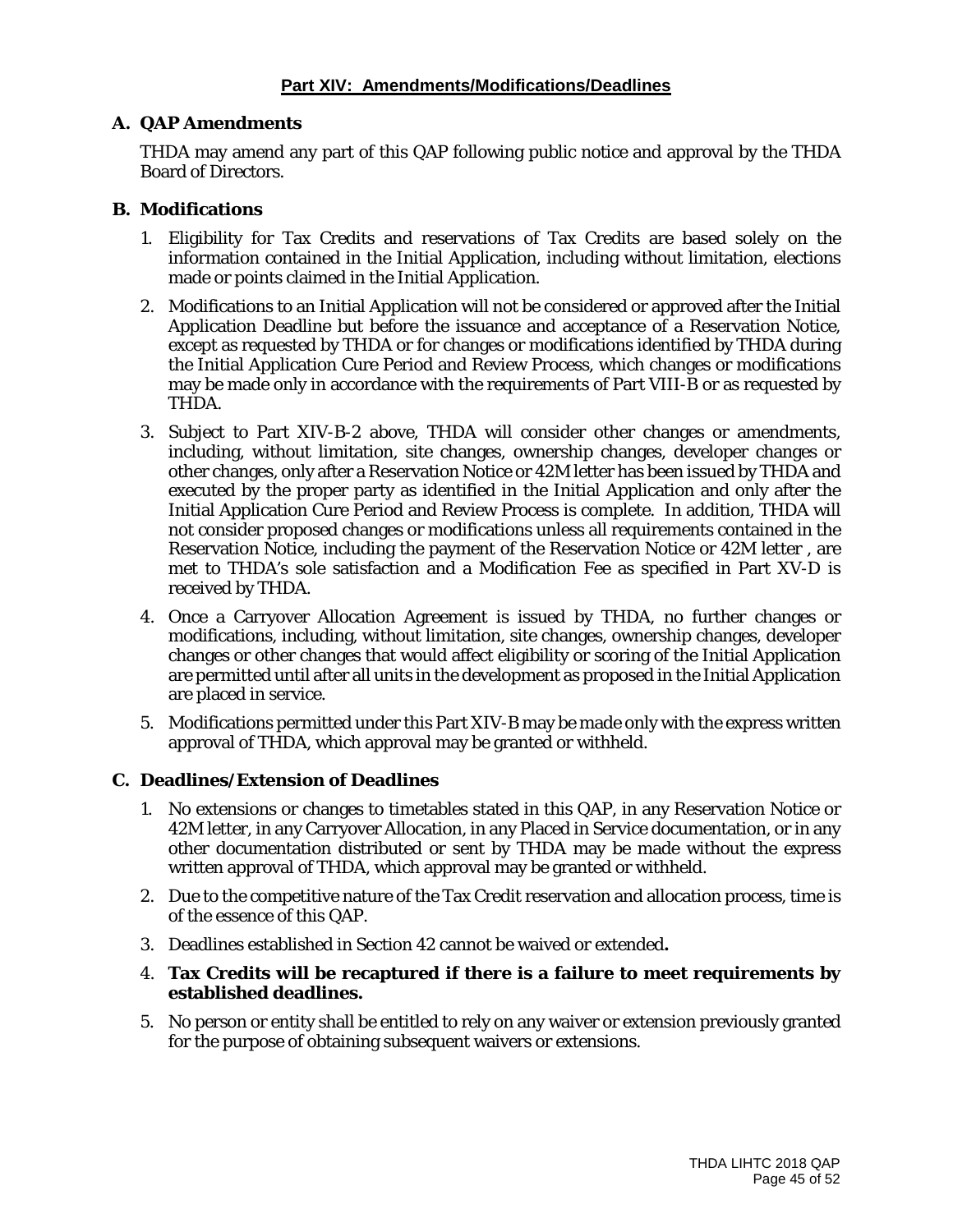#### 6. Process for Requesting Extension of a Deadline

An extension of deadlines established in the Reservation Notice, the Carryover Allocation Agreement, or in any other THDA documentation may be requested, **in writing,** in form and substance satisfactory to THDA. Any such deadline extension request shall be submitted to the THDA Executive Director on or before the deadline for which an extension is requested, together with a fee in an amount as specified in Part XV-H. Deadline extension requests will not be considered if they are not received by THDA on or before on or before the deadline for which an extension is requested or if the appropriate fee is not included with such a request. In the sole discretion of the Executive Director, such requests may be granted if the applicant documents good cause for the request and demonstrates that new deadlines can be met. Deadlines established in Section 42 cannot be waived or extended.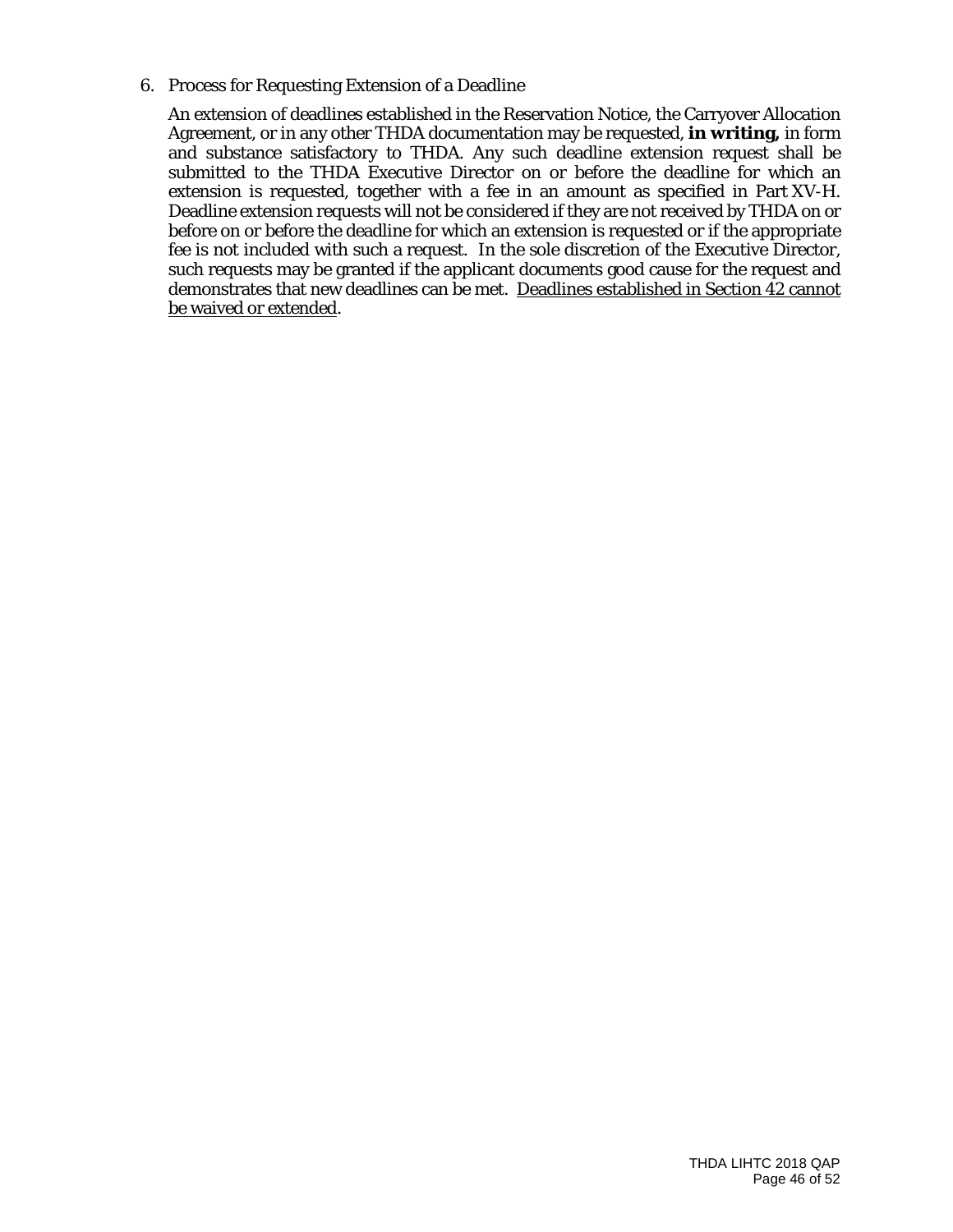#### **Part XV: PROGRAM FEES**

#### **A. Effective Date**

The fee schedule reflected in this Part XV shall be in effect as of January 1, 2018.

#### **B. Wiring instructions**

Bank: US Bank ABA: 064000059 BNF: THDA Clearing Account BNF A/C: 151203673398 BNF ADDDRESS: 502 Deaderick Street, Andrew Jackson Bldg. 3rd Floor Nashville, TN 37243

OBI: Tax Credit/Bond Application Fees + TN ID Number(s) Applicants may send one wire to cover multiple applications as applicants should enter the applicable TN ID Number(s) in the OBI field on the wire.

#### **C. Application Fee**

| <b>Number of Tax Credit Units</b> | <b>Application Fee</b> |
|-----------------------------------|------------------------|
| $1 - 4$                           | \$395                  |
| $5 - 50$                          | \$1,575                |
| 51-100                            | \$2,210                |
| $101+$                            | \$40 per unit          |

The Application Fee must be submitted with the Initial Application, and is **not refundable**, except as provided in Part VII-A-5-c.

#### **D. Reservation Fee**

- 1. A Reservation Fee equal to 6.25% of the total annual Tax Credit amount approved by THDA is due by the date specified in the Reservation Notice.
- **2. The Reservation Fee is not refundable**.

#### **E. 42M Firm Letter Fee**

- 1. Firm 42M Fee is equal to 6.25% of the total annual amount of noncompetitive Tax credit amount requested by applicant and is due at the time of submission of MTBA firm committee letter submission.
- 2. **The Firm 42M Letter Fee is not refundable**

#### **F. Modification Fee**

- 1. A **nonrefundable** modification fee in an amount equal to the greater of \$750 or six hundred and twenty five one-thousandths of one percent (0.625%) of the total amount of Tax Credits specified in the Reservation Notice must be received by THDA **prior to any evaluation of proposed modifications or changes** as specified in Part XIV-B.
- 2. Payment of this fee does not guarantee approval of proposed changes or modifications.
- 3. Only proposed changes or modifications that meet the requirements of Part XIV-B, as determined by THDA, may be approved.
- 4. Subsidy Layering Review required or requested after submission of the Initial Application will be deemed a modification under this Part XV-D and under Part XIV-B.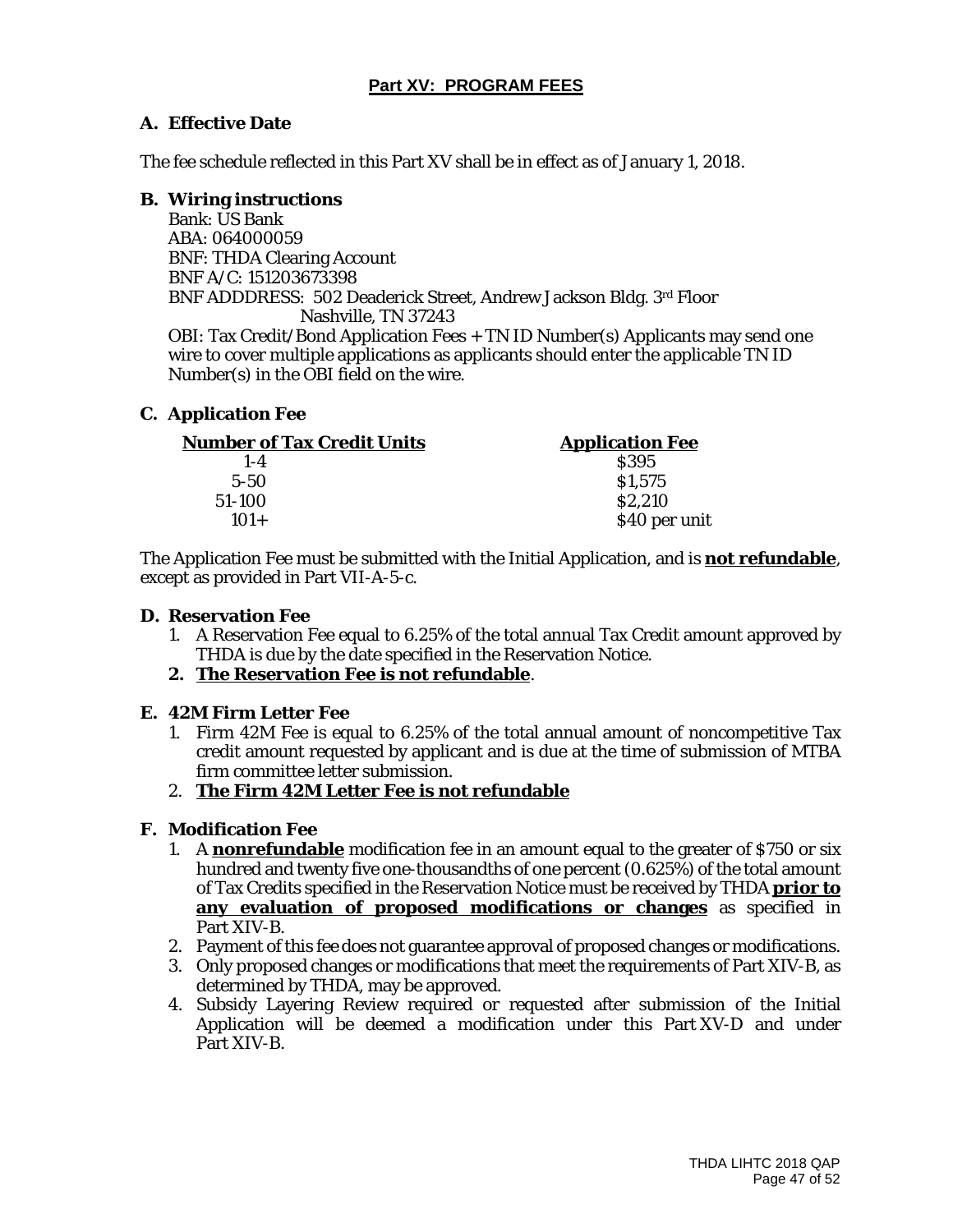#### **G. Fee to Amend IRS Form(s) 8609**

An amendment fee in an amount equal to \$50 per IRS Form(s) 8609 to be amended, with a minimum fee of \$250, must be received by THDA prior to the release of the Owner's copies of amended IRS Form(s) 8609, if amended IRS Form(s) 8609 are requested by the Owner and THDA determines that the previously generated IRS Form(s) 8609 for the development were generated in accordance with information provided to THDA by the Owner.

#### **H. Monitoring Fee**

- 1. When the development is placed in service, a compliance Monitoring Fee is due to THDA, payable in the form of a certified check (this fee also applies to USDA/RD [formerly FmHA] developments). The Monitoring Fee must be delivered to THDA prior to the release of IRS form 8609 for the development. The Monitoring Fees for developments receiving Tax Credits according to this Plan are as follows: \$600 per **Tax Credit** unit.
- 2. Owners seeking to correct non-compliance will be charged additional fees to cover additional costs which may be incurred by staff to document and inspect corrections of the non-compliance issue.
- a. Reinspection of a file or reinspection of a unit: \$200
- b. Reinspection of a property:
	- (i) Standard mileage rate in effect by the State of Tennessee at the time of the reinspection from Nashville to the property and back to Nashville;
	- (ii) Applicable state allowed per-diem for one staff person;
	- (iii) Lodging expenses as allowed under State of Tennessee travel regulations; and
	- (iv) Any other expenses incurred by THDA relating to the property reinspection.
- c. Fees will be due to THDA prior to issuance of reinspection findings.
	- **3. At any time following the fifth year of monitoring for each development, THDA will evaluate the need for an additional Monitoring Fee. THDA may charge a single additional Monitoring Fee not greater than the initial Monitoring Fee stated above. THDA will charge this additional Monitoring Fee only if the costs of monitoring for Tax Credit compliance, in the aggregate, appear likely to exceed the aggregate amount of initial Monitoring Fees collected. A decision by THDA to charge any such additional fee shall not constitute an amendment to this Plan.**

#### **I. Late Fee for Failing to Submit Timely Compliance Certification Forms**

Owners failing to submit the required Owner's Annual Certification of Compliance forms and supporting documentation by the date required by THDA will be charged a late fee of \$100 per month, for each month, or portion of a month, until the Certification and supporting documentation is received and considered satisfactory by THDA, or until an IRS Form 8823 is filed with the Internal Revenue Service. This fee will be due upon submission of the forms required. Receipt of Certification without the applicable late fee will be considered incomplete.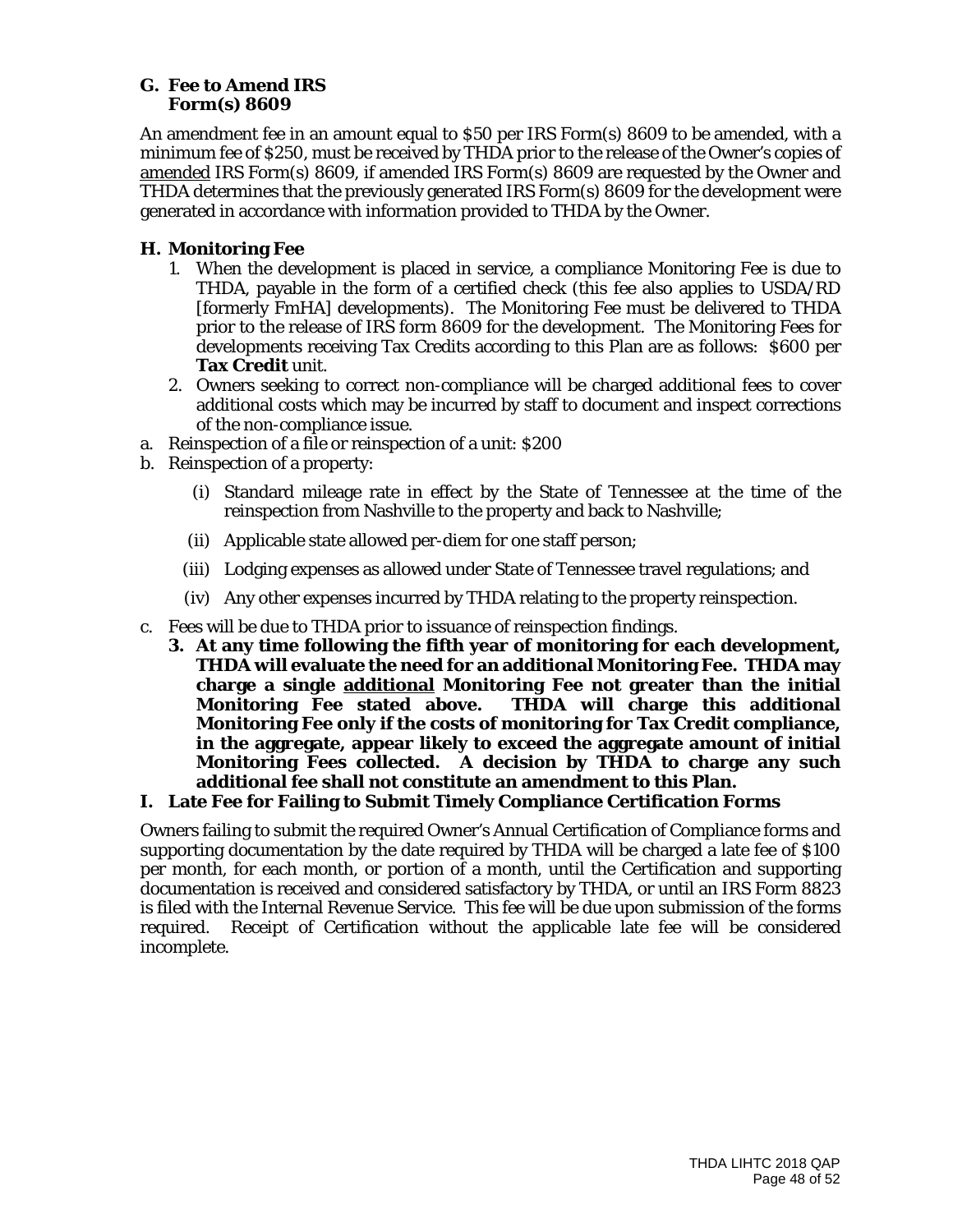#### **J. Deadline Extension Fee**

Deadlines established in this QAP, in a Reservation Notice, in a Carryover Allocation Agreement, or in other documentation from THDA may be extended only as specified in Part XIV-C. And only with the prior written approval of THDA, which approval may be granted or withheld. A deadline extension request must be submitted in accordance with Part XIV-C-6 and must be accompanied by a fee in the following amount:

| <b>Number of Calendar Days</b> | <b>Extension Fee</b> |  |
|--------------------------------|----------------------|--|
| $1 - 5$                        | <b>S500</b>          |  |
| 6+                             | \$200 per day        |  |

The maximum deadline extension fee for any single extension request is \$6,000. This deadline extension fee applies to the deadlines established for the following items:

Deadline to provide supporting information in response to a Reservation Notice

Carryover Allocation Application deadline

Carryover 10% test certification

Final Application deadline

Other deadlines established in THDA documentation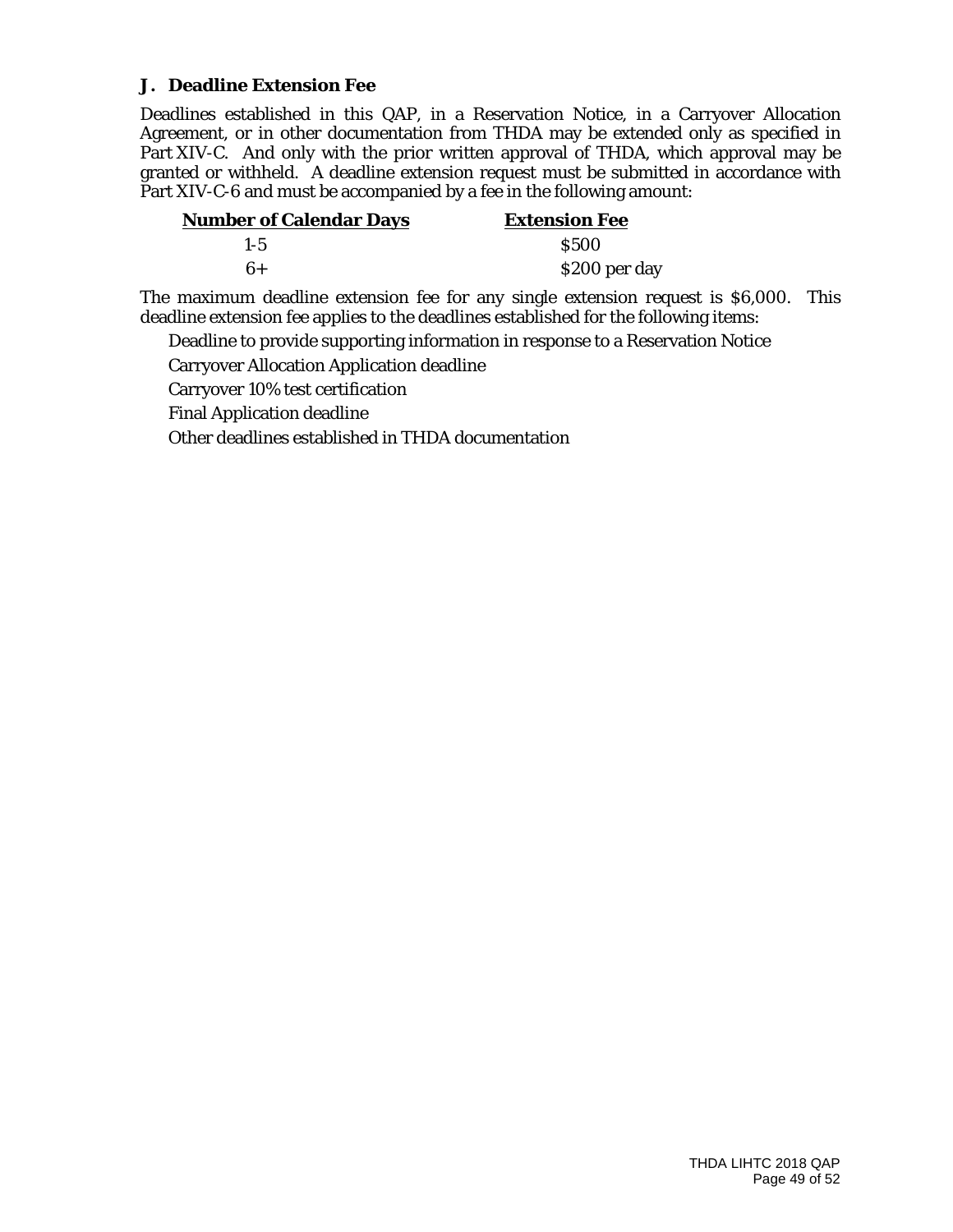#### **PART XVI: MISCELLANEOUS PROVISIONS**

#### **A. Cost Certifications, Physical Needs Assessment, and Appraisals**

Cost certifications, physical needs assessments, and appraisals must be completed by independent and unrelated third parties with **no** interest in any application or development except for an agreement to be paid reasonable fees for preparing the cost certification, physical needs assessment or appraisal. Persons or companies who serve or who have served as consultants or advisors to any parties identified in the Initial Application or related parties will not be considered to be independent. THDA will not accept cost certifications, physical needs assessments and appraisals prepared by parties THDA has determined are not independent.

#### **B. Document Review**

- 1. THDA will review and evaluate only those materials submitted in compliance with the requirements of this QAP. THDA will not evaluate any materials submitted outside the deadlines established for submission of such materials and will assume no obligation to request additional information from applicants for any purpose. THDA may require additional information and/or documentation if THDA determines that additional information and/or documentation is necessary for clarification and/or explanation. Review by THDA of documents submitted with Initial Applications or other documents submitted in connection with Tax Credits reserved or allocated under this QAP is for THDA's own purposes and is not for the purpose of advising, certifying, representing or warranting to others as to the feasibility or viability of any proposed development.
- 2. The completeness, correctness, and consistency of the Initial Application, Attachments, and all supporting documentation, including, without limitation, all materials required to demonstrate eligibility pursuant to Part VII-A, all materials required for scoring pursuant to Part VII-B, and all third party reports are the sole responsibility of the applicant.
- 3. THDA makes no representations or warranties to applicants, developers, owners or anyone else as to compliance with Section 42, Treasury regulations, or any other laws or regulations applying to Tax Credits or Tax Credit developments or as to the feasibility or viability of any proposed Tax Credit development.

#### **C. No THDA Liability**

No member, officer, agent, or employee of THDA shall have any personal liability with respect to any matters arising out of, or in relation to, Tax Credits reserved or allocated under this QAP or the monitoring of properties which have received Tax Credits.

#### **D. Enforcement**

In the event THDA seeks enforcement of the representation and warranties made by virtue of the submission of an Initial Application for Tax Credits or any other matter connected with any reservation, allocation or monitoring of Tax Credits, THDA shall be entitled to recover all damages, costs, expenses and fees, including without limitation, court costs, attorney's fees and staff time, from the applicant or any other party connected with Tax Credits reserved or allocated under this QAP.

#### **E. False Statements**

1. Tennessee Code Annotated, Section 13-23-133, makes it a Class E felony for any person to knowingly make, utter, or publish a false statement of substance or aid or abet another person in making, uttering, or publishing a false statement of substance for the purpose of influencing THDA to allow participation in the Tax Credit Program. Any and all statements contained in any materials, including without limitation, an Initial Application and any other applications, documents, letters, opinions, or certifications, submitted to THDA in connection with Tax Credits reserved or allocated under this QAP or otherwise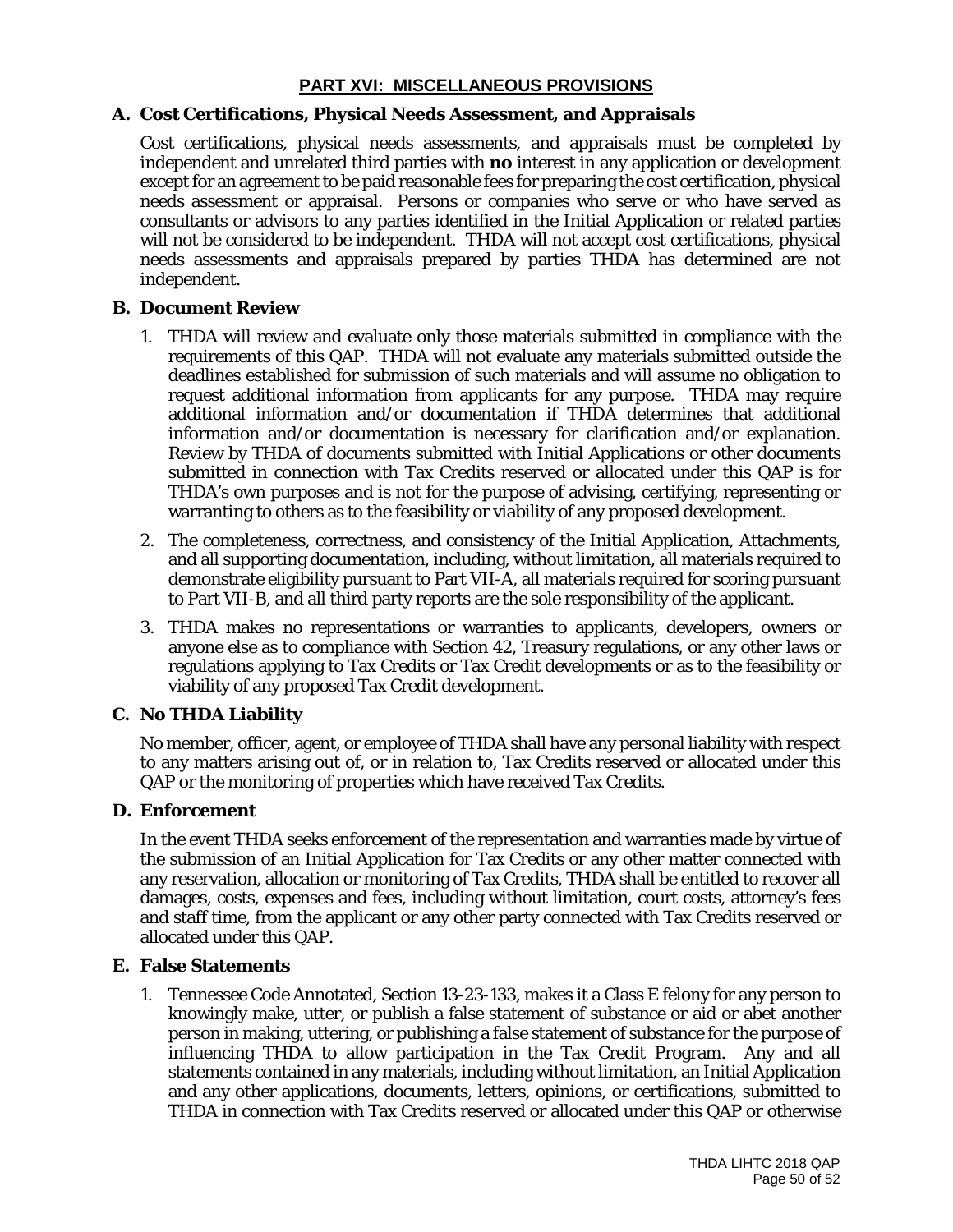made by an applicant or other person connected in any way with Tax Credits reserved or allocated under this QAP are statements of substance made for the purpose of influencing THDA to allow participation in the Tax Credit Program.

2. By submitting any materials, including without limitation, an Initial Application and any other applications, documents, letters, opinions, or certifications, to THDA in an effort to obtain Tax Credits, the applicant and all parties connected with the development proposed in the Initial Application acknowledge and agree (1) they are entering into a contract with THDA; and (2) they intend for THDA to rely on and seek enforcement of these representations with respect to any reservation or allocation of Tax Credits by any and all means available, including specific performance of all such representations and warranties; and (3) they are knowingly making, uttering or publishing or aiding and abetting others in making, uttering or publishing statements of substance for the purpose of influencing THDA to allow participation in the Tax Credit program.